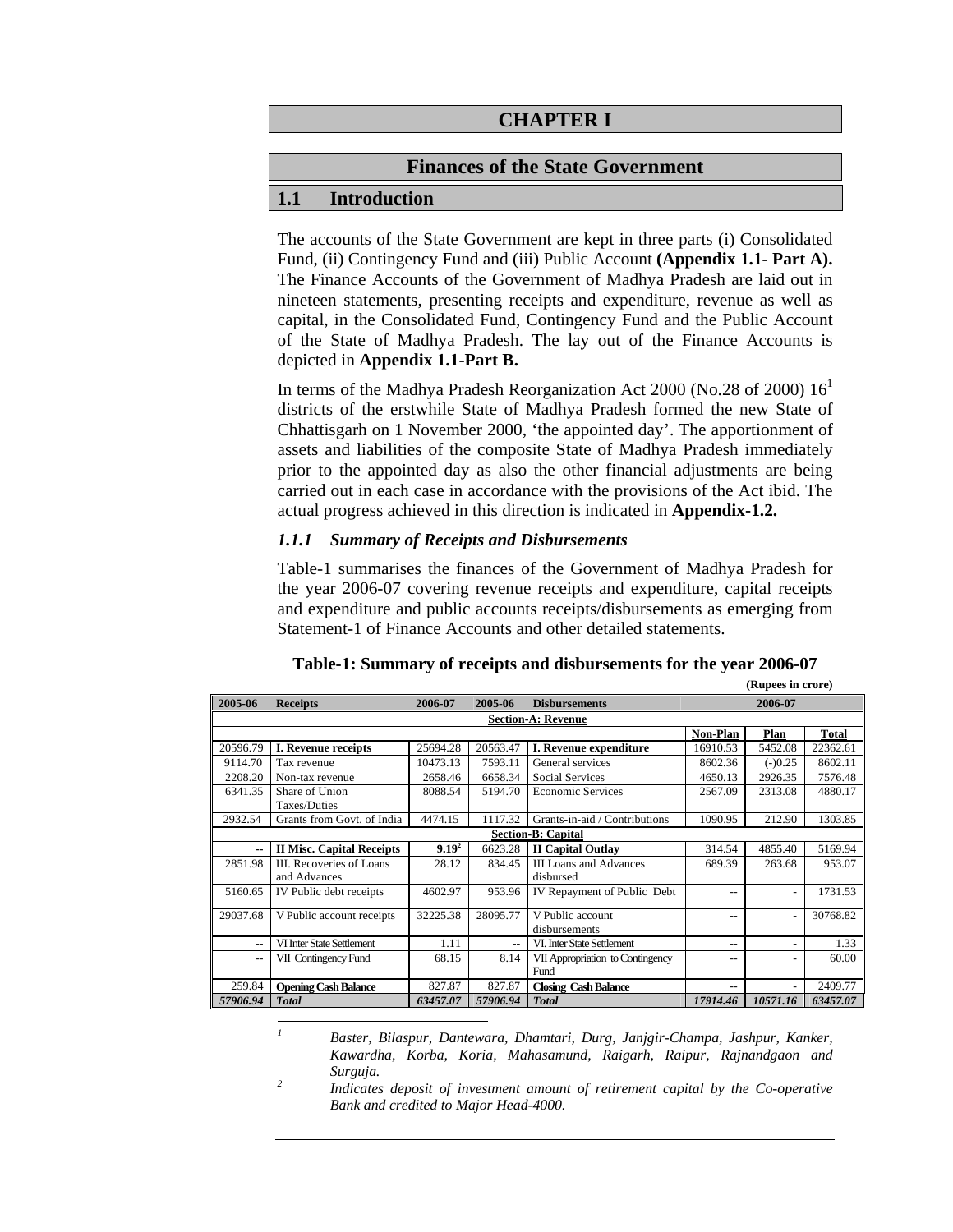Following are the major changes during 2006-07 over previous year:

- ¾ Revenue Receipts have increased by Rs.5,097 crore mainly due to increase in Share of Union Taxes and duties (Rs.1747 crore), grants from Government of India (Rs.1,541 crore), Tax Revenue (Rs.1,358 crore) and Non Tax Revenue (Rs.450 crore).
- $\triangleright$  Revenue expenditure increased by Rs.1,799 crore while there was a decrease of Rs.1,453 crore in Capital Expenditure.
- ¾ The recovery of loans and advances sharply reduced to Rs.28 crore during current year from Rs.2,852 crore in the previous year. During 2005-06, Finance Accounts had shown a recovery of Rs.2,749.36 crore from MPSEB and indicated an adjustment of the amount as investment in successor companies during the year. Disbursement of loans and advances by State Government increased by Rs.119 crore mainly on account of energy sector (Rs.476 crore), which was partly offset by decrease in loans under Miscellaneous General Services (Rs.299 crore).
- ¾ Public debt receipts decreased by Rs.558 crore over previous year mainly due to decline in internal debt by Rs.695 crore which was partly offset by increase in loans and advances by Government of India. Repayment of Public debt increased by Rs.778 crore mainly on account of increased repayments of (a) Loans and Advances from the GOI (Rs.328 crore), (b) Loans from the National Agricultural Credit Fund of the RBI (Rs.65 crore), (c) Market Loans (Rs.40 crore) and (d) repurchase of Power Bonds (Rs.314 crore).
- ¾ Public Account Receipts increased by Rs.3,188 crore and disbursement increased by Rs.2,673 crore resulting in net increase of Rs.515 crore in Public Account receipts.
- $\triangleright$  As a result of inflow/outflow of the funds stated above, the cash balances of the State at the close of 2006-07 increased by Rs.1,582 crore over the previous year.

# *1.1.2 State Fiscal Position by Key Indicators*

The fiscal position of the State Government as reflected by key fiscal indicators during the current year as compared to the previous year is given in **Table 2.**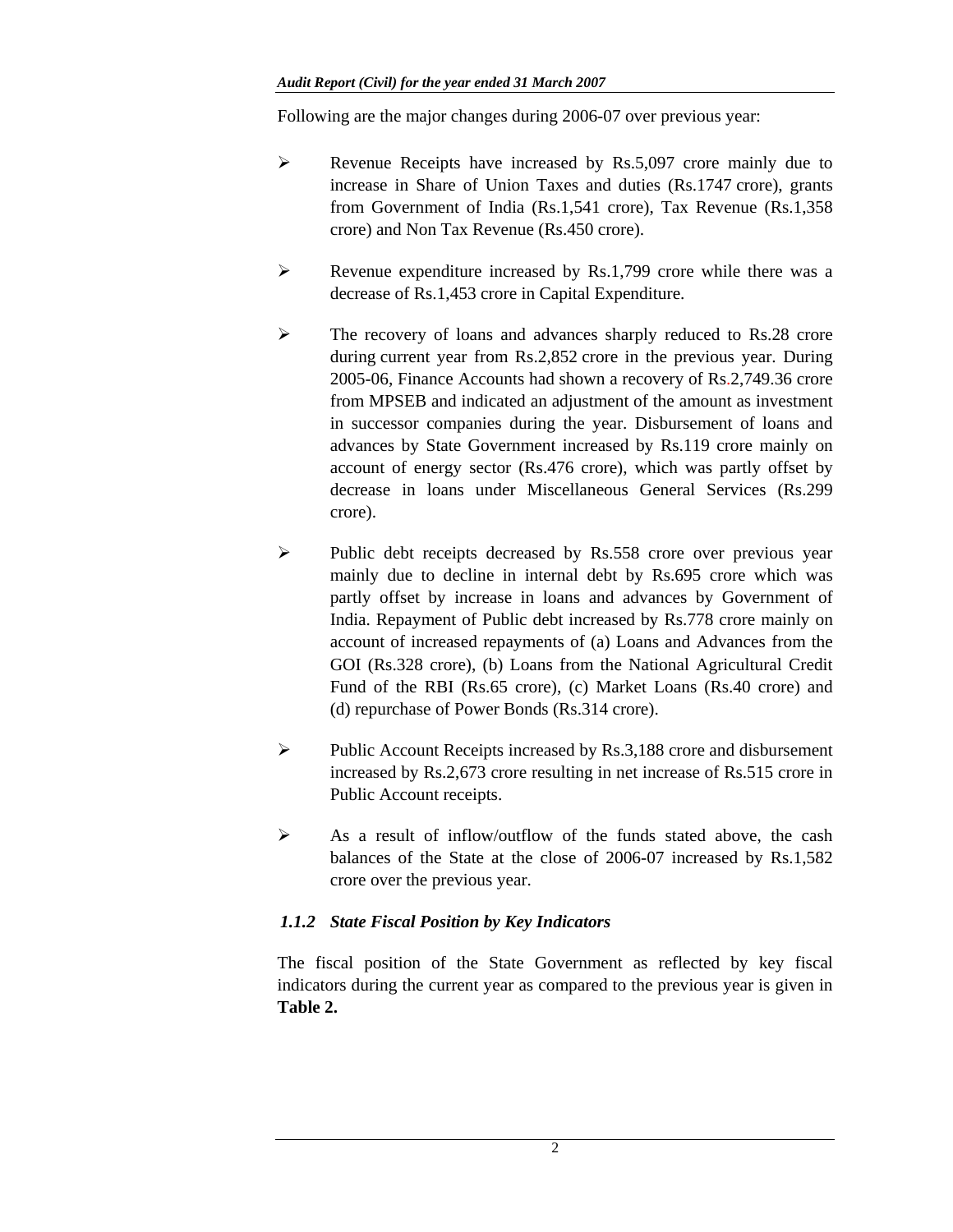|           |        | (Rupees in crore)                                    |           |
|-----------|--------|------------------------------------------------------|-----------|
| 2005-06   | Sl. No | <b>Major Aggregates</b>                              | 2006-07   |
| 20597     | 1.     | Revenue Receipts $(2+3+4)$                           | 25694     |
| 9115      | 2.     | <b>Tax Revenue</b>                                   | 10473     |
| 2208      | 3.     | Non-Tax Revenue                                      | 2658      |
| 9274      | 4.     | Other Receipts                                       | 12563     |
| 2852      | 5.     | <b>Non-Debt Capital Receipts</b>                     | 37        |
| 2852      | 6.     | Of which Recovery of Loans                           | 28        |
| 23449     | 7.     | Total Receipts $(1+5)$                               | 25731     |
| 20070     | 8.     | Non-Plan Expenditure (9+11)                          | 17915     |
| 16351     | 9.     | On Revenue Account                                   | 16911     |
| 3422      | 10.    | Of which, Interest Payments                          | 4029      |
| 3719      | 11.    | On Capital Account                                   | 1004      |
| 796       | 12.    | Of which Loans disbursed                             | 689       |
| 7950      | 13.    | Plan Expenditure $(14+15)$                           | 10571     |
| 4212      | 14.    | On Revenue Account                                   | 5452      |
| 3738      | 15.    | On Capital Account                                   | 5119      |
| 38        | 16.    | Of which Loans disbursed                             | 264       |
| 28020     | 17.    | Total Expenditure $(8+13)$                           | 28486     |
| $(+)34$   | 18.    | Revenue surplus $(+)/$ deficit $(-)$ $(1-9-14)$      | $(+)3331$ |
| $(-)4571$ | 19.    | Fiscal surplus $(+)/$ Deficit $(-)$ $(1+5-17)$       | $(-)2755$ |
| $-11149$  | 20.    | Primary surplus $(+)/$ Deficit $(-)$ $(1+5 - 17-10)$ | $(+)1274$ |

| n<br>н<br>ı.<br>I |  |
|-------------------|--|
|-------------------|--|

An increase of 24.75 *per cent* (Rs.5,097 crore) in revenue receipts during 2006-07 in comparison to that of only 8.75 *per cent* (Rs.1,799 crore) in revenue expenditure resulted in an increase in revenue surplus from Rs.34 crore in 2005-06 to Rs.3,331 crore in 2006-07. Given an increase of Rs.3,297 crore in revenue surplus during the year, a sharp decline in non-debt capital receipts by Rs.2,815 crore; a decline of Rs.1,453 crore in capital expenditure along with an increase of Rs.119 crore in disbursement of loans and advances led to an improvement Rs.1,816 crore in fiscal deficit in 2006-07 over the previous year. Given the decline in fiscal deficit (Rs.1,816 crore) and increase in interest payments (Rs.607 crore), primary deficit of Rs.1,149 crore in 2005- 06 converted into primary surplus of Rs.1,274 crore in 2006-07.

The improvement in fiscal position of the State in terms of the revenue surplus during 2006-07 should however be assessed keeping in view the fact that debt waiver of Rs.726.12 crore booked in the Finance Accounts of 2006-07 is inclusive of Rs.363.06 crore pertaining to 2005-06.

## **1.2 Methodology adopted for the assessment of Fiscal position**

The trends in the major fiscal aggregates of receipts and expenditure as emerged from the Statements of Finance Accounts are analyzed wherever necessary over the period from 2001-02 to 2006-07 and observations are made on their behavior. In its Restructuring Plan of State finances, Twelfth Finance Commission (TFC) recommended the norms/ceiling for some fiscal aggregates and also made normative projections for others. In addition, TFC also recommended that all States are required to enact the Fiscal Responsibility Acts and draw their fiscal correction path accordingly for the five year period (2005-06 to 2009-10) so that fiscal position of State could be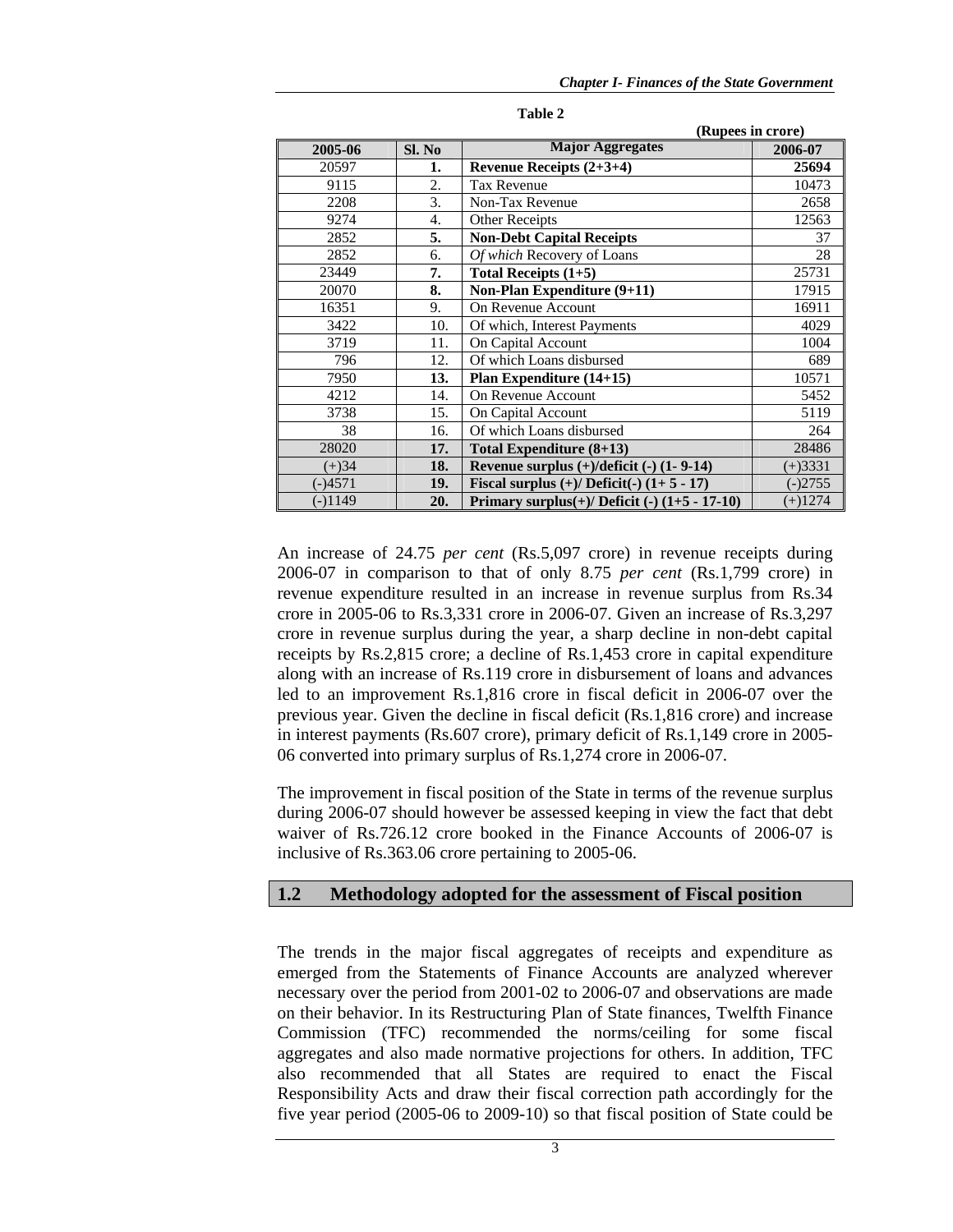improved as committed in their respective FRBM Acts/Rules during medium to long run. The norms/ceilings prescribed by the TFC as well as its projections for fiscal aggregates along with the commitments/projections made by the State Governments in their Fiscal Responsibility Acts and in other Statements is required to be laid before the legislature under the Act and has been used to make qualitative assessment of the trends and pattern of major fiscal aggregates during the current year. Assuming that GSDP is the good indicator of the performance of the State's economy, major fiscal aggregates like tax and non-tax revenue, revenue and capital expenditure, internal debt and revenue and fiscal deficits have been presented as percentage to the Gross State Domestic Product  $(GSDP)^3$  at current market prices. The buoyancy coefficients for tax revenues, non-tax revenues, revenue expenditure etc, with reference to the base represented by GSDP have also been worked out to assess as to whether the mobilization of resources, pattern of expenditure etc, are keeping pace with the change in the base or these fiscal aggregates are also affected by factors other than GSDP. The new GSDP series with 1993-94 as base **(Table- 3)** as published by the Directorate of Economics and Statistics of the State Government have been used in estimating these percentages and buoyancy ratios.

| <b>Estimates</b>                                             | $2001 -$<br>02 | 2002-03 | 2003-04 | 2004-05       | 2005-06      | 2006-07    |
|--------------------------------------------------------------|----------------|---------|---------|---------------|--------------|------------|
| Gross State Domestic<br>Product (GSDP)#<br>(Rupees in crore) | 86792          | 86405   | 102267  | $108903(P)^*$ | $117820(0)*$ | 131091(A)* |
| Rates of Growth<br>GSDP (per cent)                           | 10.46          | $-0.45$ | 18.36   | 6.49          | 8.19         | 11.26      |

**Table 3: Gross State Domestic Product (GSDP) – Growth Trends** 

*# GSDP estimates for the period 2001-02 to 2005-06 are as revised by the Directorate of Economics and Statistics, Government of MP. As a result percentage ratio/buoyancies of various parameters with reference to GSDP have also been revised accordingly.* 

*\* A- Advance estimates; Q-Quick estimates; P-Provisional estimates* 

The key fiscal aggregates for the purpose are grouped under four major heads: (i) Trends and composition of aggregate receipts, (ii) Application of Resources, (iii) Assets and Liabilities, and (iv) Management of Deficits. The overall financial performance of the State Government as a body corporate has been presented by the application of a set of ratios commonly adopted for the relational interpretation of fiscal aggregates. The definitions of some of the selected terms used in assessing the trends and pattern of fiscal aggregates are given in **Appendix1.1 Part C***.*

The summarised financial position of the Government i.e. assets and liabilities, abstracts of receipts and disbursements for the year 2006-07, sources and application of funds and time series data is given in **Appendix 1.2, 1.4, 1.5, 1.6 and 1.11.** 

<sup>2</sup><br>3

*GSDP is defined as the total income of the State at current prices or the market value of goods and services produced using labour and all other factors of production.*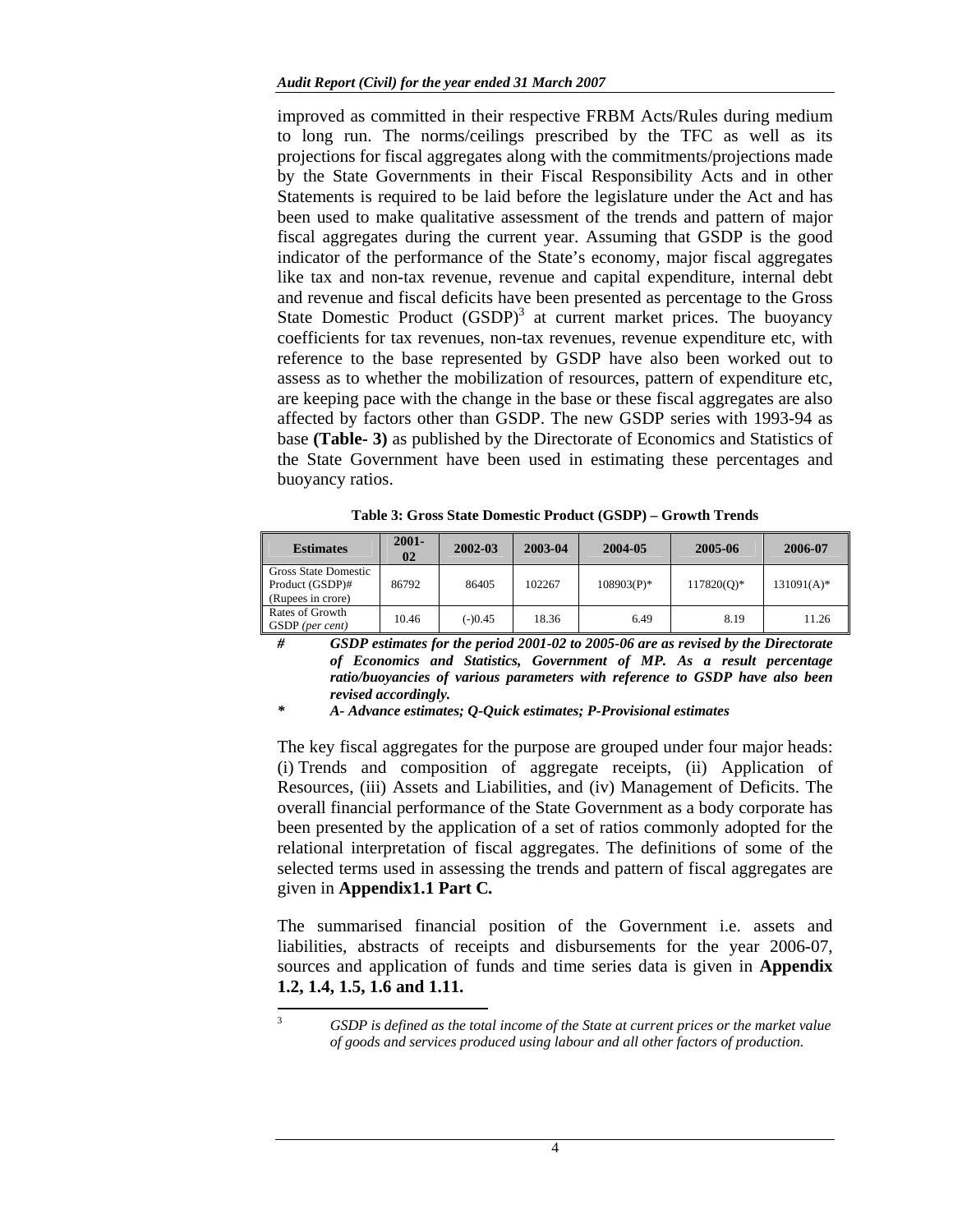## *1.2.1 The Fiscal Responsibility and Budget Management (FRBM) Act, 2005*

The State Government has enacted the Madhya Pradesh Rajkoshiya Uttardayitva Avam Budget Prabandhan Adhiniyam, 2005 (Fiscal Responsibility and Budget Management (FRBM) Act 2005) which came into force from 1 January 2006 to ensure prudence in fiscal management and fiscal stability by progressive elimination of revenue deficit, reduction in fiscal deficit, prudent debt management consistent with fiscal sustainability, greater transparency in fiscal operations of the Government and conduct of fiscal policy in a medium term framework and for matters connected therewith or incidental thereto*.* To give effect to the fiscal management objectives as laid down in the Act, and/or the rules framed (30 January 2006) thereunder the following fiscal targets were prescribed for the State Government:

- $\triangleright$  reduce revenue deficit in each of the financial year so as to eliminate it by 31 March 2009 and generate revenue surplus thereafter;
- $\triangleright$  reduce fiscal deficit in each of the financial year so as to bring it down to not more than three *per cent* of GSDP by 31 March 2009;
- $\triangleright$  ensure that within a period of 10 years, i.e. as on the 31 March 2015, total liabilities do not exceed 40 *per cent* of the estimated GSDP for that year; and
- ¾ limit the annual incremental guarantees so as to ensure that the guarantees do not exceed 80 *per cent* of the total revenue receipts in the year preceding the current year.

Provided that revenue deficit and fiscal deficit may exceed the limits specified under this section due to ground(s) of shortfall in the Central tax devolutions in relation to the budgetary estimates of the Union of India and/or unforeseen demands on the finances of the State Government arising out of internal disturbance or natural calamity or such other exceptional grounds as the State Government may specify.

## *1.2.1.1 Roadmap to achieve the Fiscal Targets as laid down in FRBM Act/Rules*

In accordance with the provisions of the FRBM Act 2005, State Government has placed the (a) Macro-Economic framework Statement**,** (b) Medium Term Fiscal Policy Statement and (c) Fiscal policy strategy statement along with the Budget for 2006-07. The actuals for 2004-05, RE for 2005-06 and BE for 2006-07 for select indicators were presented in MTFPS (**Appendix 1.3)**.

In terms of an incentive scheme of TFC, a reward for fiscal performance was built into the debt-write off package under  $DCRF<sup>4</sup>$ . According to the scheme, the quantum of write off of repayment of GOI loans after consolidation and

 $\overline{a}$ 

<sup>4</sup> *In pursuance of the recommendations of the Twelfth Finance Commission (TFC) for fiscal consolidation and elimination of revenue deficit of the State. Government of India formulated a scheme "The States debt consolidation and Relief Facility (DCRF) (2005-06 to 2009-10)" under which general debt relief is provided by consolidating and rescheduling at substantially reduced rate of interest the Central*  loans granted to States on enacting the MPFRBM Act and debt waiver is granted *based on fiscal performance, linked to the reduction of revenue deficits of State.*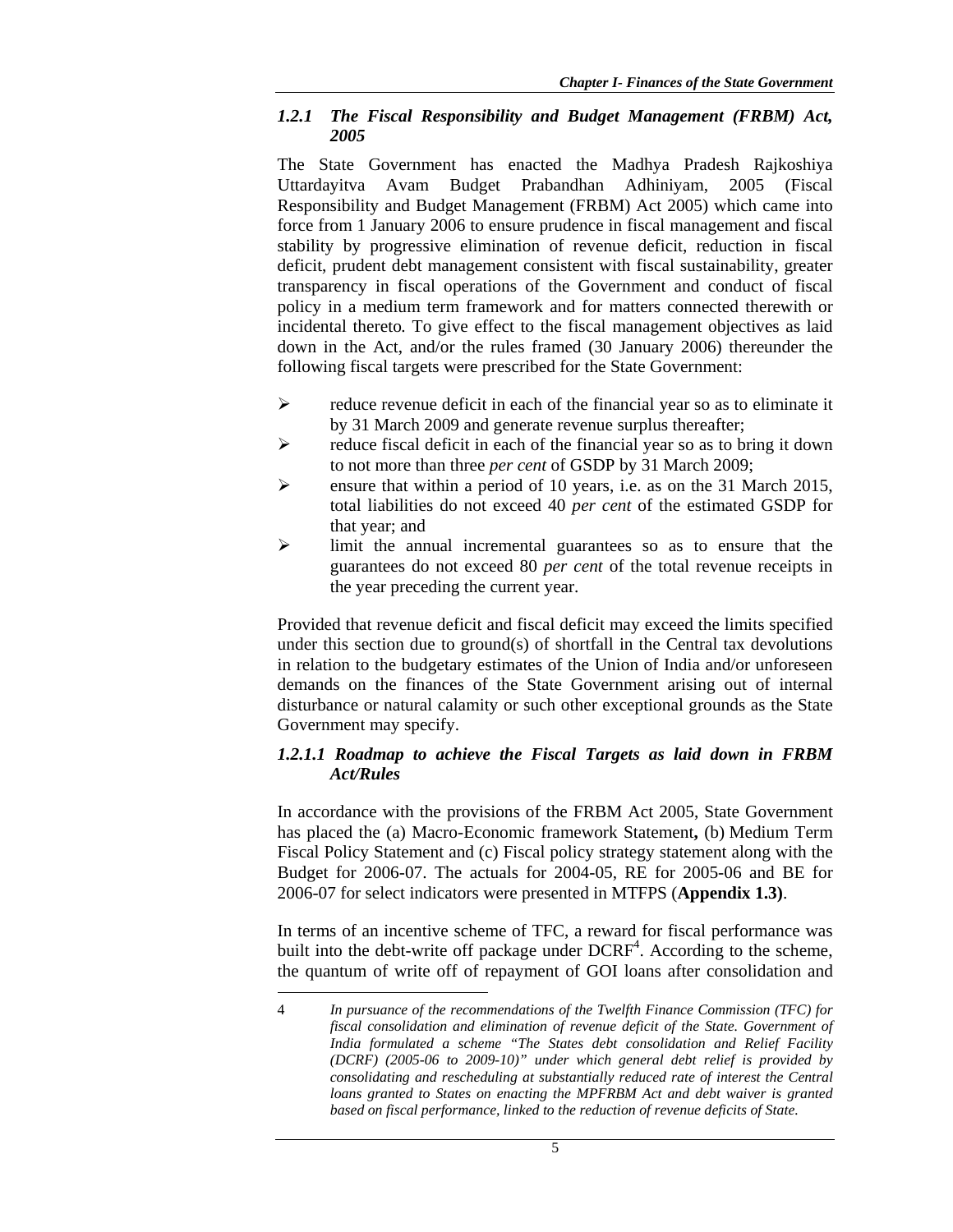reschedulement will be linked to the absolute amount by which revenue deficit is reduced in each successive year during the award period. In effect, if the revenue deficit is brought to zero, the entire repayment during the period will be written off. As a result of improved fiscal performance in terms of this criterion, the State Government received a debt waiver of Rs.363.06 crore for 2005-06 and the same amount for the 2006-07; however, the whole amount for these two years is booked in the Finance Account of the current year. The fiscal performance of the State vis-à-vis FRBM targets and those framed in Mid-Term Fiscal Policy for the year 2006-07 is presented in **Table 4**.

| <b>Fiscal forecasts</b>                                   | <b>FRBM</b> Targets                                                       | Projection as per<br><b>MTFPS</b>              | <b>Actual</b>                               |
|-----------------------------------------------------------|---------------------------------------------------------------------------|------------------------------------------------|---------------------------------------------|
| Revenue Deficit $(-)/$ Surplus $(+)$<br>(Rupees in crore) | To be wiped out by<br>2008-09                                             | $(+)970$                                       | $(+)3,331$                                  |
| Fiscal Deficit $(-)/$ Surplus $(+)$<br>(Rupees in crore)  | To reduce to not more than<br>three <i>per cent</i> of GSDP by<br>2008-09 | $(-)4874$<br>FD to be 3.87 Per<br>cent of GSDP | $(-)2,755$<br>$(2.10$ per cent of<br>GSDP)  |
| Total Fiscal Liabilities                                  | 40 per cent of GSDP by 31<br>March 2015                                   | 52 per cent of<br><b>GSDP</b>                  | 41 per cent of GSDP                         |
| <b>Outstanding Guarantees</b>                             | Not to exceed 80 per cent of<br>the total RR of preceding<br>year         | $64.15$ per cent of<br>RR of preceding<br>year | 4.20 per cent* of $RR$<br>of preceding year |

*\* To the extent information was available in Finance Accounts.* 

The Table reveals that the State Government has achieved revenue surplus three years ahead and contained the fiscal deficit well within the limit of three *per cent* of GSDP prescribed in FRBM targets and projections as per MTFPS. The fiscal liabilities to GSDP ratio at 41 *per cent* is significantly less than the projected 52 *per cent* in MTFPS and comparable to the FRBM target to be achieved by 31 March 2015. The outstanding guarantees as *per cent* to revenue receipts of the preceding year were only 4.2 *per cent* as against the BE of 64 *per cent* and the FRBM target of 80 *per cent* during the year.

### *1.2.1.2 Mid-Term Review of Fiscal Situation*

In compliance with Section 11 (1) of Madhya Pradesh Fiscal Responsibility and Budget Management Act 2005, Finance Minister undertook a half yearly review in November/December 2006 and the outcome of the review was placed before the legislature in November 2006. The outcome of the half yearly review of trends in receipt and expenditure at the end of the second quarter shows that the total non debt receipts, the fiscal deficit and revenue deficit were higher than the benchmarks prescribed under Rule 8 of FRBM rules January, 2006. Therefore no corrective measures were required to be taken by the State Government.

### **1.3 Trends and composition of aggregate receipts**

The aggregate receipts of State Government consist of revenue receipts and capital receipts, revenue receipts consist of tax revenues, non-tax revenues, State's share of union taxes and duties and grants-in-aid from the Government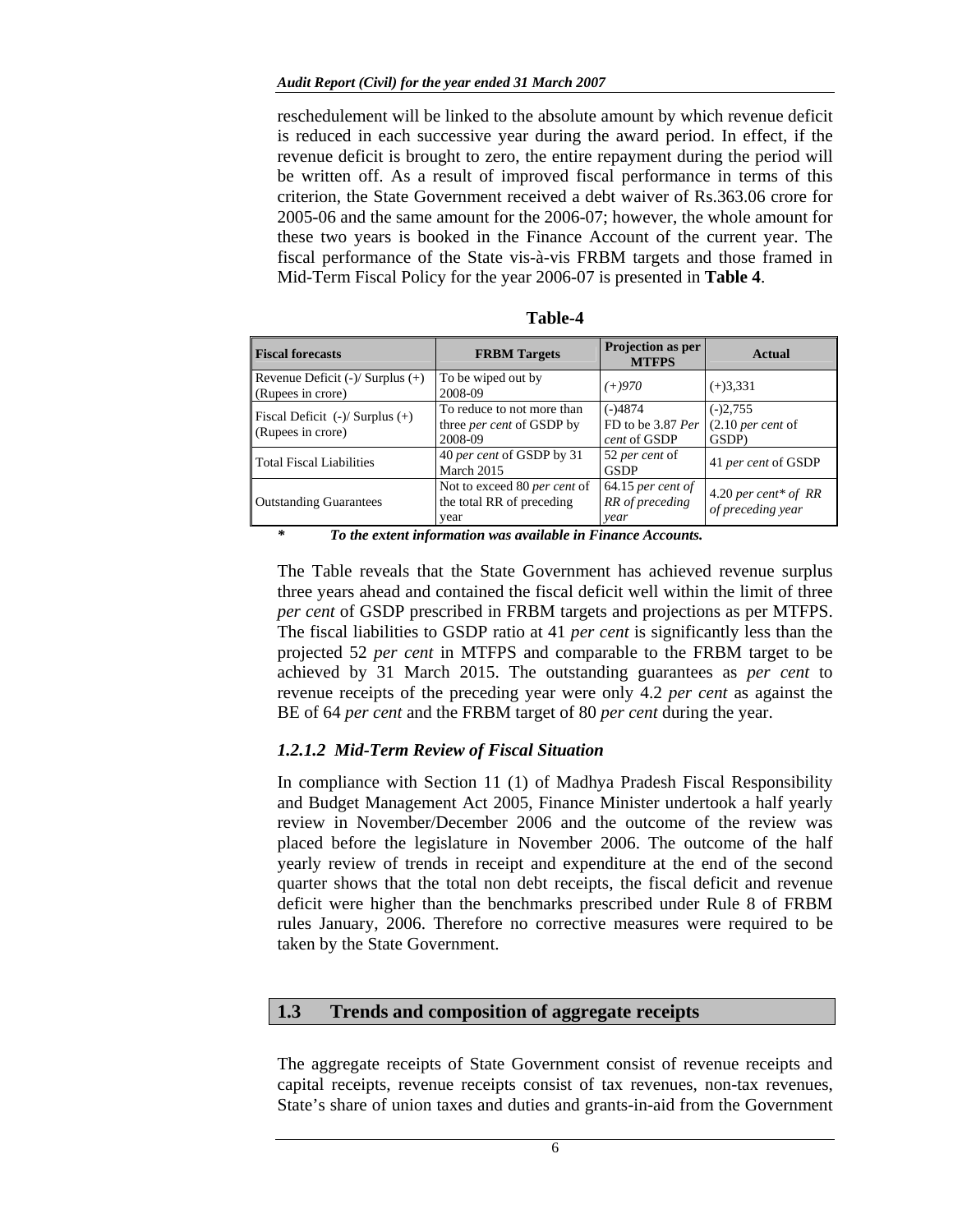of India (GOI). Capital receipts comprise miscellaneous capital receipts such as proceeds from disinvestments, recoveries of loans and advances, debt receipts from internal sources (market loans, borrowings from financial institutions/ commercial banks) and loans and advances from GOI as well as accruals from Public Account. **Table-5** shows that the total receipts of the State Government for the year 2006-07 were Rs.62,628 crore. Of these, the revenue receipts were Rs.25,694 crore, constituting 41 *per cent* of total receipts. The balance came from capital receipts, borrowings, receipts from Contingency Fund and Public Account*.* 

|                                    |         |         |         |         | (Rupees in crore) |         |
|------------------------------------|---------|---------|---------|---------|-------------------|---------|
| <b>Sources of State's Receipts</b> | 2001-02 | 2002-03 | 2003-04 | 2004-05 | 2005-06           | 2006-07 |
| <b>I Revenue Receipts</b>          | 11,211  | 13,391  | 14,289  | 19,743  | 20,597            | 25,694  |
| <b>II Capital Receipts</b>         | 4,869   | 4,992   | 9,974   | 8,902   | 8,013             | 4,641   |
| Recovery of Loans and              | 1,588   | 43      | 36      | 53      | 2,852             | 28      |
| Advances                           |         |         |         |         |                   |         |
| <b>Public Debt Receipts</b>        | 3,281   | 4.949   | 9,938   | 8,849   | 5,161             | 4,603   |
| Miscellaneous Capital              |         |         |         |         |                   | $10*$   |
| Receipts                           |         |         |         |         |                   |         |
| <b>III Contingency Fund</b>        |         |         |         |         |                   | 68      |
| <b>IV Public Account Receipts</b>  | 15,013  | 20,120  | 22,285  | 24,790  | 29,038            | 32,225  |
| a. Small Savings, Provident        | 1,238   | 1,109   | 1,200   | 1,810   | 1,330             | 1,419   |
| Fund etc.                          |         |         |         |         |                   |         |
| b. Reserve Fund                    | 131     | 170     | 367     | 351     | 676               | 819     |
| c. Deposits and Advances           | 2,816   | 3,791   | 4,126   | 3,875   | 4,156             | 4,436   |
| d. Suspense and                    | 7,434   | 10,764  | 12,156  | 13,436  | 16,559            | 18,955  |
| Miscellaneous                      |         |         |         |         |                   |         |
| e. Remittances                     | 3,394   | 4,286   | 4,436   | 5,318   | 6,317             | 6,596   |
| <b>Total Receipts</b>              | 31,093  | 38,503  | 46,548  | 53,436  | 57,648            | 62,628  |

| Table 5 : Trends in Growth and Composition of Aggregate Receipts |  |  |  |  |  |  |  |
|------------------------------------------------------------------|--|--|--|--|--|--|--|
|------------------------------------------------------------------|--|--|--|--|--|--|--|

*\* Includes Inter State Settlement (Rs. one crore)* 

The total receipts of the State Government increased by 101 *per cent* from Rs.31,093 crore in 2001-02 to Rs.62,628 crore in 2006-07, of which revenue receipts increased by 129 *per cent* from Rs.11,211 crore in 2001-02 to Rs.25,694 crore in 2006-07*.* The relative share of revenue receipts in total receipts increased from 36.06 *per cent* in 2001-02 to 41.03 *per cent* in 2006-07 and the share of capital receipts in total receipts decreased from 15.66 *per cent* in 2001-02 to 7.41 *per cent* in 2006-07 after reaching the peak level of 21.43 *per cent* in 2003-04 and tapering of thereafter. While the receipts under Public Account increased at an annual rate of growth of 19 *per cent* during the period 2001-07, but their share in total receipts of the State varied within the narrow range of 48 to 52 *per cent* during the period with a low of 46 *per cent* in 2004-05.

### **1.3.1 Revenue receipts**

Statement-11 of the Finance Accounts details revenue receipts of the Government. The revenue receipts consist of its own tax and non-tax revenues, central tax transfers and grants-in-aid from GOI. Overall revenue receipts, its annual rate of growth, ratio of these receipts to the GSDP and buoyancies are indicated in **Table 6**.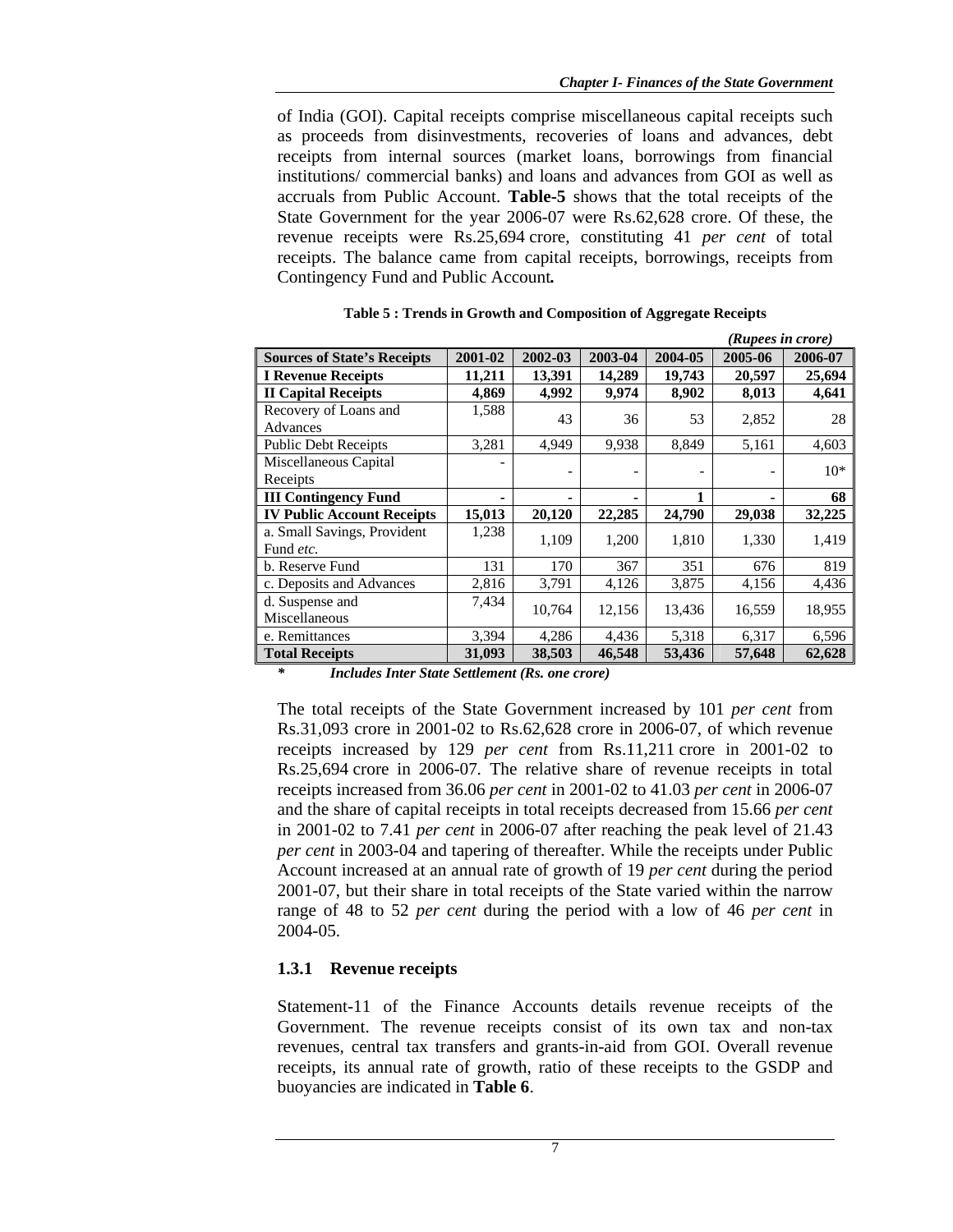|                                                  | 2001-02     | 2002-03    | 2003-04 | 2004-05 | 2005-06   | 2006-07 |
|--------------------------------------------------|-------------|------------|---------|---------|-----------|---------|
| Revenue Receipts (RR) (Rupees in crore)          | 11211       | 13391      | 14289   | 19743   | 20597     | 25694   |
| Own taxes (Rupees in crore and <i>per cent</i> ) | 4679        | 6165       | 6789    | 7773    | 9115      | 10473   |
|                                                  | (41.74)     | (46.04)    | (47.51) | (39.37) | (44.26)   | (40.76) |
| Non-Tax Revenue (Rupees in crore and per         | 1602        | 1635       | 1480    | 4462    | 2208      | 2658    |
| cent)                                            | (14.29)     | (12.21)    | (10.36) | (22.60) | (10.72)   | (10.35) |
| Own Resources(Rupees in crore and per            | 6281        | 7800       | 8269    | 12235   | 11323     | 13131   |
| cent)                                            | (56.03)     | (58.25)    | (57.87) | (61.97) | (54.98)   | (51.11) |
| <b>Central Tax Transfers</b>                     | 3439        | 3729       | 4247    | 5077    | 6341      | 8089    |
| (Rupees in crore and per cent)                   | (30.68)     | (27.85)    | (29.72) | (25.72) | (30.78)   | (31.48) |
| Grants-in-aid (Rupees in crore and per           | 1491        | 1862       | 1773    | 2431    | 2933      | 4474    |
| cent)                                            | (13.30)     | (13.90)    | (12.41) | (12.31) | (14.24)   | (17.41) |
| Rate of Growth of RR                             | $(-)$ 12.68 | 19.45      | 6.70    | 38.16   | 4.32      | 24.75   |
| (per cent)                                       |             |            |         |         |           |         |
| Rate of Growth of Own Resources (per             | $(-)14.71$  | 24.18      | 6.01    | 47.96   | $(-)7.45$ | 15.97   |
| cent)                                            |             |            |         |         |           |         |
| Rate of Growth of Own tax(per cent)              | $(-)17.03$  | 31.76      | 10.12   | 14.49   | 17.26     | 14.90   |
| RR/GSDP (per cent)                               | 12.92       | 15.50      | 13.97   | 18.13   | 17.48     | 19.60   |
| Revenue Buoyancy (ratio)                         | $(-)1.21$   | $(-)43.22$ | 0.37    | 5.88    | 0.53      | 2.20    |
| State's own tax buoyancy (ratio)                 | $(-)1.63$   | $(-)70.58$ | 0.55    | 2.23    | 2.11      | 1.32    |
| Revenue buoyancy with reference to State's       | 0.75        | 0.61       | 0.66    | 2.63    | 0.25      | 1.66    |
| own taxes (ratio)                                |             |            |         |         |           |         |
| <b>GSDP</b> Growth ( <i>percent</i> )            | 10.46       | $(-)0.45$  | 18.36   | 6.49    | 8.19      | 11.26   |

|  |  |  | Table 6: Revenue Receipts - Basic Parameters |
|--|--|--|----------------------------------------------|
|--|--|--|----------------------------------------------|



## **General Trend**

The revenue receipts of the state increased at an average annual growth rate of 21.53 *per cent* from Rs.11,211 crore in 2001-02 to Rs.25,694 crore in 2006-07 with significant variations. While 51 *per cent* of the revenue receipts during 2006-07 had come from the State's own resources comprising of tax and nontax revenue and the balance 49 *per cent* were contributed by central tax transfers and grant-in-aid together. Of the total increase of Rs.5,097 crore in revenue receipts of the state during 2006-07, Rs.3,289 crore(65 *per cent*) was contributed by central transfers comprising of grants-in-aid and State's share in the pool of union taxes and duties and balance Rs.1,808 crore (35 *per cent)* were contributed by State's own resources. Revenue buoyancy has increased during 2006-07 in comparison to 2005-06 mainly due to increase in share of central transfers.

### **Own Tax Revenue**

Taxes on sales, trades etc. was the major contributor (50 *per cent*) of the States own tax revenue followed by state excise (15 *per cent*), stamps and registration fees (12 *per cent*), taxes on goods and passengers (7 *per cent*),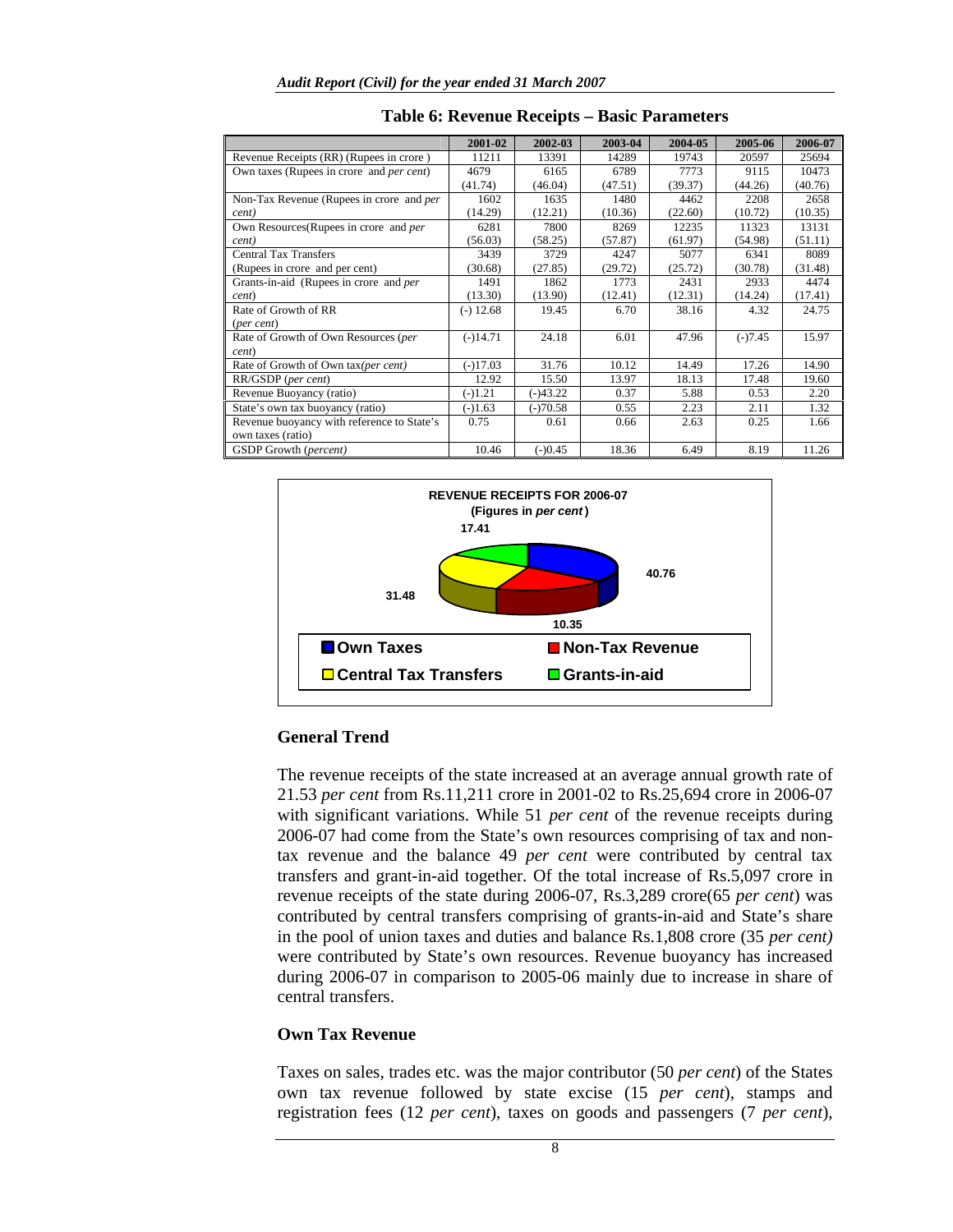taxes on duties on electricity (7 *per cent*) during 2006-07. The growth rate of 17 *per cent* in taxes on sales, trades etc., 13 *per cent* in state excise and 24 *per cent* in stamps and registration fees in 2006-07 over previous year was mainly due to observance of financial discipline by the government, better collection of taxes and strengthening of economic base. Own tax buoyancy ratio decreased from 2.11 in 2005-06 to 1.32 in 2006-07 due to less growth in own tax revenue and more growth of GSDP as compared to previous year. **Table-7** below shows the trends in the composition of tax revenue of the state during 2001-07.

|                                        |         |         |         |         | (Rupees in crore) |         |
|----------------------------------------|---------|---------|---------|---------|-------------------|---------|
|                                        | 2001-02 | 2002-03 | 2003-04 | 2004-05 | 2005-06           | 2006-07 |
| <b>Taxes on Sales, Trades etc</b>      | 2,361   | 2,906   | 3,293   | 3,913   | 4,508             | 5,261   |
| <b>State Excise</b>                    | 705     | 890     | 1,086   | 1,193   | 1,370             | 1,547   |
| <b>Stamps and Registration</b><br>fees | 445     | 535     | 614     | 789     | 1.009             | 1,251   |
| <b>Taxes on Vehicles</b>               | 393     | 429     | 455     | 489     | 556               | 634     |
| <b>Other Taxes</b>                     | 775     | 1.405   | 1.341   | 1,389   | 1,672             | 1,780*  |
| <b>Total</b>                           | 4,679   | 6,165   | 6,789   | 7,773   | 9,115             | 10,473  |

| Table 7:-Tax revenue |  |
|----------------------|--|
|----------------------|--|

*\* Other taxes includes Taxes on goods and passengers (Rs.745 crore), taxes and duties on electricity (Rs.715 crore ),other taxes on income and expenditure (Rs.164 crore), land revenue (Rs.132 crore ), other taxes and duties on commodities and services (Rs.19 crore ) and hotel receipt tax (Rs. 5 crore).* 

## **Non-Tax Revenue**

Non-tax revenue increased by Rs.450 crore from Rs.2,208 crore in 2005-06 to Rs.2,658 crore in 2006-07 mainly due to booking of debt waiver of Rs.726.12 crore received under DCRF for the year 2005-06 and 2006-07 from GOI under the receipt head 'Miscellaneous general services' and increase in non-ferrous mining and metallurgical industries (Rs.108.60 crore) partly offset by decrease in interest receipt (Rs.394.46 crore). Of the non-tax revenue sources, nonferrous mining and metallurgical industries (35 *per cent*), miscellaneous general services (28 *per cent*), forestry and wild life (20 *per cent*) and interest receipts, dividend and profits (6 *per cent*) were the major contributors during 2006-07.

Moreover, the current levels of cost recovery (revenue receipts as a percentage of revenue expenditure) in supply of merit goods and services by Government were 0.27 *per cent* for general education, 1.83 *per cent* for technical education, 2.33 *per cent* for medical and public health, 1.85 *per cent* for water supply and sanitation and 12.39 *per cent* for housing.

The actual receipts under state's tax revenue and non tax revenue vis-à-vis assessments made by TFC and State government during 2006-07 are given in **Table-8** below: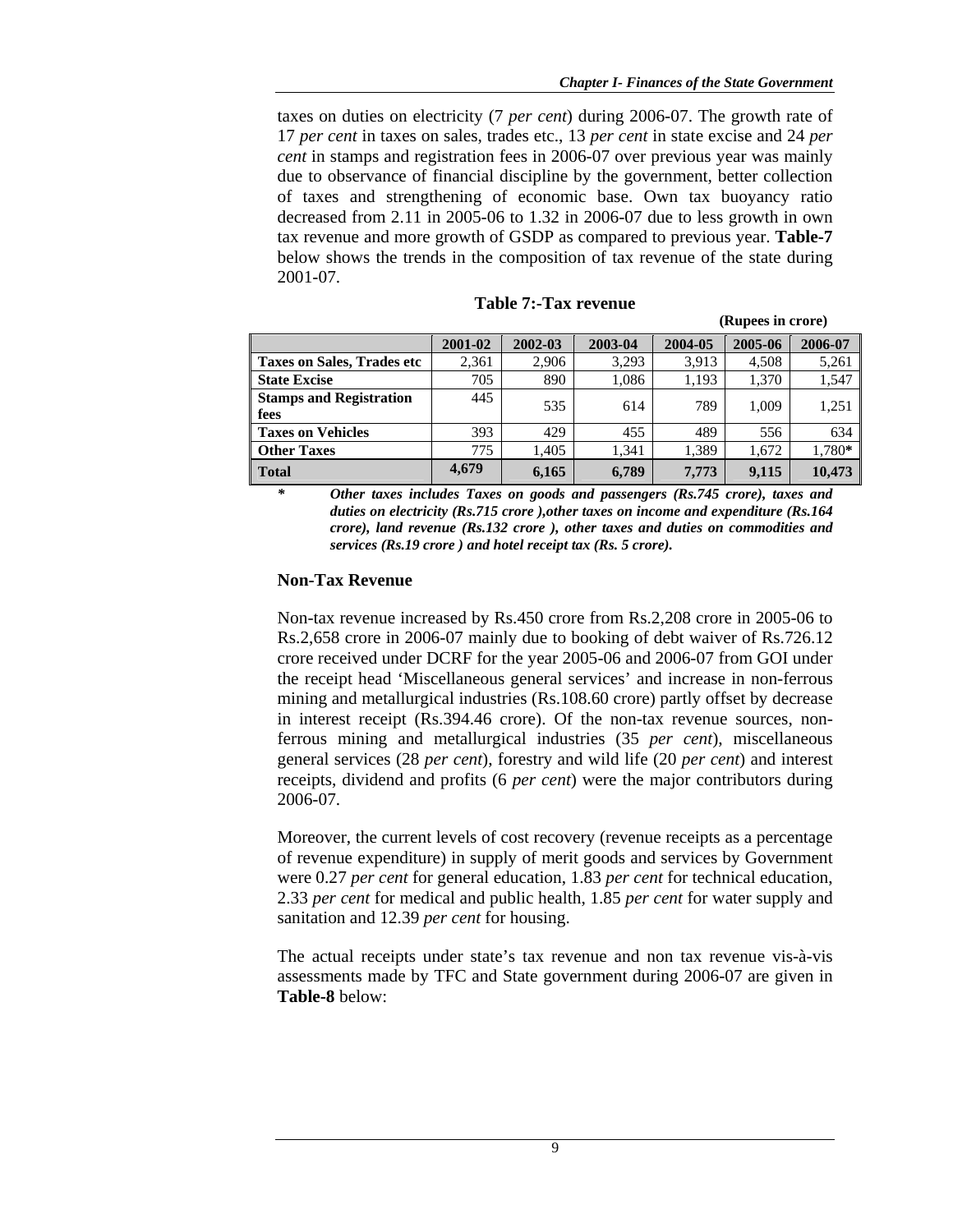| (Rupees in crore)      |                                   |                                                           |                |  |  |  |
|------------------------|-----------------------------------|-----------------------------------------------------------|----------------|--|--|--|
|                        | <b>Assessments made</b><br>by TFC | <b>Projections by State</b><br><b>Government in MTFPS</b> | <b>Actuals</b> |  |  |  |
| <b>Tax Revenue</b>     | 10,335                            | 10.029                                                    | 10,473         |  |  |  |
| <b>Non-Tax Revenue</b> | 2,375                             | 2.059                                                     | 2,658          |  |  |  |

| l'able |
|--------|
|--------|

Actual realization under tax revenue was higher than the assessment made by the TFC and MTFPS projection. Although the actual non tax revenue was higher than the assessment made by TFC and MTFPS but was mainly on account of a contra entry of debt waiver of Rs.726.12 crore received under DCRF as per recommendations of TFC as receipts under the head 'Miscellaneous General Services'.

## **Central Tax Transfers**

The central tax transfers increased by Rs.1,747 crore in 2006-07 over the previous year and constituted 31 *per cent* of revenue receipts. The increase was mainly under Corporation Tax (Rs.774 crore), Customs Duties (Rs.341 crore), Service Tax (Rs.308 crore) and Taxes on Income other than corporation tax (Rs.299 crore).

## **Grants-in-aid from Central Government**

Grants-in-aid has significantly increased by 52.54 *per cent* from Rs.2,933 crore in 2005-06 to Rs.4,474 crore in 2006-07 mainly due to increase in nonplan grants(Rs.216 crore),Grants for State Plan Schemes-other grants(Rs.719 crore) and for Centrally Sponsored Schemes-other grants(Rs.615 crore). Increase in grants for State plan scheme in 2006-07 was mainly under block grants (Rs.615 crore) and special central assistance for tribal area sub plan (Rs.62 crore). The increase in grants for centrally sponsored schemes were mainly on account of increases under centrally sponsored schemes 'Integrated Development of Small and Medium Towns (Rs.208 crore)', 'Distribution of nutritious foods and beverages-Mid day meal (Rs.100 crore)',Urban and Rural Water Supply Programme (Rs.70 crore) and Elementary and Secondary Education (Rs.92 crore).

Non-plan grants of Rs.984 crore during the year includes Rs.899.16 crore recommended by  $12<sup>th</sup>$  Finance Commission for Health (Rs.32.20 crore), Education (Rs.41.62 crore), Forest (Rs.11.50 crore), Panchayati Raj/Urban Local Bodies (Rs.252.94 crore), Roads and Buildings (Rs.257.48 crore),Tribal Welfare (Rs.51.75 crore), Natural Calamity (Rs.246.67 crore) and Heritage Conservation (Rs.5 crore). As against Rs.83.25 crore for Education and Rs.23 crore for Forest recommended by the TFC the actual receipt was Rs.41.62 crore and Rs.11.50 crore respectively .

Details of Grants-in-aid from GOI are given in **Table 9.**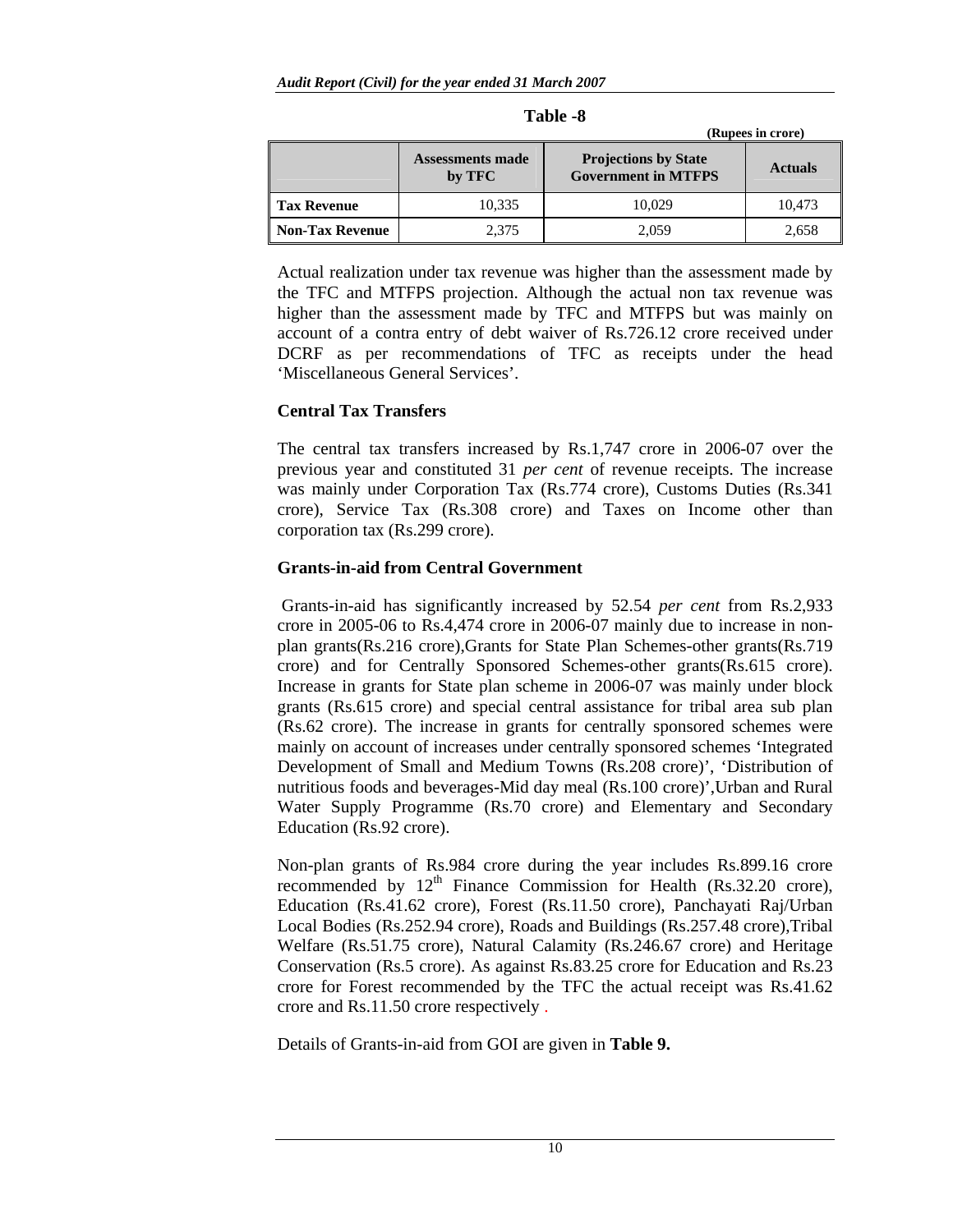|                                                       |         |         |           | (Rupees in crore) |         |         |  |  |
|-------------------------------------------------------|---------|---------|-----------|-------------------|---------|---------|--|--|
|                                                       | 2001-02 | 2002-03 | 2003-04   | 2004-05           | 2005-06 | 2006-07 |  |  |
| Grants for State plan schemes                         | 649     | 816     | 776       | 1314              | 1.264   | 1983    |  |  |
| Non Plan grants                                       | 322     | 301     | 376       | 459               | 768     | 984     |  |  |
| <b>Grants for Central Plan Schemes</b>                | 46      | 204     | 58        | 59                | 66      | 57      |  |  |
| <b>Grants for Centrally Sponsored</b><br>Schemes      | 474     | 541     | 563       | 599               | 835     | 1450    |  |  |
| <b>Total</b>                                          | 1491    | 1862    | 1773      | 2431              | 2933    | 4474    |  |  |
| Percentage of increase/decrease<br>over previous year | 57.44   | 24.88   | $(-)4.78$ | 37.11             | 20.65   | 52.54   |  |  |

**Table No. 9: Grants-in-aid from GOI** 

## *1.3.1.1 Non utilization of funds sanctioned under 12th Finance Commission (Forest Department)*

It is obligatory for the State government not only to utilize the funds on the programmes for which it is received but also within the specified period and refund the unspent balance to Govt. of India.

Scrutiny of Appropriation Accounts 2005-06, 2006-07 and records in the office of the Additional Principal Chief Conservator of Forest (Development) M.P. Bhopal revealed (September 2006) that an amount of Rs.27.60 crore(Revenue Rs.23.00 crore and Capital Rs.4.60 crore) was provided in 2005-06 under MH 2406 and 4406 on account of Grant for maintenance (Regeneration) of Forest as a special financial assistance for various works recommended by the  $12<sup>th</sup>$  Finance Commission, against which Rs.4.00 crore was transferred to 8443-Civil Deposit-800-Other- Deposits on 31 March 2006, which was released in May 2006 and an expenditure of Rs.1.65 crore from it was incurred up to 2006-07. Thus utilisation of balance amount of Rs.2.35 crore allocated in 2005-06 was still awaited.

## *1.3.1.2 Unauthorised appropriation and irregular diversion of 12th Finance Commission Grant of Rs.257.48 crore (Public Works Department)*

As per part-II of the revenue budget of the State Rs.110.76 crore and Rs.146.72 crore were received as grant in aid  $(12<sup>th</sup>$  Finance Commission recommendations) under head 1601/01/800/1025 and 1026 specifically for non- plan revenue expenditure for maintenance of Buildings and roads/bridges respectively. Further as per condition no. 3 of Para  $10.23$  of  $12<sup>th</sup>$  Finance Commission recommendations such grants-in-aid were essentially to be utilized under non-plan revenue heads 2059 and 3054 respectively. It was however seen that no provision for expenditure under Major Head 2059 (Grant no 67) and 3054 (Grant no 24) was made. However, a provision of Rs.52 crore was made under the corresponding capital head (State Plan) 5054 and against which an expenditure of Rs.33 crore was booked, out of which Rs.28 crore were also designated for construction of totally new roads.

Thus, non-provision of the above grant in the specific revenue heads for the maintenance of roads/buildings and utilization of Rs.33 crore under Capital head for construction of new roads prima facie indicated non-compliance with recommendations of the  $12<sup>th</sup>$  Finance Commission.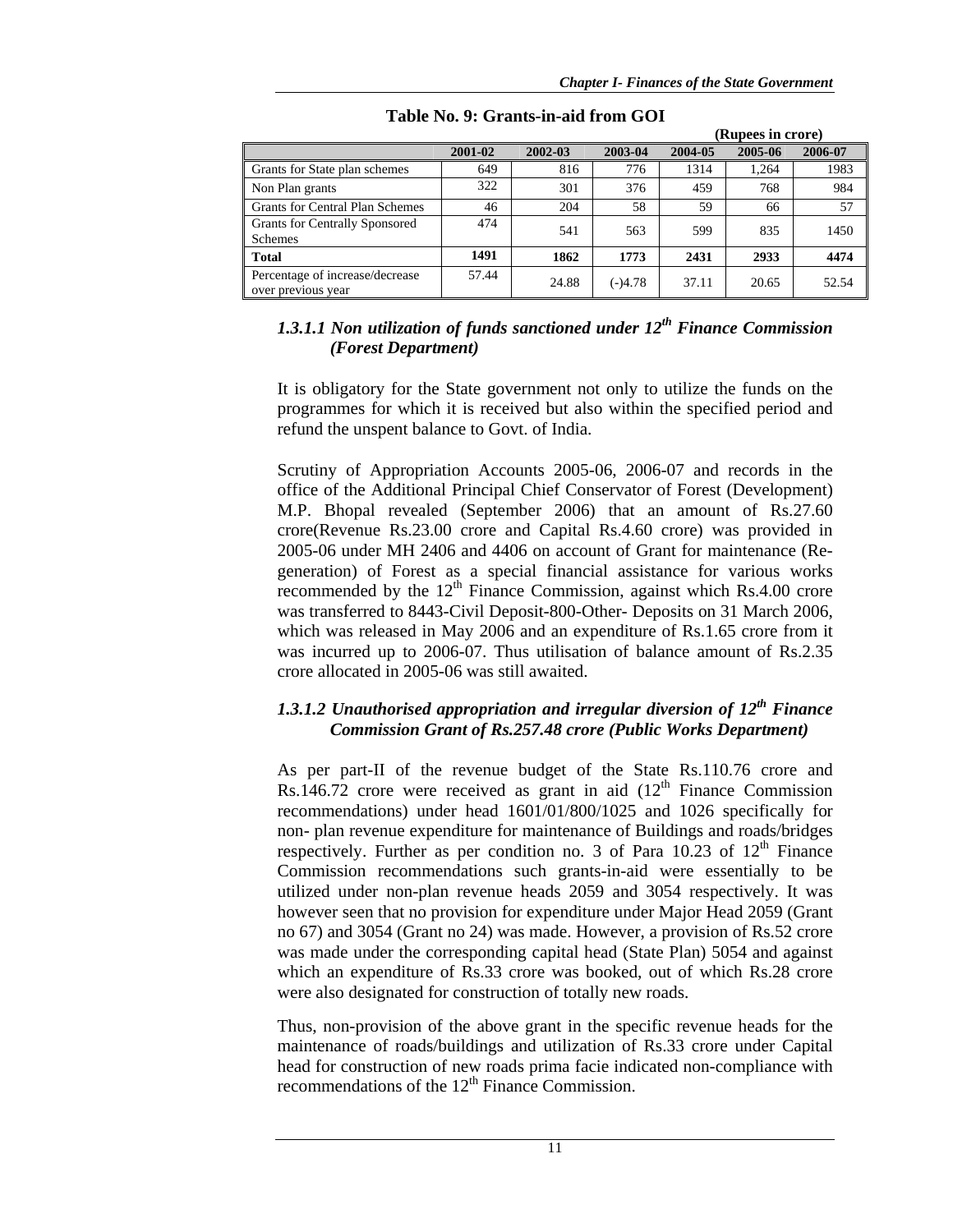### *Arrears of revenue*

Department-wise status of arrears of revenue during 2006-07 is as detailed below:

| <b>Sl. No.</b> | <b>Name of Department</b>   | <b>Arrear of Revenue</b> |
|----------------|-----------------------------|--------------------------|
|                |                             | (Rupees in crore)        |
|                | Tax on vehicle              | 34.95                    |
| 2.             | <b>State Excise</b>         | 58.28                    |
| 3.             | Electricity                 | 26.67                    |
| 4.             | Commercial Tax              | 584.25                   |
| 5.             | Mining                      | 113.25                   |
| 6.             | Co-operation                | 8.87                     |
| 7.             | Stamp duty and Registration | 77.18                    |
| 8.             | Forest                      | 15.31                    |
|                | <b>Total</b>                | 918.76                   |

**Department-wise status of the arrears of Revenue during 2006-07** 

The Departments concerned have not furnished reasons for arrears of revenue as of November 2007.

## **1.4 Application of resources**

## *1.4.1 Growth of Expenditure*

Statement 12 of the Finance Accounts depicts the detailed revenue expenditure by minor heads and capital expenditure by major heads. States raise resources to perform their sovereign functions, maintain their existing nature of delivery of social and economic services, to extend the network of these services through capital expenditure and investments and to discharge their debt service obligations. The total expenditure of the State increased from Rs.16,444 crore in 2001-02 to Rs.28,486 crore in 2006-07. Total expenditure, its annual growth rate and ratio of expenditure to the State GSDP and to revenue receipts and its buoyancy with respect to GSDP and revenue receipts are indicated in **Table-10.** 

**Table-10: Total Expenditure – Basic Parameters** 

|                                                         | 2001-02   | 2002-03    | 2003-04 | 2004-05 | 2005-06 | 2006-07 |  |  |
|---------------------------------------------------------|-----------|------------|---------|---------|---------|---------|--|--|
| Total expenditure (TE)*                                 | 16444     | 17496      | 21648   | 26288   | 28020   | 28486   |  |  |
| (Rupees in crore)                                       |           |            |         |         |         |         |  |  |
| Rate of Growth (per cent)                               | 0.32      | 6.40       | 23.73   | 21.43   | 6.58    | 1.66    |  |  |
| TE/GSDP Ratio (per cent)                                | 18.95     | 20.25      | 21.17   | 24.14   | 23.78   | 21.73   |  |  |
| RR /TE Ratio (per cent)                                 | 68.18     | 76.54      | 66.00   | 75.10   | 73.50   | 90.20   |  |  |
| <b>Buoyancy of Total Expenditure with reference to:</b> |           |            |         |         |         |         |  |  |
| GSDP (ratio)                                            | $(-)0.03$ | $(-)14.22$ | 1.29    | 3.30    | 0.81    | 0.15    |  |  |
| RR (ratio)                                              | $(-)0.03$ | 0.33       | 3.54    | 0.56    | 1.52    | 0.07    |  |  |

*\* Total expenditure includes revenue expenditure, capital expenditure, loans and advances.* 

The total expenditure of the state has increased at an annual average growth rate of 12 *per cent* per annum during 2001-07. In relative terms, the capital and revenue expenditure components have increased by 251 *per cent* and 56 *per cent* respectively during the period 2001-07. However, in absolute terms,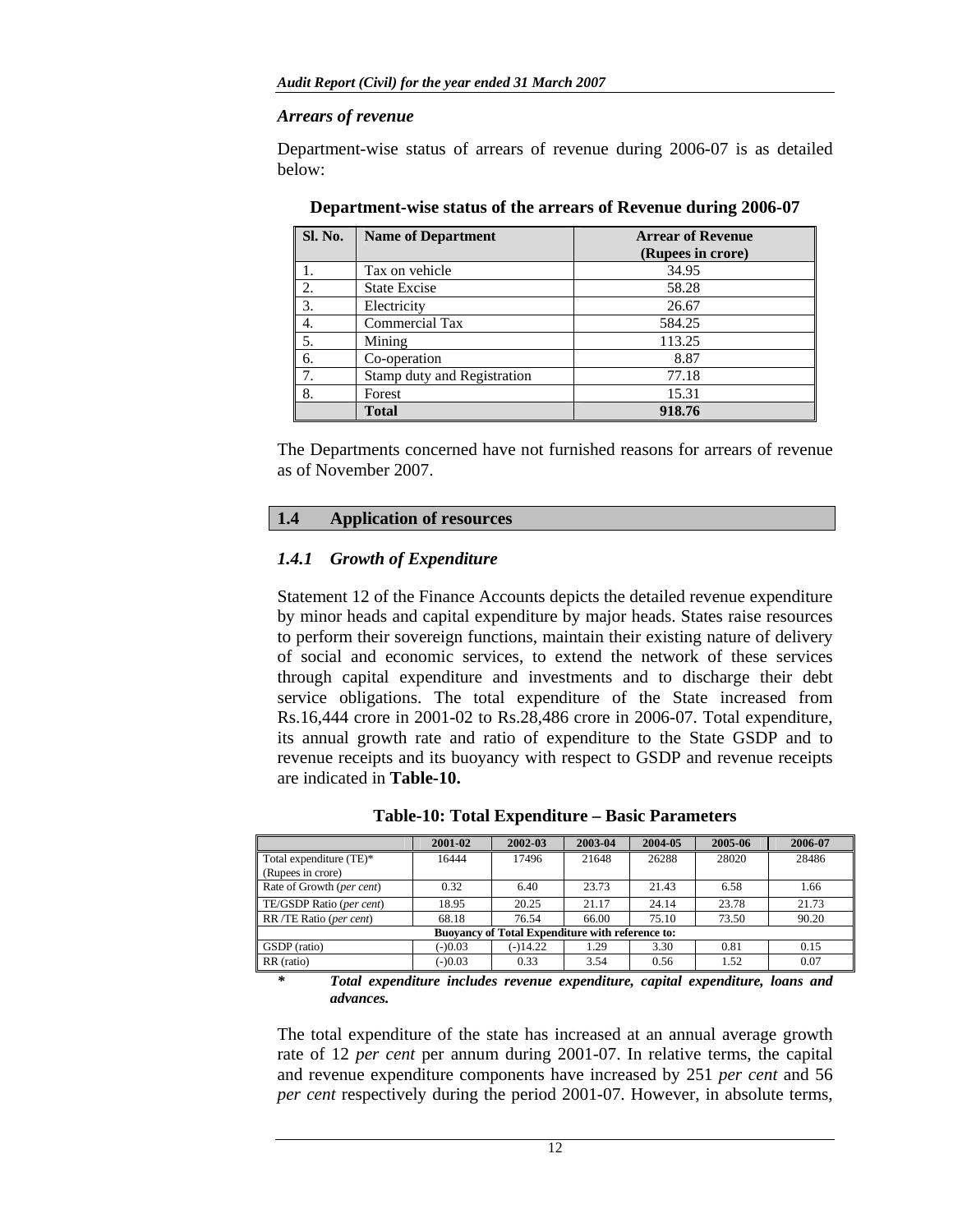increases were of the order of Rs.3,699 crore in capital expenditure and Rs.7,994 crore in revenue expenditure during the period under report. These trends indicate that increase in capital and revenue expenditure was in the ratio of 1:2.2 during the last six years period. The marginal increase of Rs.466 crore in total expenditure (1.66 *per cent*) during 2006-07 over 2005-06 was mainly due to increase of Rs.1,800 crore in revenue expenditure and Rs.119 crore in disbursement of loans and advances partly offset by a decrease of Rs.1,453 crore in capital expenditure. The decrease in capital expenditure from Rs.6,623 crore in 2005-06 to Rs.5,170 crore during 2006-07 was mainly due to decrease in capital outlay on power projects (Rs.2,151 crore) partly off set by major increase under capital outlay on Roads and Bridges (Rs.381 crore), Industries and Minerals (Rs.185 crore) and Medical and Public Health (Rs.71 crore). The analysis of bifurcation of plan and non plan capital expenditure on power projects reveals that while the non-plan capital expenditure was reduced by Rs.2,576 crore, the plan capital expenditure increased by Rs.425 crore resulting in a net decline of Rs.2,151 crore in capital expenditure in power sector during 2006-07 over the previous year. The ratio of revenue receipts to total expenditure increased from 74 *per cent* in 2005-06 to 90 *per cent* in 2006-07 indicating that about 90 *per cent* of the state's total expenditure was met from the revenue receipts and the balance of 10 *per cent* was financed from borrowings. The buoyancy ratio of total expenditure with reference to GSDP and revenue receipt decreased from 0.81 and 1.52 in 2005-06 to 0.15 and 0.07 in 2006-07 due to less growth of total expenditure and more growth of GSDP during 2006-07 in comparison to 2005-06.



*Trends in Total Expenditure by Activities:* In terms of the activities, total expenditure could be considered as being composed of expenditure on general services including interest payments, social and economic services, grants-inaid and loans and advances. Relative share of these components in total expenditure is indicated in **Table-11.**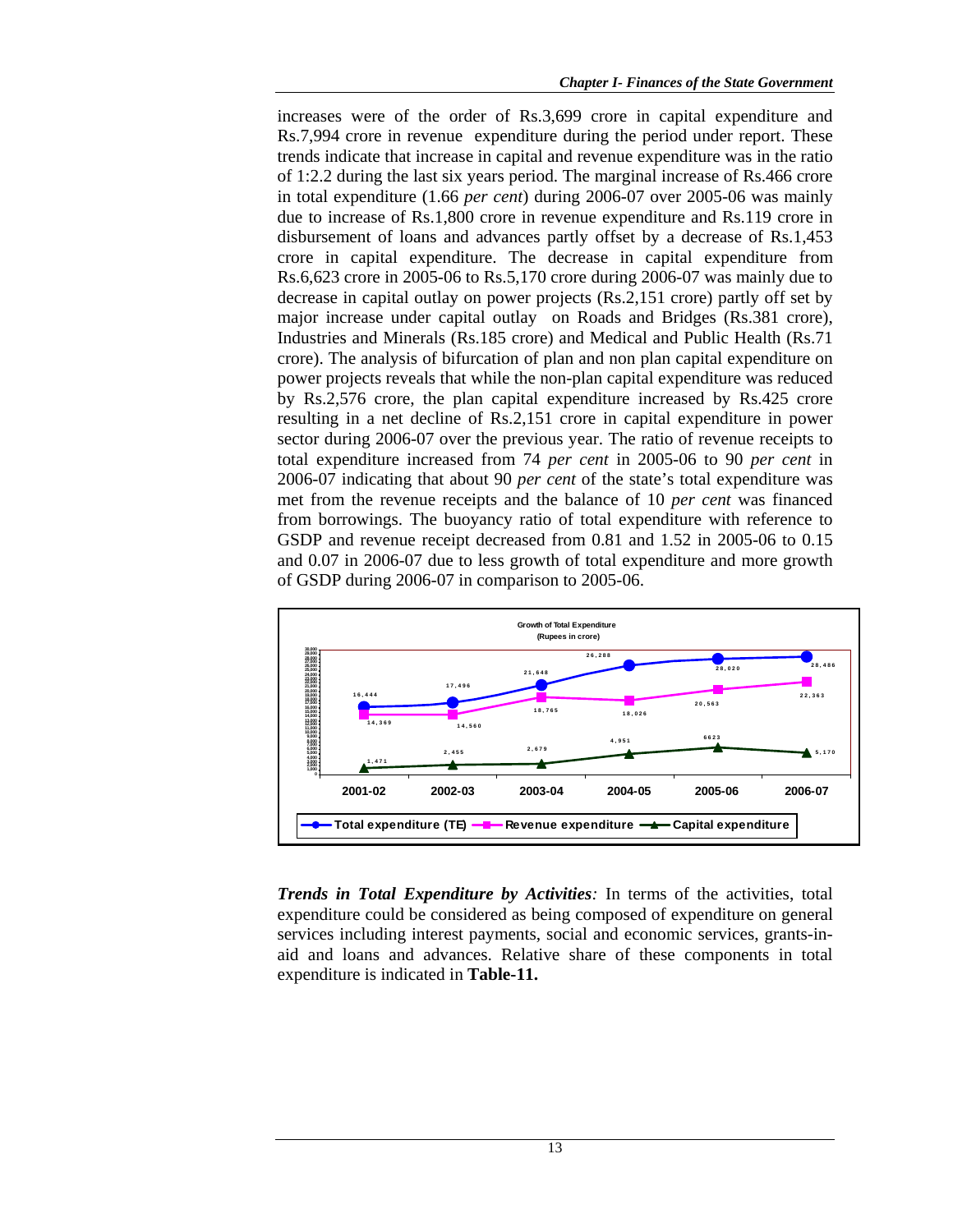|                            |         |         | (in per cent) |         |         |         |
|----------------------------|---------|---------|---------------|---------|---------|---------|
|                            | 2001-02 | 2002-03 | 2003-04       | 2004-05 | 2005-06 | 2006-07 |
| <b>General Services</b>    | 30.80   | 31.33   | 30.53         | 28.96   | 27.53   | 30.45   |
| Of which Interest payments | 13.70   | 14.30   | 14.80         | 13.92   | 12.21   | 14.14   |
| <b>Social Services</b>     | 28.92   | 33.26   | 27.05         | 23.22   | 26.03   | 29.13   |
| <b>Economic Services</b>   | 34.30   | 30.34   | 38.74         | 31.73   | 39.48   | 32.50   |
| Grants-in-aid              | 2.27    | 2.32    | 2.73          | 3.49    | 3.99    | 4.58    |
| <b>Loans and Advances</b>  | 3.64    | 2.75    | 0.95          | 12.60   | 2.97    | 3.34    |

The shares of general and social services in total expenditure exhibited relative stability over the period 2001-07 while the share of economic services indicated a marginal decline from 34.30 *per cent* in 2001-02 to 32.50 *per cent* in 2006-07 with wide inter year fluctuations. In fact, the share of economic services reached the peak level of 39.48 *per cent* in 2005-06 and declined to 32.50 *per cent* in the current year mainly on account of decline of expenditure on power projects. The increases in relative share of general and social services in 2006-07 over the previous year was mainly on account of more expenditure on interest payment, General Education and Urban Development. The increase in relative share of loans and advance was mainly due to more disbursement under energy sector (Rs.476 crore). Development expenditure comprises of social and economic services together were decreased from 65.51 *per cent* in 2005-06 to 61.63 *per cent* in 2006-07 mainly due to less expenditure in energy sector. This indicated increase in non development expenditure.



## *1.4.2 Incidence of Revenue expenditure*

Revenue expenditure had the predominant share in total expenditure. Revenue expenditure is incurred to maintain the current level of services and payments, for the past obligations and as such does not result in any addition to the States infrastructure and service network. The overall revenue expenditure, its rate of growth, ratio of revenue expenditure to GSDP and to revenue receipts and its buoyancy are indicated in **Table-12.**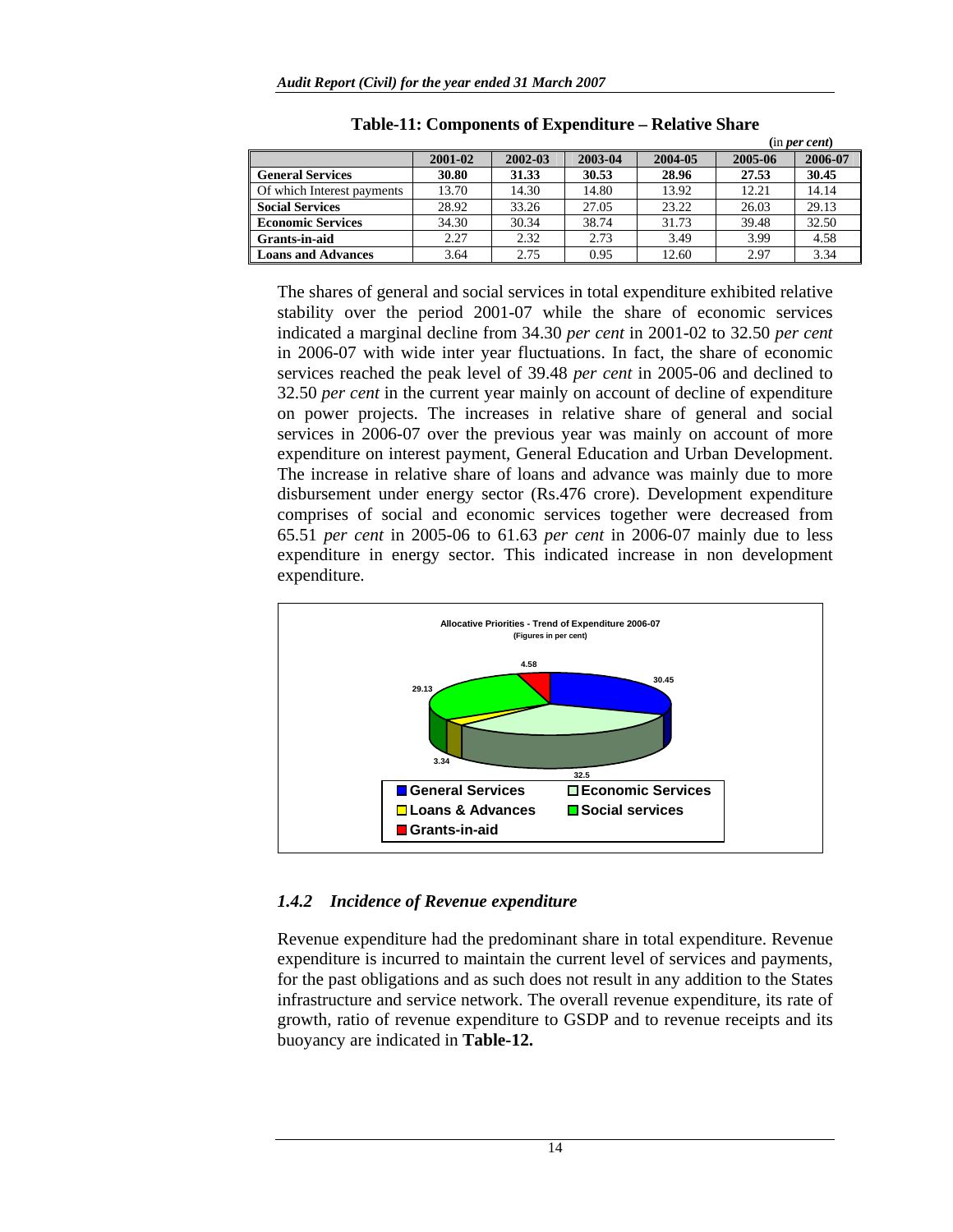**(Rupees in crore and percent in bracket)** 

|                                             | $\mathbf{R}$ in true and percent in $\mathbf{R}$ acked |           |            |           |         |         |  |  |
|---------------------------------------------|--------------------------------------------------------|-----------|------------|-----------|---------|---------|--|--|
|                                             | 2001-02                                                | 2002-03   | 2003-04    | 2004-05   | 2005-06 | 2006-07 |  |  |
| Revenue Expenditure (RE)                    | 14369                                                  | 14560     | 18765      | 18026     | 20563   | 22363   |  |  |
| Of which Non Plan Revenue                   | 11853                                                  | 11040     | 15949      | 14861     | 16351   | 16911   |  |  |
| Expenditure (NPRE)                          | (82.49)                                                | (75.82)   | (84.99)    | (82.44)   | (79.52) | (75.62) |  |  |
| Plan Revenue Expenditure                    | 2516                                                   | 3520      | 2816       | 3165      | 4212    | 5452    |  |  |
| (PRE)                                       | (17.51)                                                | (24.18)   | (15.01)    | (17.56)   | (20.48) | (24.38) |  |  |
| Rate of Growth (per cent)                   | $(-)4.11$                                              | 1.33      | 28.88      | $(-)3.94$ | 14.07   | 8.75    |  |  |
| RE                                          |                                                        |           |            |           |         |         |  |  |
| <b>NPRE</b>                                 | $(-)3.65$                                              | $(-)6.86$ | 44.46      | $(-)6.82$ | 10.02   | 3.42    |  |  |
| PRE                                         | $(-)6.22$                                              | 39.90     | $(-)20.00$ | 12.39     | 33.08   | 29.44   |  |  |
| NPRE/GSDP                                   | 13.66                                                  | 12.78     | 15.60      | 13.65     | 13.88   | 12.90   |  |  |
| ${\rm (per \, cent)}$                       |                                                        |           |            |           |         |         |  |  |
| NPRE as per cent of TE                      | 72.08                                                  | 63.10     | 73.67      | 56.53     | 58.35   | 59.37   |  |  |
| NPRE as <i>per cent</i> of RR               | 105.72                                                 | 82.44     | 111.61     | 75.27     | 79.38   | 65.82   |  |  |
| <b>Buoyancy of Revenue Expenditure with</b> |                                                        |           |            |           |         |         |  |  |
| GSDP (ratio)                                | $(-)0.39$                                              | $(-)2.96$ | 1.57       | $(-)0.61$ | 1.72    | 0.78    |  |  |
| Revenue Receipts (ratio)                    | 0.32                                                   | 0.07      | 4.30       | $(-)0.10$ | 3.25    | 0.35    |  |  |

|  |  |  |  | <b>Table-12: Revenue Expenditure: Basic Parameters</b> |
|--|--|--|--|--------------------------------------------------------|
|--|--|--|--|--------------------------------------------------------|

Overall revenue expenditure of the state increased from Rs.14,369 crore in 2001-02 to Rs.22,363 crore in 2006-07, showing an increase of 56 *per cent* over the period. The expenditure on salary (Rs.5,963 crore), interest payment (Rs.4,029 crore) and pension (Rs.1,752 crore) together shared around 52.52 *per cent* of the total revenue expenditure of the state during the year. Of the total increase of revenue expenditure of Rs.1,800 crore (8.75 *per cent*) during 2006-07, NPRE shared only Rs.560 crore and remaining Rs.1,240 crore were incurred under plan revenue heads. The increase in NPRE during the current year was mainly due to increase in expenditure on interest payment and servicing of debt (Rs.607 crore), Pension and other retirement benefits (Rs.195 crore), General Education (Rs.514 crore), Other Rural Development programmes (Rs.16 crore), Co-operation (Rs.113 crore), Social Security and Welfare (Rs.22 crore), Compensation and assignment to local bodies and Panchayati Raj Institutions (Rs.176 crore), Roads and Bridges (Rs.140 crore) which was partly off set by decrease in expenditure on Power projects (Rs.1,322 crore). The increase in PRE was mainly under General Education (Rs.222 crore), Other Rural Development programmes (Rs.300 crore), Social Security and Welfare (Rs.108 crore), Co-operation (Rs.52 crore) and Urban Development (Rs.351 crore).

Buoyancy ratios of revenue expenditure with GSDP and revenue receipts were decreased to 0.78 and 0.35 respectively in 2006-07 due to less growth of revenue expenditure and higher growth of revenue receipts and GSDP as compared to previous year.

As against the Rs.17,347 crore assessed for NPRE in Medium Term Fiscal Policy Statement, the actual expenditure was Rs.16,911 crore in 2006-07. Actual NPRE vis-à-vis assessment made by TFC and State government are given in **Table-13.** 

|         |                                   |                                                         | (Rupees in crore)  |
|---------|-----------------------------------|---------------------------------------------------------|--------------------|
| Year    | <b>Assessments made</b><br>by TFC | <b>Assessments made by State Government</b><br>in MTFPS | <b>Actual NPRE</b> |
|         |                                   |                                                         |                    |
| 2006-07 | 14173                             | 7347                                                    | 16911              |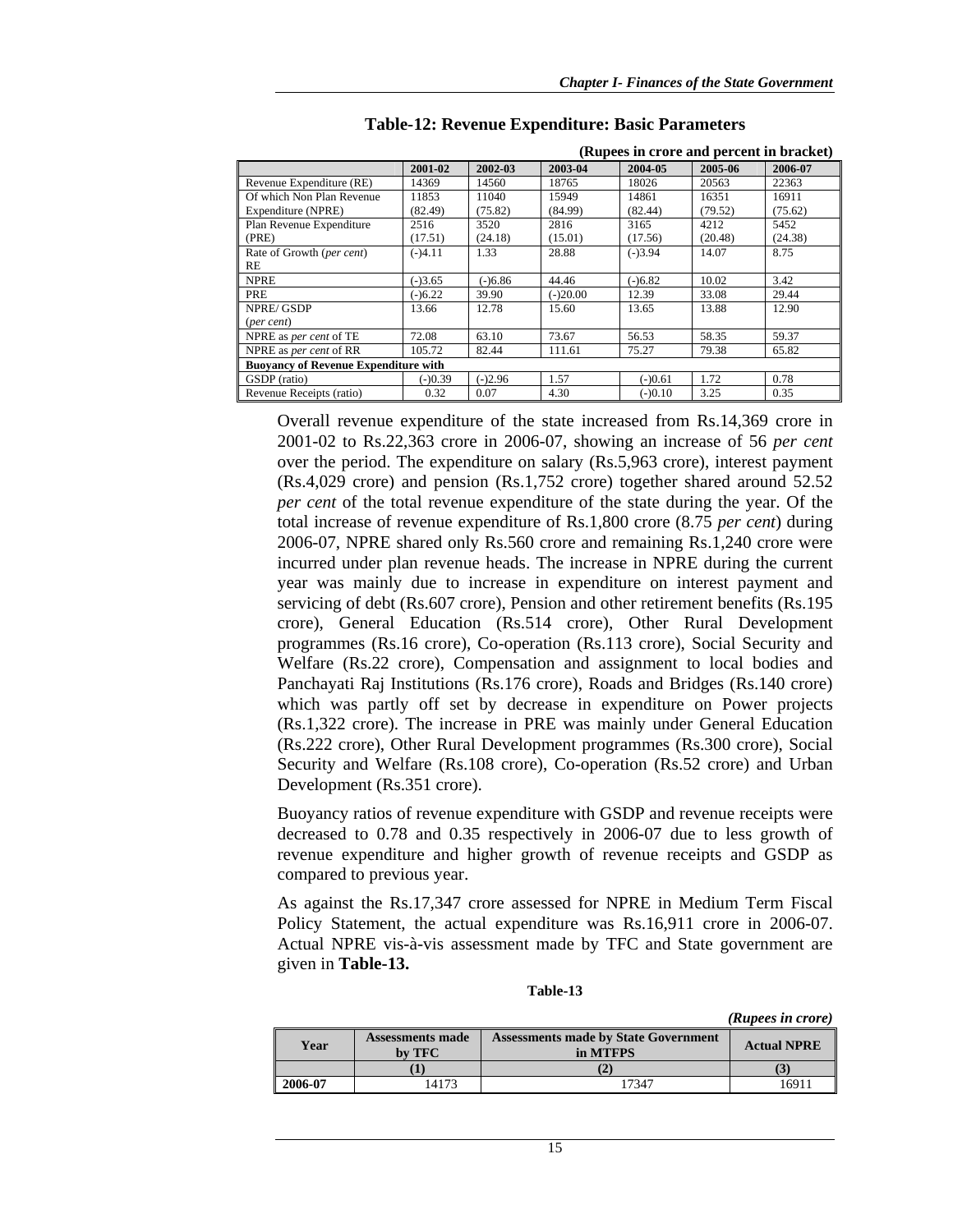The NPRE at Rs.16,911 crore in 2006-07 was more than the normatively assessed level of TFC but slightly less than the projection made by the State Government in its MTFPS. Relative to the assessment made by TFC, the increase was mainly under interest payments (Rs.530 crore), general service (Rs.1,086 crore), social services (Rs.292 crore) and economic service (Rs.924 crore).

# *1.4.3 Committed Expenditure*

## *1.4.3.1 Expenditure on Salaries*

## **Table-14: Expenditure on Salaries**

|                                            |         |         |         |         |                   | (Rupees in crore) |
|--------------------------------------------|---------|---------|---------|---------|-------------------|-------------------|
| <b>Heads</b>                               | 2001-02 | 2002-03 | 2003-04 | 2004-05 | 2005-06           | 2006-07           |
| <b>Expenditure on Salaries</b><br>Of which | 4669*   | 5258*   | 5312*   | 6176*   | 5669 <sub>@</sub> | 5963 <sub>@</sub> |
| Non-Plan Head                              | NA      | NA      | NA      | NA      | 5058              | 5443              |
| Plan Head                                  | NA      | NA      | NA      | NA      | 611               | 520               |
| As per cent of GSDP                        | 5.38    | 6.09    | 5.19    | 5.67    | 4.81              | 4.55              |
| As per cent of RR                          | 41.65   | 39.27   | 37.17   | 31.28   | 27.52             | 23.21             |

*\* Figures as were obtained from Finance Department @ Source: Finance Accounts of respective years* 

Trends in table above indicate that the expenditure on salaries increased by 28 *per cent* from Rs.4,669 crore in 2001-02 to Rs.5,963 crore in 2006-07. The expenditure on salary both as a percentage of GSDP and revenue receipt declined over the period 2002-07.Actual salary expenditure at Rs.5,963 crore in 2006-07 was less than the projections in MTFPS (Rs.7,040 crore). The salary bill relative to revenue expenditure net of interest payments and pensions at 36 *per cent* was marginally higher than the norm of 35 *per cent* recommended by the TFC.

# *1.4.3.2 Pension Payments*

## **Table-15: Expenditure on Pensions**

|                                |         |         |         | (Rupees in crore) |         |         |  |
|--------------------------------|---------|---------|---------|-------------------|---------|---------|--|
| <b>Heads</b>                   | 2001-02 | 2002-03 | 2003-04 | 2004-05           | 2005-06 | 2006-07 |  |
| <b>Expenditure on Pensions</b> | 1010.76 | 1082.68 | 1197.27 | 1329.89           | 1557.14 | 1751.69 |  |
| As per cent of GSDP            | 1.16    | 1.25    | 1.17    | 1.22              | 1.32    | 1.34    |  |
| As per cent of RR              |         |         |         |                   |         |         |  |

TFC adopted an annual growth rate of 10 *per cent* and applied it to base year estimated to generate payment levels in the forecast period. It was however observed that pension payments grew at the rate of 13 *per cent* from Rs.1,557 crore in 2005-06 to Rs.1,752 crore during 2006-07. Increase was noticed mainly under superannuation and retirement allowance (Rs.143.97 crore), family pension (Rs.40.64 crore) and gratuity (Rs.8.92 crore). Actual pension payment at Rs.1,752 crore in 2006-07 was marginally less than Rs.1,766 crore projected in MTFPS as well as Rs.1,760 crore projected by TFC.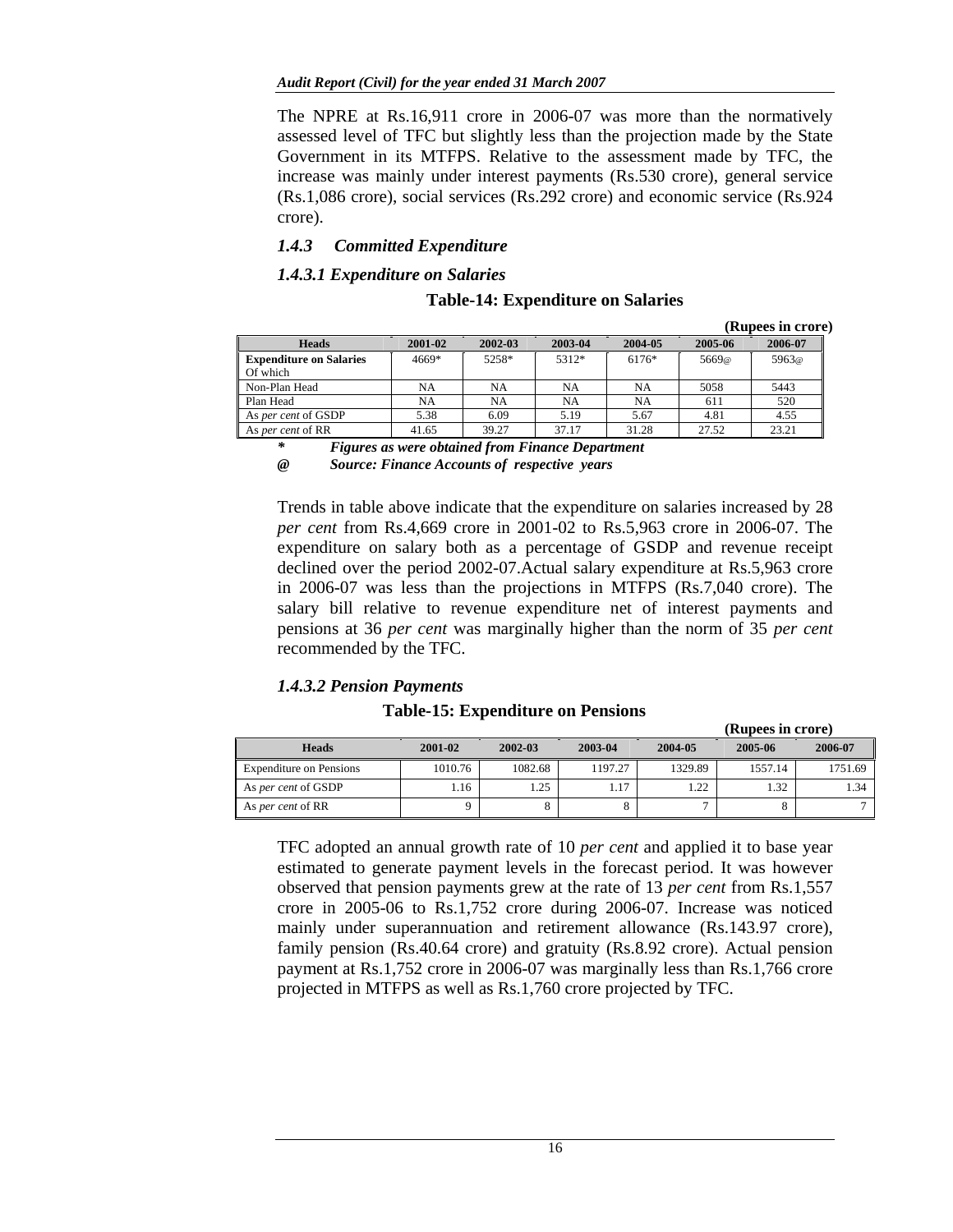### *1.4.3.3 Interest payments*

|         | rabic ro. microsc payments              |                                    |                                                             |       |  |  |  |  |  |
|---------|-----------------------------------------|------------------------------------|-------------------------------------------------------------|-------|--|--|--|--|--|
| Year    | <b>Total Revenue</b><br><b>Receipts</b> | <b>Interest</b><br><b>Payments</b> | <b>Percentage of Interest payments</b><br>with reference to |       |  |  |  |  |  |
|         | (Rupees in                              | crore)                             | <b>Revenue Expenditure</b><br><b>Total Revenue Receipts</b> |       |  |  |  |  |  |
| 2001-02 | 11211                                   | 2254                               | 20.11                                                       | 15.69 |  |  |  |  |  |
| 2002-03 | 13391                                   | 2502                               | 18.68                                                       | 17.18 |  |  |  |  |  |
| 2003-04 | 14289                                   | 3206                               | 22.43                                                       | 17.08 |  |  |  |  |  |
| 2004-05 | 19743                                   | 3661                               | 18.54                                                       | 20.31 |  |  |  |  |  |
| 2005-06 | 20597                                   | 3422                               | 16.61                                                       | 16.64 |  |  |  |  |  |
| 2006-07 | 25694                                   | 4029                               | 15.68                                                       | 18.02 |  |  |  |  |  |

**Table-16: Interest payments** 

Interest payments increased at the rate of 17.74 *per cent* from Rs.3,422 crore during 2005-06 to Rs.4,029 crore during 2006-07 and accounted for 15.68 *per cent* of the revenue receipts and 18.02 *per cent* of revenue expenditure during 2006-07. The increase was mainly due to more quantum of loan from National Small Savings Fund (NSSF) which carried interest @9.5% per annum. During the year, interest payments were on market loans (Rs.906 crore), special securities issued to NSSF of the Central Government by the State Government (Rs.1,230 crore), Other Internal Debt (Rs.569 crore), State Provident Funds (Rs.495 crore) and loans borrowed from the Central Government (Rs.718 crore) and other obligations (Rs.106 crore). The increase in interest payments during 2006-07 over previous year was mainly on market loans (Rs.80 crore), interest on special securities issued to NSSF of central Government (Rs.284 crore ), small saving and provident funds(Rs.125 crore), loans from the central Government (Rs.18 crore) and other obligations (Rs.21 crore). It was observed that interest payments as percentage to revenue receipts during the year 2006- 07 were 16 *per cent* which is comparable to the norm of 15 *per cent* to be achieved by 2009-10 as per the recommendation of the TFC. Interest payments at Rs.4,029 crore paid during the year were less than the budget estimate of Rs.4145 crore given in FPSS.

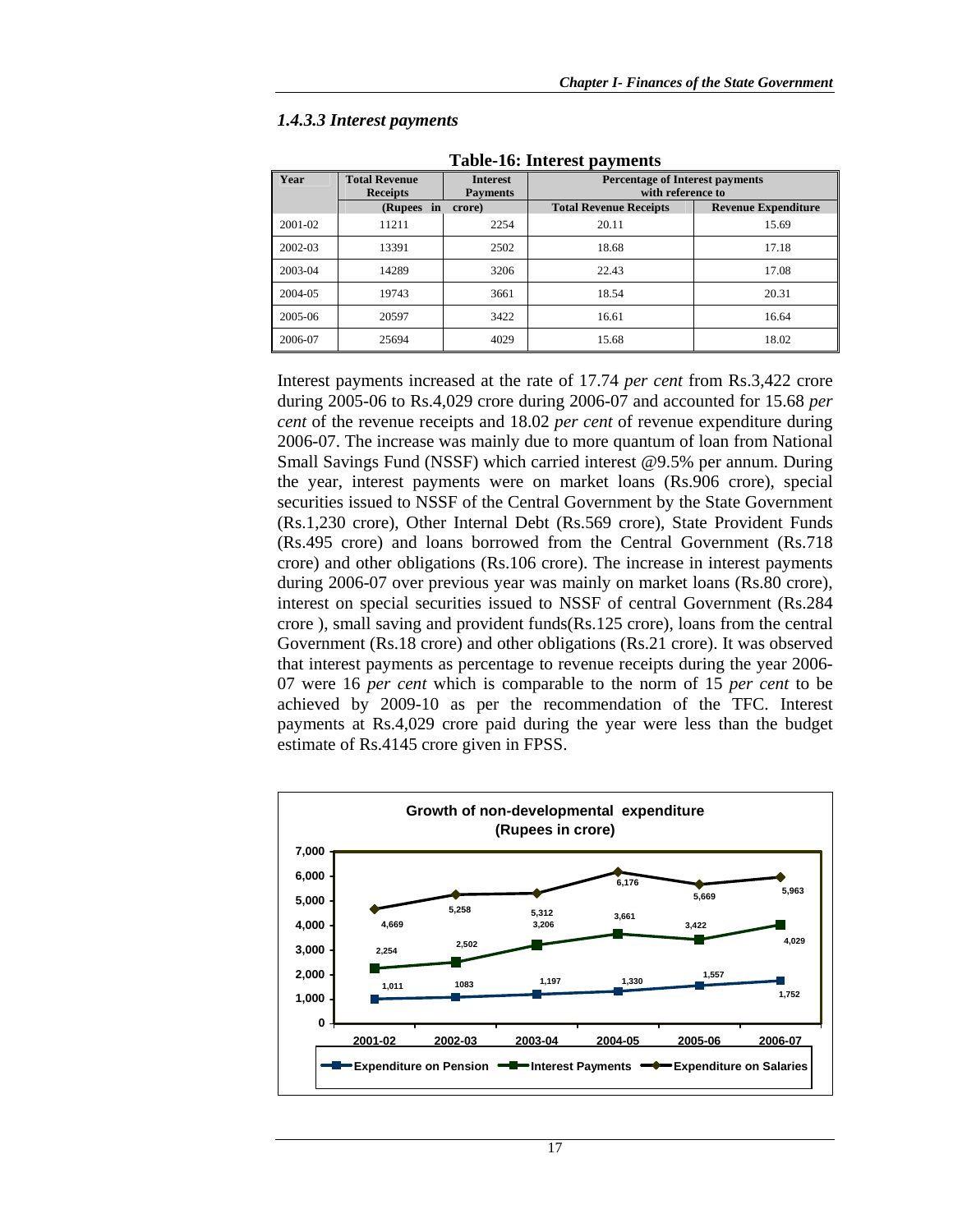## *1.4.3.4 Subsidies*

Though the finances of the State are under strain, State Government continued to pay subsidies to various Corporations, etc. The trends in the subsidies given by the State Government are given in **Table-17**.

| Year    | <b>Amount of Total</b><br><b>Subsidy</b><br>(Rupees in crore) | Of which Subsidy to |               |            |       | Percentage<br>increase $(+)/$<br>decrease (-) of<br><b>Total Subsidy over</b><br>previous year | <b>Percent of</b><br><b>Total Subsidy</b><br>In Total<br><b>Expenditure</b> |
|---------|---------------------------------------------------------------|---------------------|---------------|------------|-------|------------------------------------------------------------------------------------------------|-----------------------------------------------------------------------------|
|         |                                                               | <b>MPSEB</b>        | <b>MPSRTC</b> |            |       |                                                                                                |                                                                             |
| 2001-02 | 3726.76                                                       | 2037.01             | 1.08          | $(+)98.47$ | 22.66 |                                                                                                |                                                                             |
| 2002-03 | 3690.35                                                       | 979.77              | 0.00          | $(-)0.98$  | 21.09 |                                                                                                |                                                                             |
| 2003-04 | 6546.88                                                       | 3954.34             | 2.00          | $(+)77.41$ | 30.24 |                                                                                                |                                                                             |
| 2004-05 | 4723.30                                                       | 1465.93             | 0.00          | $(-)27.85$ | 17.97 |                                                                                                |                                                                             |
| 2005-06 | 6519.46                                                       | 1984.98             | 0.00          | $(+)38.03$ | 23.27 |                                                                                                |                                                                             |
| 2006-07 | 7110.47<br>(Revised Estimate)                                 | 683.37              | 0.00          | $(+)9.07$  | 24.96 |                                                                                                |                                                                             |

**Table-17: Subsidies** 

**Source: Budget estimate and provided by Finance Department** 

Scrutiny of the details of the subsidies shown in the table above which was obtained from the Finance department and State budget revealed that these pertains to object head 'grant-in-aid'. Therefore it is not the actual subsidy paid by the State Government. Finance department intimated (April 2006) that the subsidy amount is included in the object head 'grant-in-aid' which comprises of expenditure on infrastructure, maintenance grants, discretionary grants, aided grants, grants for public relation tour, subsidy (Arthic sahayata ) and others (which included subsidy also).

As no distinct object head for subsidy has been opened in the state budget, therefore, it is not possible to segregate the actual amount of subsidy paid by the State Government.

## **1.5 Expenditure by Allocative Priorities**

## *1.5.1 Quality of Expenditure*

The availability of better social and physical infrastructure in the State reflects its quality of expenditure. Therefore ratio of capital expenditure to total expenditure as well as to GSDP and proportion of revenue expenditure being spent on running efficiently and effectively the existing social and economic services would determine the quality of expenditure. Higher the ratio of these components to total expenditure and GSDP, the better is quality of expenditure. **Table18** gives these ratios during 2001-07.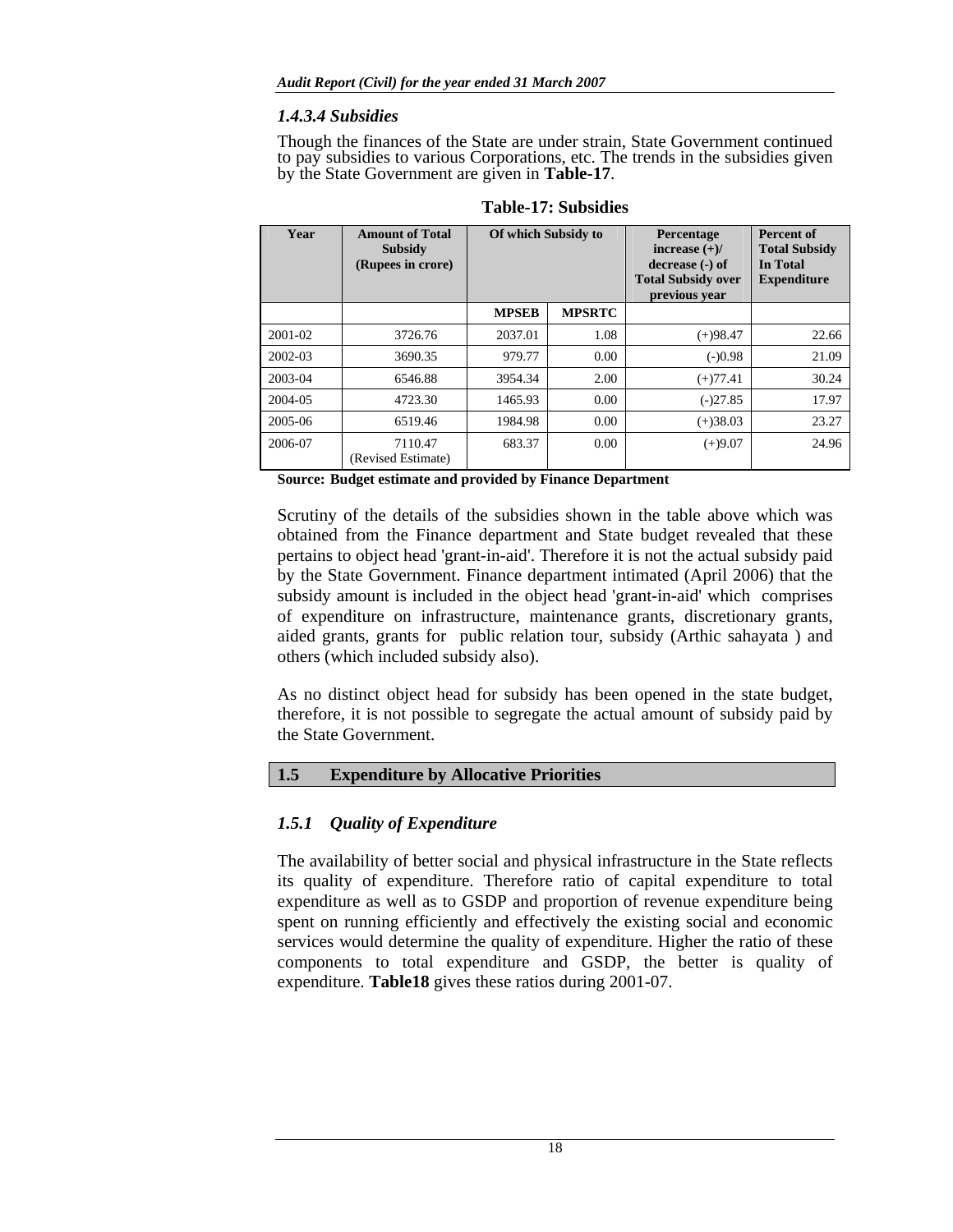|                                                                                        |           |           |           |           |              | (Rupees in crore) |
|----------------------------------------------------------------------------------------|-----------|-----------|-----------|-----------|--------------|-------------------|
|                                                                                        | 2001-02   | 2002-03   | 2003-04   | 2004-05   | 2005-06      | 2006-07           |
| <b>Capital Expenditure</b>                                                             | 1471      | 2455      | 2679      | 4951      | 6623         | 5170              |
| Of which Salary component                                                              |           |           |           |           | 104          | 108               |
| <b>Revenue Expenditure</b>                                                             | 14369     | 14560     | 18765     | 18026     | 20563        | 22363             |
| Of which Social and Economic<br><b>Services</b>                                        | 8946      | 8709      | 11600     | 9641      | 11853        | 12456             |
| Social and Economic Services with<br>(i) Salary component<br>(ii) Non-Salary component | <b>NA</b> | <b>NA</b> | <b>NA</b> | <b>NA</b> | 4140<br>7712 | 4344<br>8112      |
| As per cent of Revenue + Capital<br>expenditure                                        |           |           |           |           |              |                   |
| Capital Expenditure                                                                    | 9.29      | 14.43     | 12.49     | 21.55     | 24.36        | 18.78             |
| Revenue Expenditure                                                                    | 90.71     | 85.57     | 87.51     | 78.45     | 75.64        | 81.22             |
| As per cent of GSDP                                                                    |           |           |           |           |              |                   |
| Capital Expenditure                                                                    | 1.69      | 2.84      | 2.62      | 4.55      | 5.62         | 3.94              |
| Revenue Expenditure                                                                    | 16.56     | 16.85     | 18.35     | 16.55     | 17.45        | 17.06             |

**Table 18 – Indicators of Quality of Expenditure** 

Although the ratio of capital expenditure to total of revenue and capital expenditure showed an increasing trend during 2001-07, there was a decline in 2003-04 and 2006-07. A decline in the share of capital expenditure from 24 *per cent* in 2005-06 to 19 *per cent* in 2006-07 was mainly on account of decline in non plan capital expenditure (Rs.2,576 crore) on power projects. Revenue expenditure continues to have a dominant share in total revenue and capital expenditure which was 81 *per cent* in 2006-07. Out of revenue expenditure incurred on social and economic services during 2006-07, 35 and 65 *per cent* were incurred on salary and non-salary component respectively. As a percentage of GSDP, both the expenditures have decreased during the year as compared to previous year due to less growth of revenue expenditure, decline in capital expenditure and more growth of GSDP. While as a percentage of total revenue and capital expenditure, revenue expenditure has increased but capital expenditure has decreased during the year.

# *1.5.2 Expenditure on Social Services*

Given the fact that the human development indicators such as access to basic education, health services and drinking water and sanitation facilities etc. have a strong linkage with economic progress and eradication of poverty, it would be prudent to make an assessment with regard to the expansion and efficient provision of these services in the State. **Table 19** summarises the expenditure incurred by the State Government in expanding and strengthening of social services in the State during 2001-07.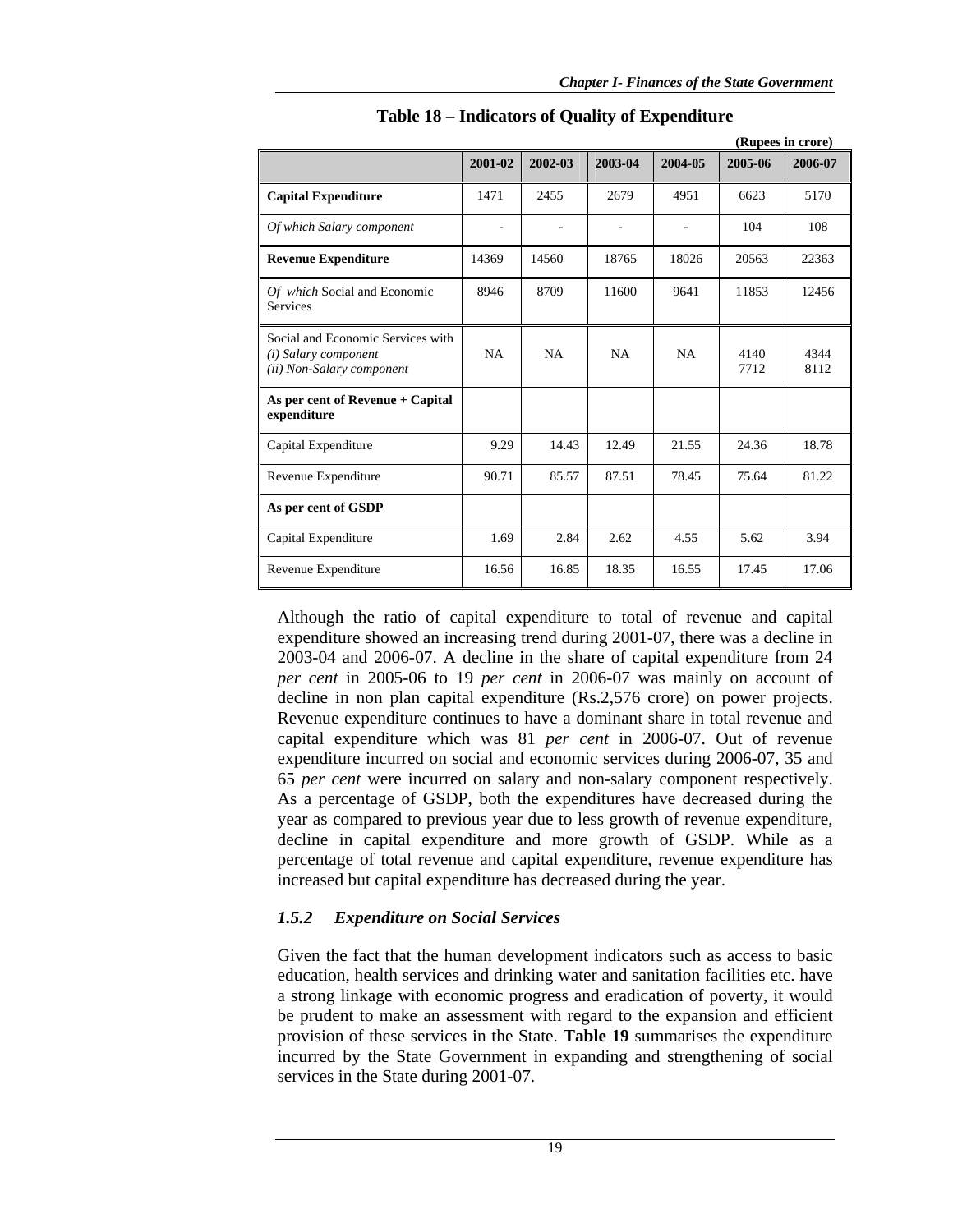|                                                                |              |           |           |           |           | (Rupees in crore) |         |
|----------------------------------------------------------------|--------------|-----------|-----------|-----------|-----------|-------------------|---------|
|                                                                |              | 2001-02   | 2002-03   | 2003-04   | 2004.-05  | 2005-06           | 2006-07 |
| <b>Education, Sports, Art and Culture</b>                      |              |           |           |           |           |                   |         |
| <b>Revenue Expenditure</b>                                     |              | 2110      | 2296      | 2355      | 2552      | 2906              | 3674    |
| Of which                                                       |              |           |           |           |           |                   |         |
| (a) Salary Component                                           |              | NA        | <b>NA</b> | <b>NA</b> | <b>NA</b> | 1786              | 2261    |
| (b) Non-Salary component                                       |              | NA        | <b>NA</b> | <b>NA</b> | NA        | 1120              | 1413    |
| <b>Capital Expenditure</b>                                     |              | 16        | 17        | 20        | 24        | 42                | 68      |
|                                                                | <b>Total</b> | 2126      | 2313      | 2375      | 2576      | 2948              | 3742    |
| <b>Health and Family Welfare,</b>                              |              |           |           |           |           |                   |         |
| <b>Revenue Expenditure</b>                                     |              | 667       | 761       | 761       | 856       | 925               | 1010    |
| Of which                                                       |              |           |           |           |           |                   |         |
| (a) Salary Component                                           |              | NA        | NA        | <b>NA</b> | <b>NA</b> | 596               | 635     |
| (b) Non-Salary component                                       |              | <b>NA</b> | <b>NA</b> | <b>NA</b> | <b>NA</b> | 329               | 375     |
| <b>Capital Expenditure</b>                                     |              | 21        | 18        | 38        | 43        | 64                | 135     |
|                                                                | <b>Total</b> | 688       | 779       | 799       | 899       | 989               | 1145    |
| <b>Water Supply, Sanitation, Housing and Urban Development</b> |              |           |           |           |           |                   |         |
| <b>Revenue Expenditure</b>                                     |              | 536       | 397       | 459       | 479       | 556               | 902     |
| Of which                                                       |              |           |           |           |           |                   |         |
| (a) Salary Component                                           |              | <b>NA</b> | <b>NA</b> | <b>NA</b> | <b>NA</b> | 109               | 120     |
| (b) Non-Salary component                                       |              | <b>NA</b> | <b>NA</b> | <b>NA</b> | <b>NA</b> | 447               | 782     |
| <b>Capital Expenditure</b>                                     |              | 72        | 394       | 361       | 242       | 394               | 345     |
|                                                                | <b>Total</b> | 608       | 791       | 820       | 721       | 950               | 1247    |
| <b>Other Social Services</b>                                   |              |           |           |           |           |                   |         |
| <b>Revenue Expenditure</b>                                     |              | 1270      | 1830      | 1747      | 1785      | 2271              | 1990    |
| Of which                                                       |              |           |           |           |           |                   |         |
| (a) Salary Component                                           |              | NA        | NA        | <b>NA</b> | NA        | 600               | 235     |
| (b) Non-Salary component                                       |              | <b>NA</b> | <b>NA</b> | <b>NA</b> | <b>NA</b> | 1671              | 1755    |
| <b>Capital Expenditure</b>                                     |              | 63        | 107       | 116       | 123       | 135               | 174     |
|                                                                | <b>Total</b> | 1333      | 1937      | 1863      | 1908      | 2406              | 2164    |
| <b>Total (Social Services)</b>                                 |              |           |           |           |           |                   |         |
| <b>Revenue Expenditure</b>                                     |              | 4583      | 5284      | 5322      | 5672      | 6658              | 7576    |
| Of which                                                       |              |           |           |           |           |                   |         |
| (a) Salary Component                                           |              | NA        | NA        | <b>NA</b> | <b>NA</b> | 3091              | 3251    |
| (b) Non-Salary component                                       |              | <b>NA</b> | <b>NA</b> | <b>NA</b> | <b>NA</b> | 3567              | 4325    |
| <b>Capital Expenditure</b>                                     |              | 172       | 536       | 535       | 432       | 635               | 722     |
|                                                                | <b>Total</b> | 4755      | 5820      | 5857      | 6104      | 7293              | 8298    |

#### **Table 19: Expenditure on Social Services**

The expenditure on social services increased from Rs.4,755 crore in 2001-02 to Rs.8,298 crore in 2006-07 and it constituted 30.14 *per cent* of the total revenue and capital expenditure (Rs.27,533 crore) during 2006-07. The 'Education, sports, art and culture', 'Health and family welfare' and 'Water supply, sanitation, housing and urban development shared 74 *per cent* of the total expenditure incurred on social services during 2006-07 as against 67 *per cent* in 2005-06. Social services (Rs.8,298 crore) accounted for 47.26 *per cent* of the development expenditure (Rs.17,555 crore).

The trend in revenue and capital expenditure on social services during the last five years 2002-07 revealed that the share of capital expenditure remained within the range of 7 to 9 *per cent* indicating the dominant share of revenue expenditure during the period. Of the revenue expenditure on social services, the non-salary expenditure has increased by 21 *per cent* from Rs.3,567 crore in 2005-06 to Rs.4,325 crore in 2006-07 and salary expenditure increased by 5 *per cent* from Rs.3,091 crore in 2005-06 to Rs.3,251 crore in 2006-07. As a result, the share of salary component has declined from 46.47 *per cent* in 2005-06 to 42.91 *per cent* in 2006-07 implying more expenditure on non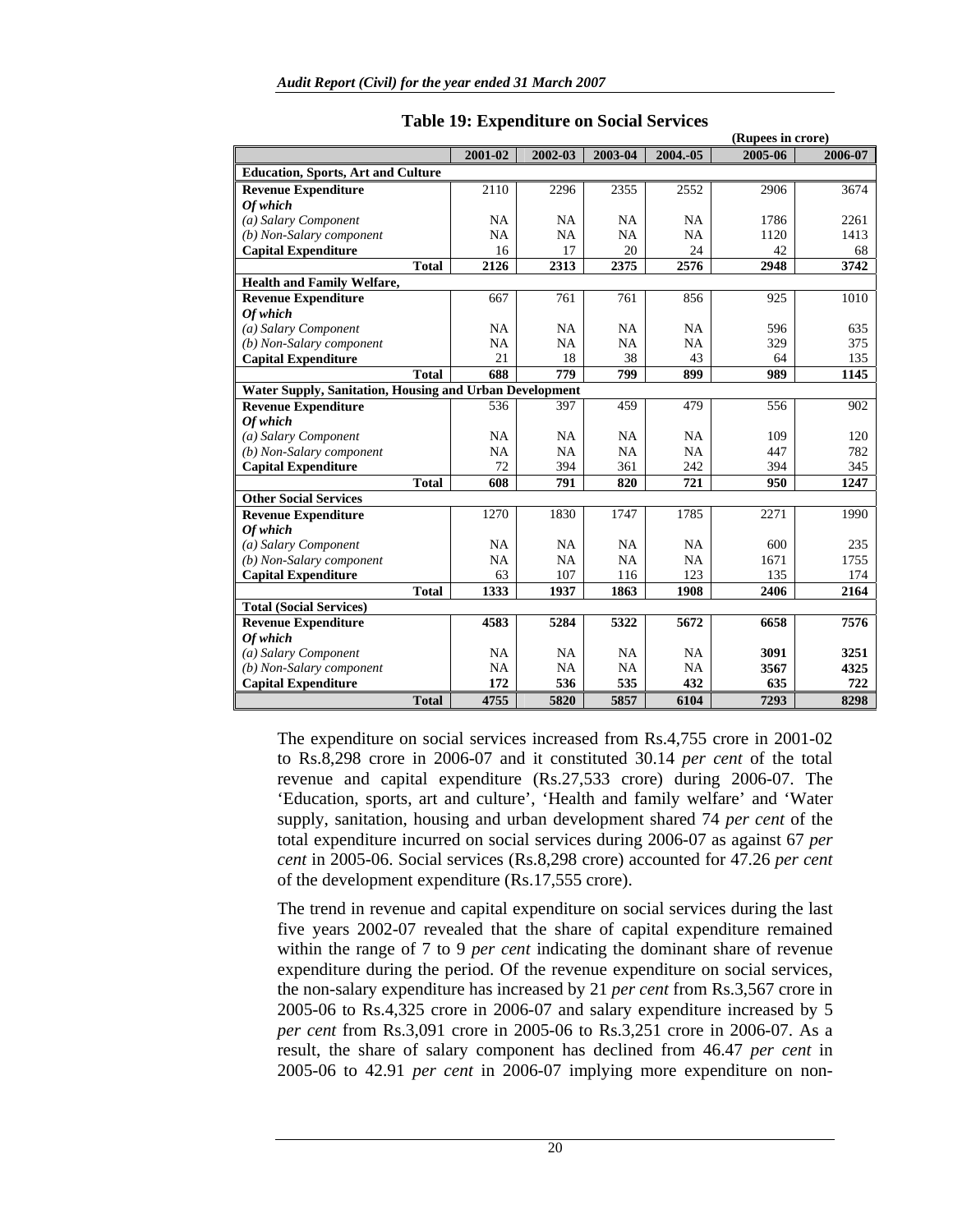salary components including maintenance indicating a step towards providing better quality of services.

Recognizing the need to improve the quality of education and health services, TFC recommended that the non-plan salary expenditure under education and health and family welfare should increase only by five to six *per cent* while non-salary expenditure under non-plan heads should increase by 30 *per cent*  per annum during the award period. However, trends in expenditure revealed that the non plan salary component under education sector increased by 22 *per cent* over 2005-06 while non plan non-salary component increased by 24 *per cent*. Similarly under Health and Family Welfare sector, the non plan salary component increased by seven *per cent* but the non plan non-salary component increased by 17 *per cent* in 2006-07 over the previous year. The expenditure pattern especially in health services needs marginal correction in the ensuing years as per the norms of TFC.

#### *1.5.3 Expenditure on Economic Services*

The expenditure on economic services includes all such expenditures as to promote directly or indirectly, productive capacity within the States' economy. **Table 20** summarises the expenditure on economic services during 2001-07.

|                                        |           |           |           |           | (Rupees in crore) |         |
|----------------------------------------|-----------|-----------|-----------|-----------|-------------------|---------|
|                                        | 2001-02   | 2002-03   | 2003-04   | 2004-05   | 2005-06           | 2006-07 |
| <b>Agriculture, Allied Activities.</b> |           |           |           |           |                   |         |
| <b>Revenue Expenditure</b>             | 1108      | 1226      | 1148      | 1244      | 1285              | 1638    |
| Of which (a) Salary component          | <b>NA</b> | <b>NA</b> | NA        | <b>NA</b> | 544               | 567     |
| (b) Non-Salary component               | <b>NA</b> | <b>NA</b> | NA        | <b>NA</b> | 741               | 1071    |
| <b>Capital Expenditure</b>             | 23        | 34        | 50        | 59        | 38                | 47      |
| Of which Salary component              |           |           |           |           |                   |         |
| <b>Total</b>                           | 1131      | 1260      | 1198      | 1303      | 1323              | 1685    |
| <b>Irrigation and Flood Control</b>    |           |           |           |           |                   |         |
| <b>Revenue Expenditure</b>             | 261       | 251       | 270       | 300       | 327               | 341     |
| Of which (a) Salary component          | <b>NA</b> | NA        | NA        | NA        | 233               | 253     |
| (b) Non-Salary component               | <b>NA</b> | NA        | NA        | <b>NA</b> | 94                | 88      |
| <b>Capital Expenditure</b>             | 685       | 950       | 1081      | 1699      | 1254              | 1390    |
| Of which Salary component              |           |           |           |           | 82                | 87      |
| <b>Total</b>                           | 946       | 1201      | 1351      | 1999      | 1581              | 1731    |
| <b>Power &amp; Energy</b>              |           |           |           |           |                   |         |
| <b>Revenue Expenditure</b>             | 2037      | 980       | 3954      | 1466      | 1983              | 682     |
| Of which (a) Salary component          | <b>NA</b> | <b>NA</b> | <b>NA</b> | <b>NA</b> |                   |         |
| (b) Non-Salary component               | <b>NA</b> | NA        | <b>NA</b> | NA        | 1983              | 682     |
| <b>Capital Expenditure</b>             | 173       | 348       | 328       | 1747      | 3236              | 1086    |
| Of which Salary component              |           |           |           |           | 22                | 21      |
| <b>Total</b>                           | 2210      | 1328      | 4282      | 3213      | 5219              | 1768    |
| <b>Transport</b>                       |           |           |           |           |                   |         |
| <b>Revenue Expenditure</b>             | 246       | 224       | 190       | 140       | 298               | 438     |
| Of which (a) Salary component          | <b>NA</b> | <b>NA</b> | NA        | <b>NA</b> | 98                | 92      |
| (b) Non-Salary component               | <b>NA</b> | <b>NA</b> | <b>NA</b> | <b>NA</b> | 200               | 346     |
| <b>Capital Expenditure</b>             | 237       | 315       | 407       | 547       | 809               | 1218    |
| Of which Salary component              |           |           |           |           |                   |         |
| <b>Total</b>                           | 483       | 539       | 597       | 687       | 1107              | 1656    |
| <b>Other Economic Services</b>         |           |           |           |           |                   |         |
| <b>Revenue Expenditure</b>             | 711       | 744       | 717       | 819       | 1301              | 1781    |
| <b>Of which</b> (a) Salary component   | <b>NA</b> | <b>NA</b> | NA        | NA        | 174               | 181     |
| (b) Non-Salary component               | <b>NA</b> | <b>NA</b> | <b>NA</b> | <b>NA</b> | 1127              | 1600    |
| <b>Capital Expenditure</b>             | 159       | 236       | 241       | 321       | 530               | 636     |
| Of which Salary component              |           |           |           |           |                   |         |
| <b>Total</b>                           | 870       | 980       | 958       | 1140      | 1831              | 2417    |
| <b>Total (Economic Services)</b>       |           |           |           |           |                   |         |
| <b>Revenue Expenditure</b>             | 4363      | 3425      | 6279      | 3969      | 5194              | 4880    |
| Of which (a) Salary component          | <b>NA</b> | <b>NA</b> | NA        | <b>NA</b> | 1049              | 1093    |
| (b) Non-Salary component               | <b>NA</b> | <b>NA</b> | <b>NA</b> | <b>NA</b> | 4145              | 3787    |
| <b>Capital Expenditure</b>             | 1277      | 1883      | 2107      | 4373      | 5867              | 4377    |
| Of which Salary component              |           |           |           |           | 104               | 108     |
| <b>Total</b>                           | 5640      | 5308      | 8386      | 8342      | 11061             | 9257    |

**Table-20: Expenditure on Economic Sector**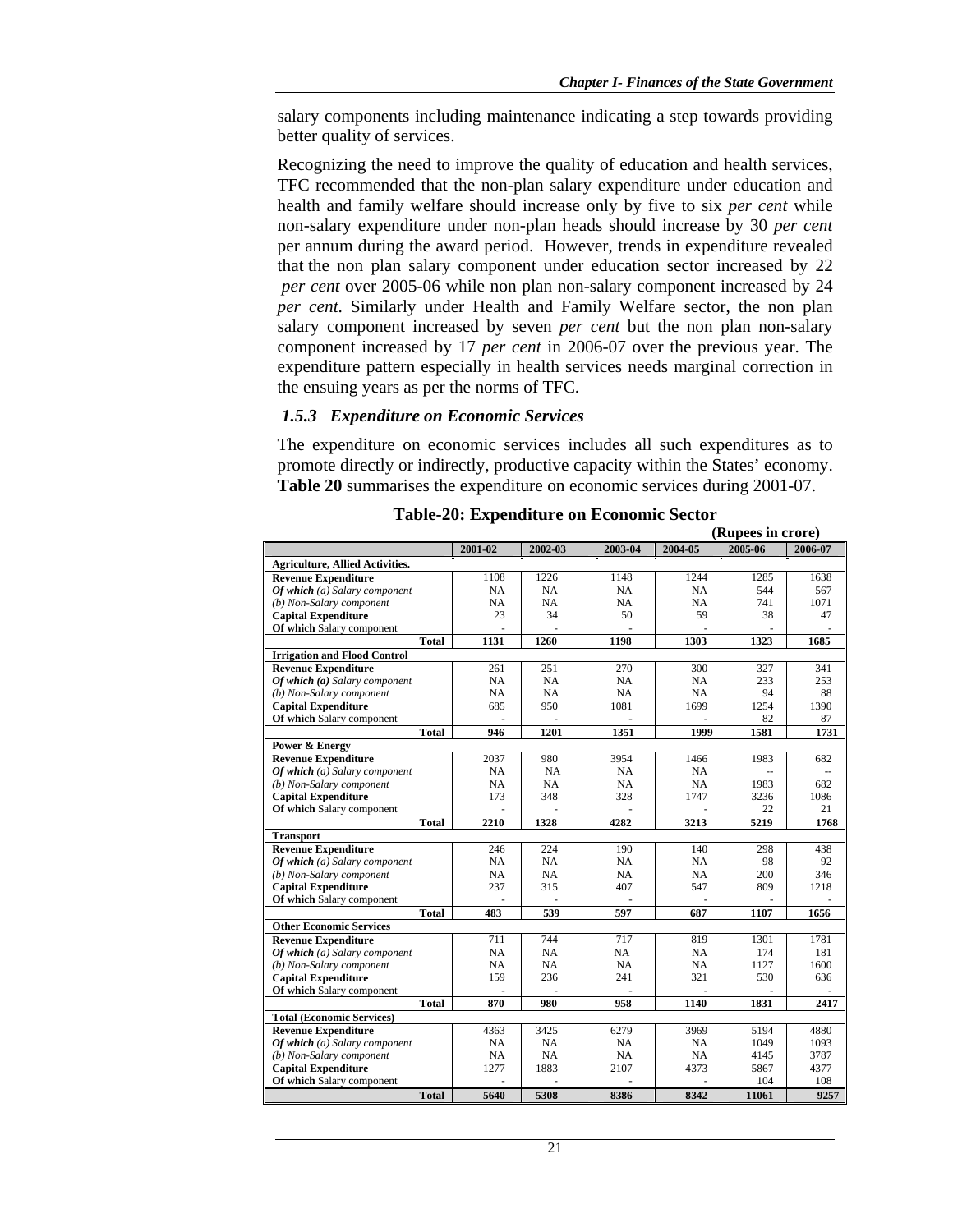The expenditure on economic services (Rs.9,257 crore) during 2006-07 accounted for 33.62 *per cent* of the total capital and revenue expenditure (Rs.27,533 crore). Expenditure on agriculture and allied activities, irrigation and flood control, energy and transport consumed nearly 73.89 *per cent* of the total economic sector during 2006-07 as against 83.45 *per cent* in 2005-06 which indicate deterioration in productive capacity of the state.

The trends in revenue and capital expenditure on economic services during 2001-07 revealed that the capital expenditure has consistently increased from Rs.1,277 crore (22.64 *per cent*) in 2001-02 to Rs.5,867 crore (53.04 *per cent*) in 2005-06 but decreased to Rs.4,377 crore (47.28 *per cent*) in 2006-07, while revenue expenditure on economic services with inter year fluctuations increased from Rs.4,363 crore (77.36 *per cent*) to Rs.4,880 crore(52.72 *per cent*) in 2006-07. Decrease of Rs.314 crore and Rs.1,490 crore in revenue and capital expenditure respectively during 2006-07 over the previous year was mainly on account of decrease of both revenue and capital expenditure on power projects. Of the revenue expenditure on economic services, the salary component has moderately increased from Rs.1,049 crore in 2005-06 to Rs.1,093 crore in 2006-07 while its non-salary component has decreased from Rs.4,145 crore to Rs.3,787 crore. As a result the share of salary component has increased by two *percentage points* in 2006-07 over previous year.

## *1.5.4 Financial Assistance to local bodies and other institutions*

The quantum of assistance provided by way of grants and loans to local bodies and other institutions during the six years period 2001-07 is presented in **Table** *21*

|                                                                                 |         |         |         |         | (Rupees in crore) |                  |
|---------------------------------------------------------------------------------|---------|---------|---------|---------|-------------------|------------------|
|                                                                                 | 2001-02 | 2002-03 | 2003-04 | 2004-05 | 2005-06           | 2006-07          |
| Educational Institutions (Aided Schools,<br>Aided Colleges, Universities, etc.) | 154.80  | 134.56  | 173.96  | 158.74  | 133.37            | 235.09           |
| Municipal Corporations and                                                      | 430.72  | 506.00  | 557.35  | 320.61  | 1027.34           | 1499.61          |
| Municipalities                                                                  |         |         |         |         |                   |                  |
| Zilla Parishads and Other Panchayati Raj                                        | 431.90  | 526.29  | 524.58  | 437.82  | 685.98            | 736.45           |
| <b>Institutions</b>                                                             |         |         |         |         |                   |                  |
| Development Agencies                                                            | 153.05  | 253.29  | 21.30   | 7.33    | 2.00              | 5.91             |
| Hospitals and Other Charitable Institutions                                     | 4.60    | 7.08    | 13.71   | 8.67    | 7.14              | 6.49             |
| <b>Other Institutions</b>                                                       | 29.65   | 121.22  | 113.72  | 170.90  | 311.43            | $470.46^{\circ}$ |
| <b>Total</b>                                                                    | 1204.72 | 1548.44 | 1404.62 | 1104.07 | 2167.26           | 2954.01          |
| Assistance as per percentage of RE                                              | 8       |         | 7.5     | 6.12    | 10.54             | 13.20            |

**Table-21: Financial Assistance** 

The Financial Assistance to Local bodies and other institutions increased from Rs.2167.26 crore in 2005-06 to Rs.2954.01 crore in 2006-07. The increase was mainly under "Municipal Corporations and Municipalities" due to provision of assistance under Jawaharlal Nehru National Urban Renewal Mission

 5 *Includes mainly co-operative societies (Rs.173 crore), Food and civil supplies consumer protection (Rs.181 crore), Agriculture Department (Rs.56 crore), Handlooms (Rs.23 crore), Public Health Engineering (Rs.9 crore) and Culture (Rs.8 crore) and others (Rs.20 crore).*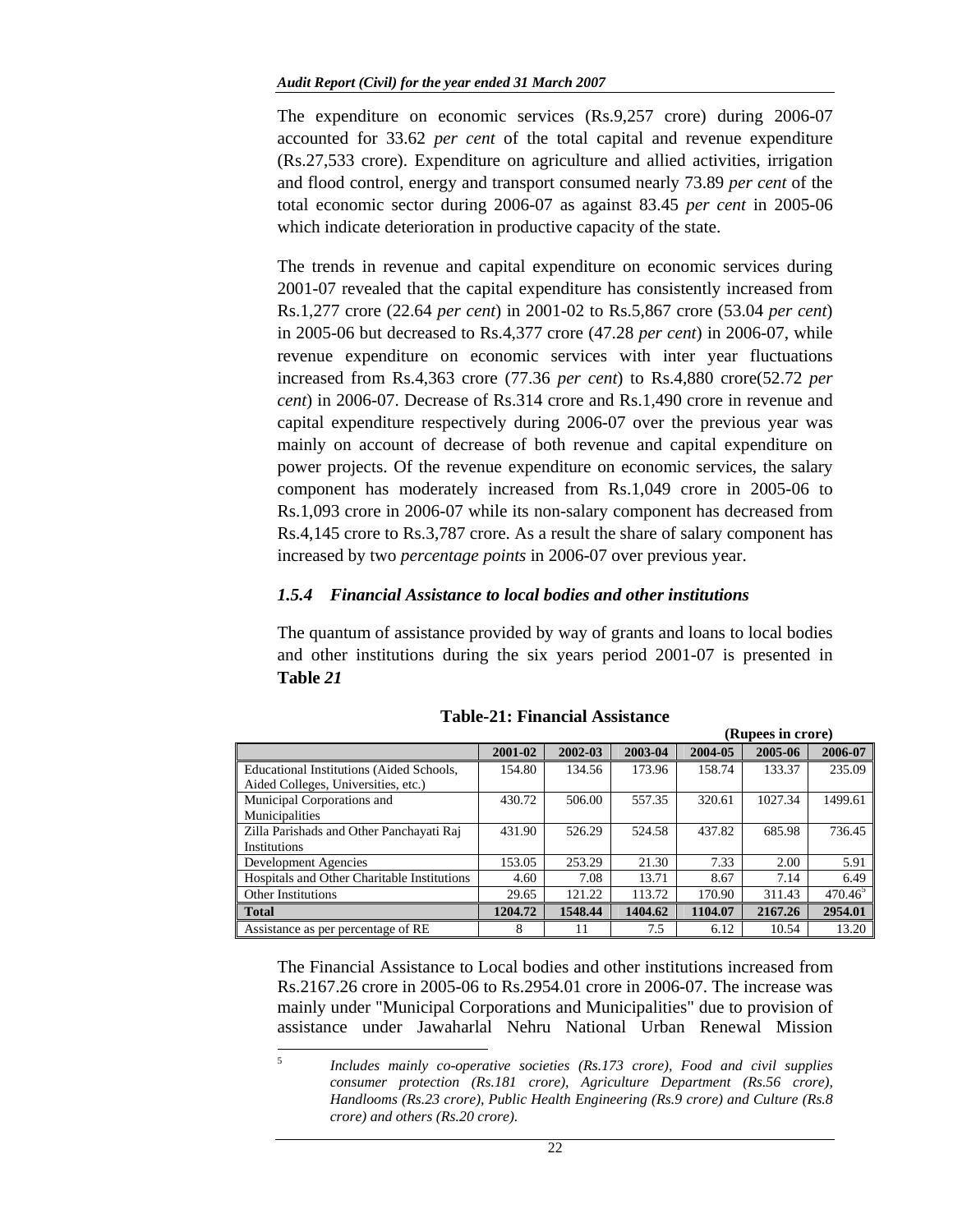(Rs.243.33 crore); Integrated Housing and Slum Development Programme (Rs.58.87 crore) and Development of Urban Area of Dewas District (Rs.4.69 crore). The assistance as percentage of revenue expenditure increased from 10.54 *per cent* in 2005-06 to 13.20 *per cent* in 2006-07.

# *1.5.5 Delay in furnishing utilisation certificates*

Utilisation Certificates (1,568) in respect of Grants and Loans aggregating Rs.1,292.61 crore paid up to 2006-07 were in arrears. Details of Departmentwise break up of outstanding utilisation certificates are given in **Appendix 1.7**.

## *1.5.6 Non-submission of accounts*

In order to identify the institutions which attract audit under Sections 14 and 15 of the Comptroller and Auditor General's (Duties, Powers and Conditions of Service) Act, 1971, the Government/Heads of the Department are required to furnish to Audit every year detailed information about the financial assistance given to various institutions, the purpose of assistance granted and the total expenditure of the institutions. As of September 2007, none of the Departments of the Government furnished details for the year 2006-07.

# *1.5.7 Abstract of performance of the autonomous bodies*

The audit of accounts of three bodies in the State has been entrusted to the Comptroller and Auditor General of India. The status of entrustment of audit, rendering of accounts to audit, issuance of Separate Audit Report and its placement in the Legislature is indicated in **Appendix 1.8**.

# **1.6 Misappropriations, losses, defalcations, etc**

State Government reported 825 cases of misappropriation, defalcation, etc involving Government money amounting to Rupees six crore up to the period from 1965-66 to the end of March 2007 on which final action was pending. The Department-wise break up of pending cases is given in **Appendix 1.9**.

## *1.6.1 Write off of losses, etc*

As reported to Audit, losses due to theft, fire and irrecoverable revenue, *etc.*  amounting to Rs.1.89 crore in 30 cases were written-off during 2006-07 by competent authorities. The relevant details are given in **Appendix-1.10**.

# **1.7 Assets and Liabilities**

In the Government Accounting, comprehensive accounting of fixed assets like land and buildings owned by the Government is not done. However, the Government accounts do capture the financial liabilities of the Government and the assets created out of the expenditure incurred. **Appendix-1.4** gives an abstract of such liabilities and the assets as on 31 March 2007, compared with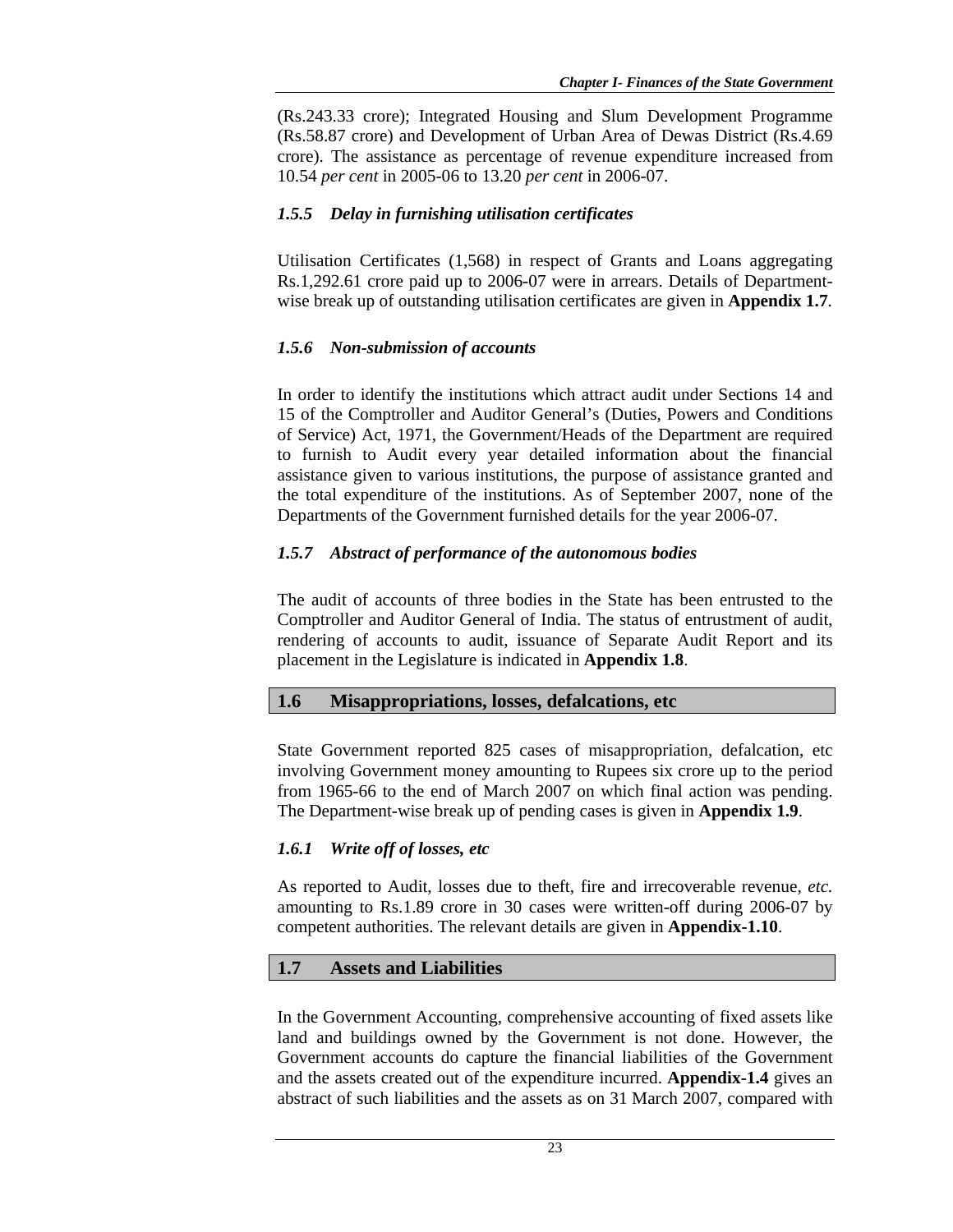the corresponding position on 31 March 2006. While the liabilities in this Appendix consist mainly of internal borrowings, loans and advances from the GOI, receipts from the Public Account and Reserve Funds, the assets comprise mainly the capital outlay and loans and advances given by the State Government and cash balances. **Appendix-1.11** depicts the time series data on State Government finances for the period 2001-07.

# *1.7.1 Financial Results of Irrigation Works*

The financial results of major, medium and minor irrigation projects showed that as against the revenue expenditure of Rs.339.45 crore during the year, revenue realised (Rs.38.75 crore) from these projects during 2006-07 was 11.42 *per cent* of revenue expenditure which was far from sufficient to meet even the expenditure on maintenance.

# *1.7.2 Financial Analysis of Government Investments*

# *1.7.2.1 Investments and returns*

As of 31 March 2007, Government had invested Rs.8,161.71 crore in Statutory Corporations, Rural Banks, Joint Stock Companies and Cooperatives **(Table 22)**. Out of the total investment of Rs.8,161.71 crore at the end of March 2007, Rs.1,619.56 crore pertained to the composite State of Madhya Pradesh but retained in MP pending allocation between MP and Chhattisgarh State {Statutory Corporations (Rs.935.47 crore) Government Companies (Rs.199.54 crore), Co-operative Banks and Societies (Rs.483.01 crore) and Joint-Stock Companies (Rs.1.54 crore)}. The return on this investment was 0.18 *per cent* in 2006-07 while the Government paid interest at the average rate of 7.86 *per cent* on its borrowings during 2006-07.

Of these, three Statutory Corporations and 12 Government Companies with an -aggregate investment of Rs.1,501 crore up to 2006-07 were incurring losses and their accumulated losses amounted to Rs.3,378 crore as per the accounts furnished by these companies up to 2006-07 **(Appendix–1.12)**. Major loss making units included Madhya Pradesh State Industrial Development Corporation Limited, Bhopal (Rs.634 crore), Madhya Pradesh Paschim Kshetra Vidyut Vitran Company Limited, Indore (Rs.200 crore), Madhya Pradesh Madhya Kshetra Vidyut Vitran Company Limited, Bhopal (Rs.305 crore), Optel Telecommunication Limited, Bhopal (Rs.112 crore), Madhya Pradesh State Electricity Board, Jabalpur (Rs.949 crore), Madhya Pradesh Road Transport Corporation (Rs.781 crore) and Madhya Pradesh Financial Corporation (Rs.227 crore).

Thus, Government needs not only to invest the high cost borrowings more judiciously to get better returns, but also address the losses on account of these sick units by disinvestments of such units. During 1996-98, Rs.710 crore were invested in Madhya Pradesh State Electricity Board which was restructured (November 2000) into Chhattisgarh and Madhya Pradesh State Electricity Boards but its assets and liabilities were yet to be redistributed.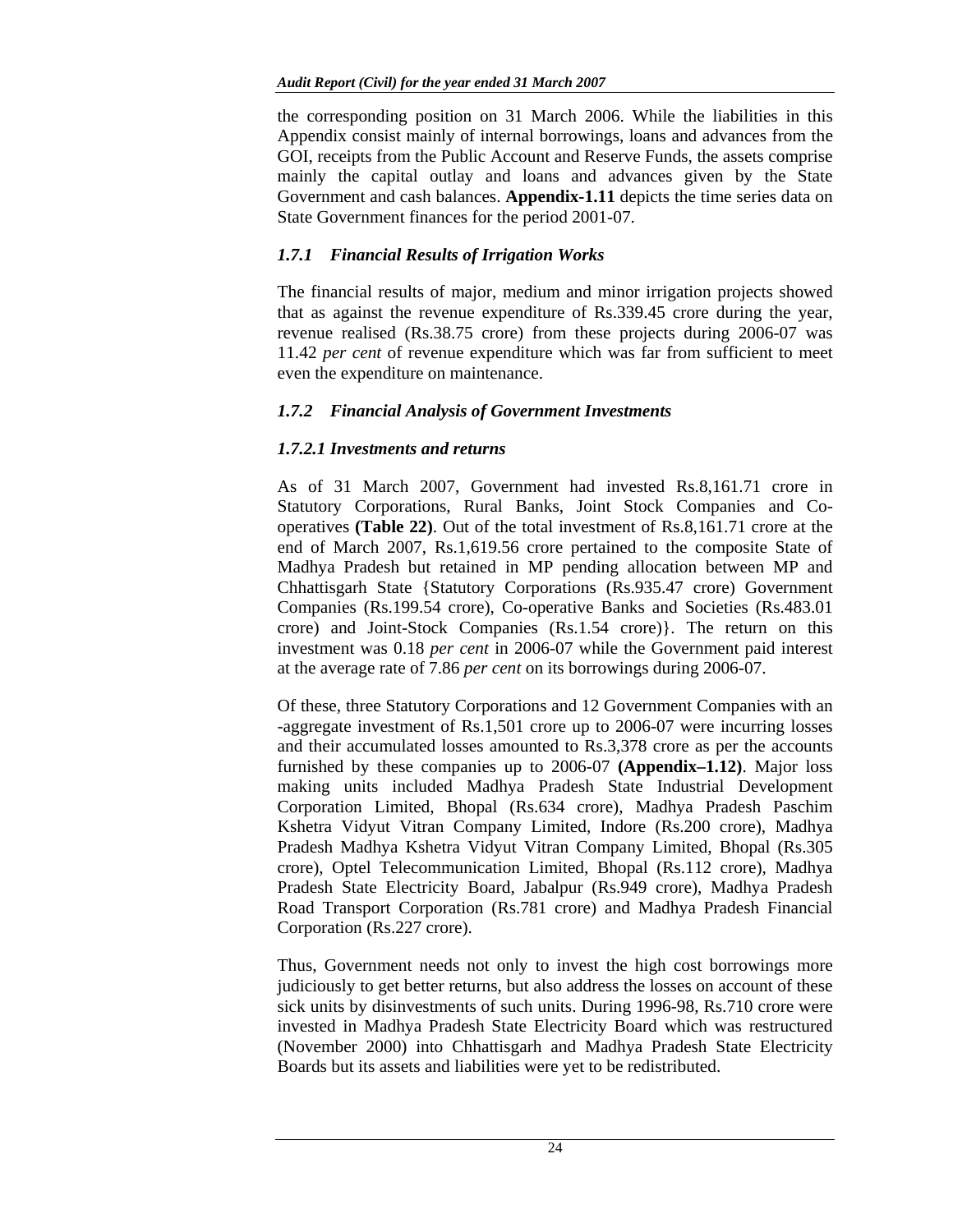| Year    | <b>Investment at</b><br>the end of the<br>vear | Return | Average rate of<br>Percentage<br>of return<br>interest on government<br>borrowing |            | Difference between<br>interest rate and<br>return |
|---------|------------------------------------------------|--------|-----------------------------------------------------------------------------------|------------|---------------------------------------------------|
|         | (Rupees in crore)                              |        |                                                                                   | (per cent) |                                                   |
| 2001-02 | 1687.08                                        | 1.64   | 0.10                                                                              | 9.19       | 9.09                                              |
| 2002-03 | 1702.39                                        | 4.09   | 0.24                                                                              | 8.81       | 8.57                                              |
| 2003-04 | 1737.29                                        | 8.42   | 0.48                                                                              | 9.41       | 8.93                                              |
| 2004-05 | 4151.65                                        | 2.50   | 0.06                                                                              | 8.96       | 8.90                                              |
| 2005-06 | 6965.99                                        | 5.72   | 0.08                                                                              | 7.33       | 7.25                                              |
| 2006-07 | 8161.71                                        | 14.44  | 0.18                                                                              | 7.86       | 7.68                                              |

**Table-22: Return on Investment** 

### *1.7.2.2 Loans and advances by State Government*

In addition to investments in Co-operative societies, Corporation and Companies, Government has also been providing loans and advances to many of these institutions/organizations and others. Total outstanding loans and advances as on 31 March 2007, were Rs.4,773 crore **(Table 23).** Interest received against these loans advanced was meagre and decreased from 9.49 *per cent* in 2001-02 to 0.32 *per cent* in 2006-07 with inter year fluctuations.

| Table-23: Average Interest Received on Loans Advanced by the State Government |  |
|-------------------------------------------------------------------------------|--|
|                                                                               |  |

|                                                                                   |           |         |         |         | (Rupees in crore) |         |
|-----------------------------------------------------------------------------------|-----------|---------|---------|---------|-------------------|---------|
|                                                                                   | 2001-02   | 2002-03 | 2003-04 | 2004-05 | 2005-06           | 2006-07 |
| <b>Opening Balance</b>                                                            | 2991      | 2002    | 2440    | 2608    | 5866              | 3848    |
| Amount advanced during the year                                                   | 599       | 481     | 204     | 3311    | 834               | 953     |
| Amount repaid during the year                                                     | 1588      | 43      | 36      | 53      | 2852              | 28      |
| Closing Balance                                                                   | 2002      | 2440    | 2608    | 5866    | 3848              | 4773    |
| Net addition                                                                      | $-989$    | 438     | 168     | 3258    | $(-)2018$         | 925     |
| <b>Interest Received</b>                                                          | 237       | 24      | 11      |         | 481               | 14      |
| Interest received as <i>per cent</i> to average<br>outstanding Loans and advances | 9.49      | 1.08    | 0.44    | 0.12    | 9.9               | 0.32    |
| Average interest rate (in per cent) paid<br>on borrowings by State Government.    | 9.19      | 8.81    | 9.41    | 8.96    | 7.33              | 7.86    |
| Difference between average interest paid<br>and received ( <i>per cent</i> )      | $(-)0.30$ | 7.73    | 8.97    | 8.84    | $(-)2.57$         | 7.54    |

It was observed that 46 *per cent (*Rs.2,211 crore) of outstanding loans and advances (Rs.4,773 crore) as on 31 March 2007 is to be recovered from the MPSEB and its successor companies. During 2005-06, Finance Accounts had shown a recovery of Rs.2749.36 crore from MPSEB and also indicated an adjustment of the amount as investment in successor companies during the year. The average interest paid on borrowing at the rate of 7.86 *per cent* was more than interest received at the rate of 0.32 *per cent* on Loans and Advances given by the State Government during 2006-07. The recovery of loans and advances at Rs.28 crore during the year was less than the budget estimate of Rs.43.69 crore as well as the revised estimate of Rs.58 crore for the year.

# *1.7.3 Management of cash balances*

It is generally desirable that the State's flow of resources should match its expenditure obligations. However, to take care of any temporary mismatches in the flow of resources and expenditure obligations, a mechanism of Ways and Means Advances (WMA) – ordinary and special – from Reserve Bank of India has been put in place. During the year, the State has not availed any Ways and Means Advances. Ways and Means Advances and Overdrafts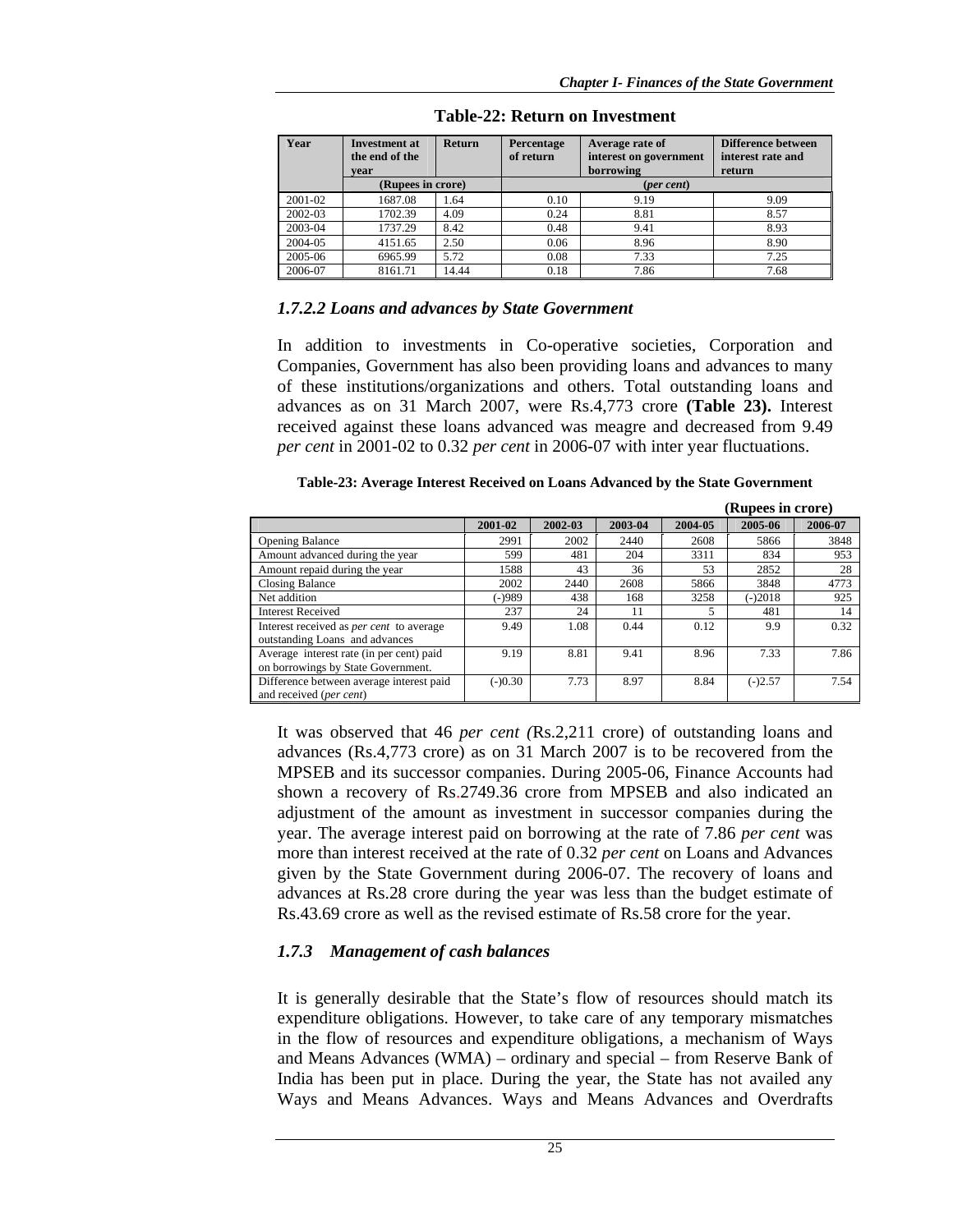availed, the number of days it was availed during 2001-2007 and interest paid by the State is detailed in **Table 24**.

|                                |         |         |         |         |            | (Rupees in crore) |  |  |  |  |
|--------------------------------|---------|---------|---------|---------|------------|-------------------|--|--|--|--|
|                                | 2001-02 | 2002-03 | 2003-04 | 2004-05 | 2005-06    | 2006-07           |  |  |  |  |
| <b>Ways and Means Advances</b> |         |         |         |         |            |                   |  |  |  |  |
| Availed in the Year            | 2491.64 | 2306.65 | 5330.26 | 2234.74 | Nil        | N <sub>il</sub>   |  |  |  |  |
| Outstanding WMAs,<br>if any    |         |         | 266.78  |         | <b>Nil</b> | N <sub>i</sub> l  |  |  |  |  |
| <b>Interest Paid</b>           | 10.51   | 11.55   | 14.06   | 3.75    | Nil        | Nil               |  |  |  |  |
| Number of Days                 | 117     | 103     | 200     | 127     | Nil        | N <sub>il</sub>   |  |  |  |  |
| Overdraft                      |         |         |         |         |            |                   |  |  |  |  |
| Availed in the year            | 3722.79 | 4140.40 | 1083.54 |         | Nil        | Nil.              |  |  |  |  |
| Number of Days                 | 172     | 176     | 60      |         | Nil        | Nil               |  |  |  |  |
| <b>Interest Paid</b>           | 5.08    | 6.69    | 3.41    |         | Nil        | Nil               |  |  |  |  |

|  |  | Table-24: Ways and Means and Overdrafts of the State |  |
|--|--|------------------------------------------------------|--|
|  |  |                                                      |  |

## **1.8 Undischarged Liabilities**

The FRBM Act, 2005, describes "Total Liabilities" as the liabilities under the Consolidated fund of the State and the Public Accounts of the State and includes risk weighted guarantee obligations of the State Government where the principal and/or interest are to be serviced out of the State Budget.

# *1.8.1 Fiscal Liabilities*

There are two sets of liabilities namely, public debt and other liabilities. Public debt consists of internal debt of the State and is reported in the Annual Financial Statements under the Consolidated Fund – Capital Accounts. It includes market loans, special securities issued by RBI and loans and advances from the Central Government. The Constitution of India provides that a State may borrow, within the territory of India, upon the security of its Consolidated Fund, within such limits, as may from time to time, be fixed by an Act of its Legislature and give guarantees within such limits as may be fixed. Other liabilities, which are a part of public account, include deposits under small savings scheme, provident funds and other deposits.

**Table-25** gives the fiscal liabilities of the State, its rate of growth, ratio of these liabilities to GSDP, to revenue receipts and to own resources as also the buoyancy of fiscal liabilities with respect to these parameters.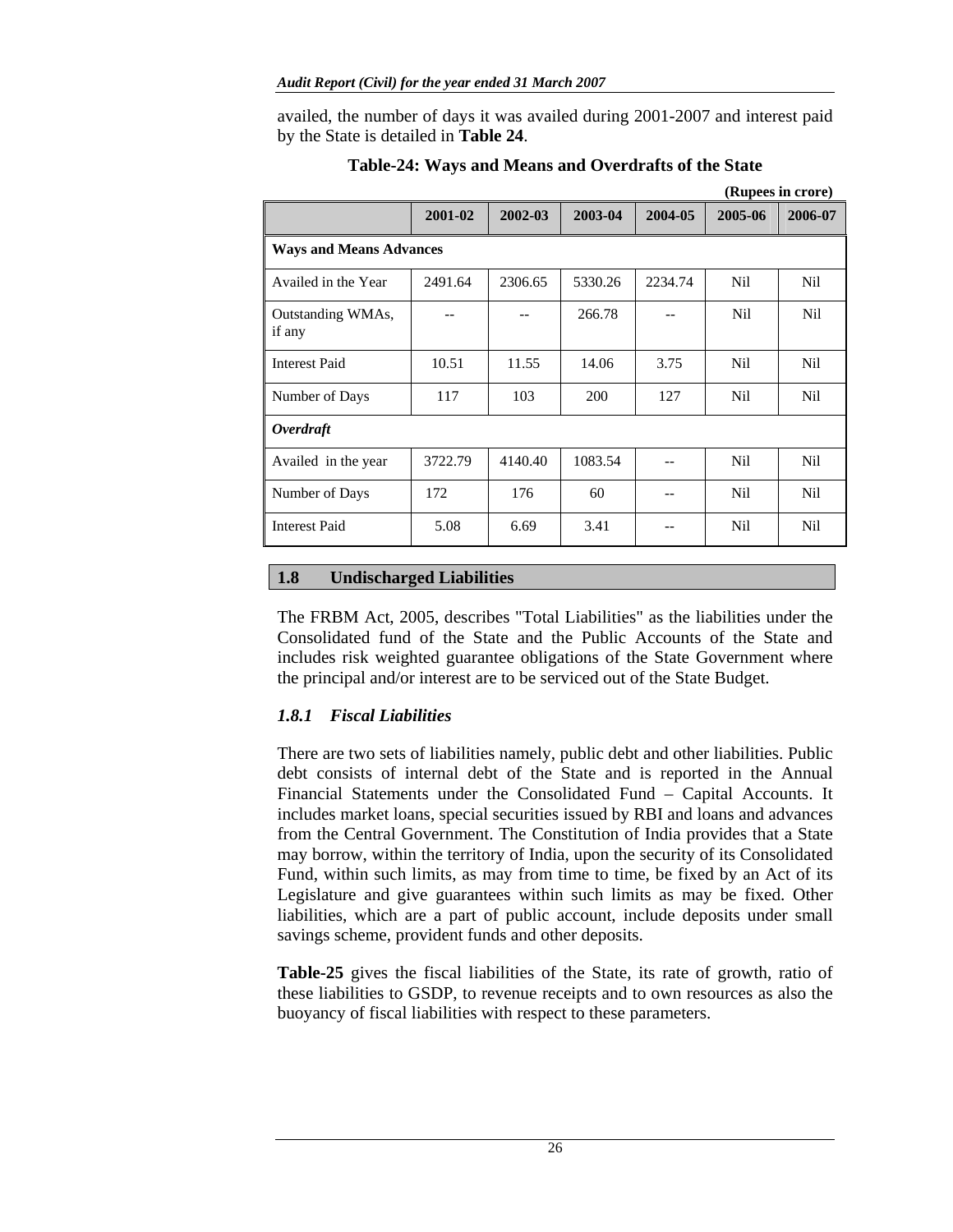|                                                   | 2001-02   | 2002-03    | 2003-04 | 2004-05 | 2005-06    | 2006-07 |
|---------------------------------------------------|-----------|------------|---------|---------|------------|---------|
| Fiscal Liabilities <sup>6</sup> (Rupees in crore) | 26487     | 30340      | 37525   | 44235   | 49173      | 53280*  |
| Rate of Growth (per cent)                         | 17.46     | 14.55      | 23.68   | 17.88   | 11.16      | 8.35    |
| Ratio of Fiscal Liabilities to                    |           |            |         |         |            |         |
| GSDP (per cent)                                   | 30.52     | 35.11      | 36.69   | 40.62   | 41.74      | 40.64   |
| Revenue Receipts (per cent)                       | 236.26    | 226.57     | 262.61  | 224.05  | 238.74     | 207.36  |
| Own Resources (per cent)                          | 421.70    | 388.97     | 453.80  | 361.54  | 434.28     | 405.76  |
| <b>Buoyancy of Fiscal Liabilities to</b>          |           |            |         |         |            |         |
| GSDP (ratio)                                      | 1.67      | $(-)32.33$ | 1.29    | 2.76    | 1.36       | 0.74    |
| Revenue Receipts (ratio)                          | $(-)1.38$ | 0.75       | 3.53    | 0.47    | 2.58       | 0.34    |
| Own Resources (ratio)                             | $(-)1.19$ | 0.60       | 3.94    | 0.37    | $(-) 1.50$ | 0.52    |

**Table-25: Fiscal Liabilities – Basic Parameters** 

*\* Includes Rs.662 crore not yet apportioned between Madhya Pradesh and Chhattisgarh.* 



Overall fiscal liabilities of the state increased from Rs.26,487 crore in 2001-02 to Rs.53,280 crore in 2006-07. The growth rate decreased to 8.35 *per cent* during 2006-07 as against 11.16 *per cent* in 2005-06. The increase of fiscal liabilities of Rs.4,107 crore during the year 2006-07 was mainly due to increase in internal debt of the Government (Rs.3,183 crore) mainly under market loans (Rs.1,063 crore), loans from the national agriculture credit fund of the RBI (Rs.404 crore) and NSS fund of the central Government (Rs.2,045 crore) and non interest bearing obligations such as civil deposits, deposits of local fund, earmarked funds etc. (Rs.1,101 crore). The ratio of fiscal liabilities to GSDP also increased from 30.52 *per cent* in 2001-02 to 40.64 *per cent* in 2006-07. These liabilities stood at 2.07 times the revenue receipts and 4.06 times of the State own resources at the end of 2006-07. The fiscal liabilities had grown faster than the State's GSDP during 2001-06 but in 2006-07, the growth of GSDP was more than fiscal liabilities. The buoyancy of these liabilities with respect to GSDP was decreased from 1.36 in 2005-06 to 0.74

 *6 Includes in Fiscal Liabilities all internal debt, loans and advances from GOI, small savings, provident funds etc., interest bearing obligations such as depreciation reserve fund of commercial undertakings, deposits and non-interest bearing obligations such as deposits of local fund, civil deposit and other earmarked fund.*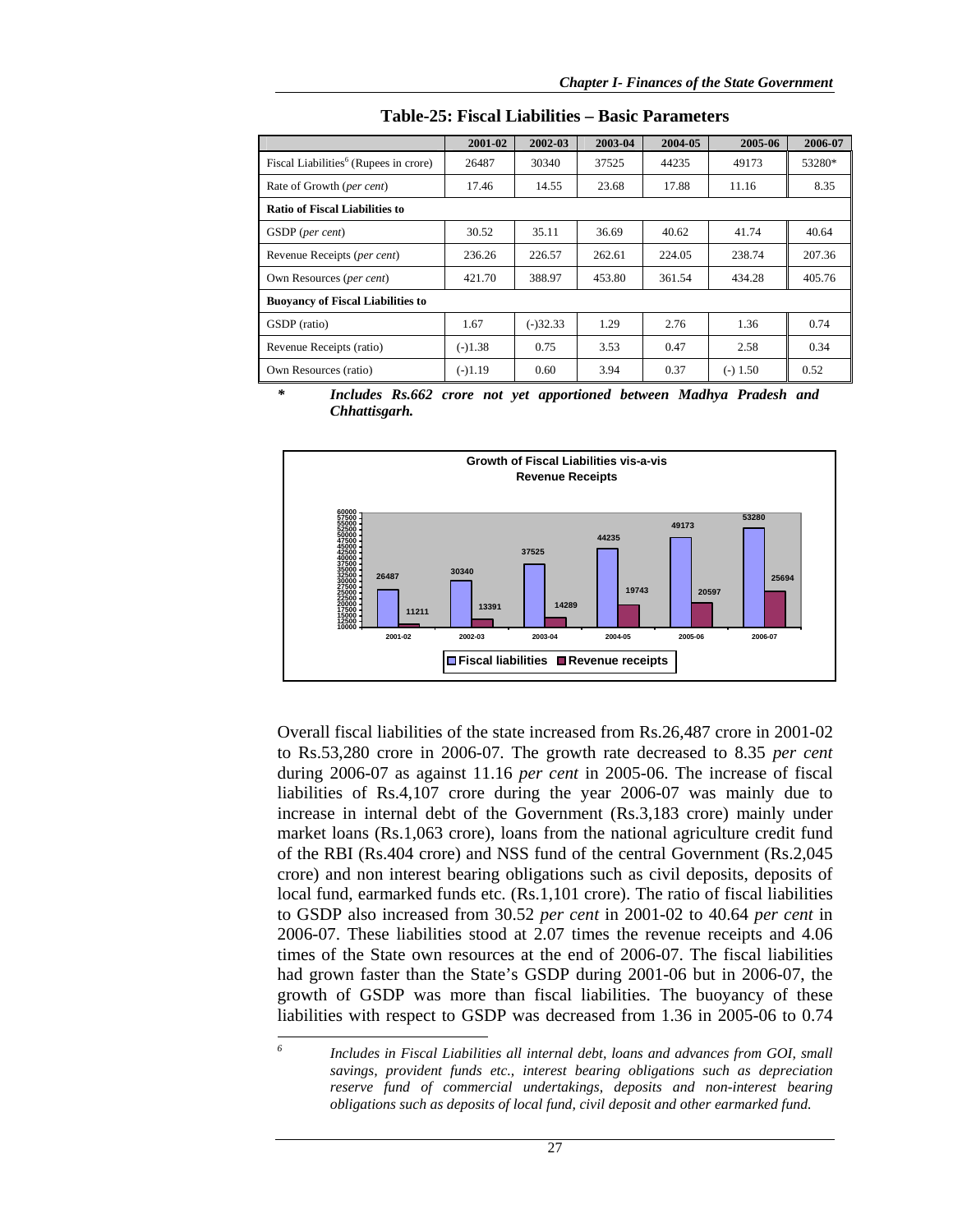during the year indicating that for each one *per cent* increase in GSDP, fiscal liabilities grew by 0.74 *per cent* during 2006-07. The buoyancy of fiscal liability to revenue receipt also decreased from 2.58 in 2005-06 to 0.34 in 2006-07. This indicated improvement in debt management. The FRBM Act, 2005 prescribed the target to limit the liabilities so that total liabilities do not exceed 40 *per cent* on the estimated GSDP of that year within a period of 10 years i.e. 31 March 2015. It was observed that this ratio was 40.64 *per cent* during the year. The ratios of fiscal liabilities to GSDP and revenue receipts during the year were 40.64 *per cent* and 207.36 *per cent* respectively which were less than the corresponding budget estimate of 52.19 and 279.70 *per cent*  respectively.

Sinking fund for amortization of all loans, including loans from bank, liabilities on account of securities issued to NSSF etc. has not been set up by the State Government. The state Government is of the view that except where it may be obligatory to do so, provision for amortization of loans received from the GOI should be made out of revenue only where sufficient revenue resources are available to finance such amortization arrangements. They have not considered it necessary to make arrangements for amortization of any such loans.

## *1.8.2 Status of Guarantees – Contingent liabilities*

Guarantees are liabilities contingent on the Consolidated Fund of the State in case of default by the borrower for whom the guarantee has been extended.

As per Statement 6 of the Finance Accounts, the maximum amount for which guarantees were given by the State and outstanding guarantees at the end of year 2006-07 since 2001-02 is given in **Table 26.** 

|         |                          |                                            | (Rupees in crore)                                                   |
|---------|--------------------------|--------------------------------------------|---------------------------------------------------------------------|
| Year    | Max amount<br>guaranteed | <b>Outstanding amount of</b><br>guarantees | Percentage of maximum amount<br>guaranteed to total revenue receipt |
| 2001-02 | 9701.32                  | 471.49                                     | 86.53                                                               |
| 2002-03 | 11572.37                 | 584.65                                     | 86.41                                                               |
| 2003-04 | 12131.29                 | 973.72                                     | 84.89                                                               |
| 2004-05 | 12506.62                 | 2016.27                                    | 63.34                                                               |
| 2005-06 | 12636.80                 | 613.37*                                    | 61.35                                                               |
| 2006-07 | 12424.26                 | 865.82*                                    | 48.35                                                               |

## **Table-26: Guarantees given by the Government of Madhya Pradesh**

*\* To the extent information was available in the Finance Account.* 

The outstanding amount of guarantees is in the nature of contingent liability, which was 3.37 *per cent* of Revenue Receipts. Guarantees have been given by the State Government for the discharge of certain liabilities like loans raised by statutory corporations, Government companies. Joint Stock companies, Cooperative institutions, local bodies, firms and individuals etc. No limit has been fixed within which the government may give guarantee on the security of the consolidated fund of the State. During the year 2006-07, Rs.12,424 crore was guaranteed by the State Government, out of which Rs.866 crore was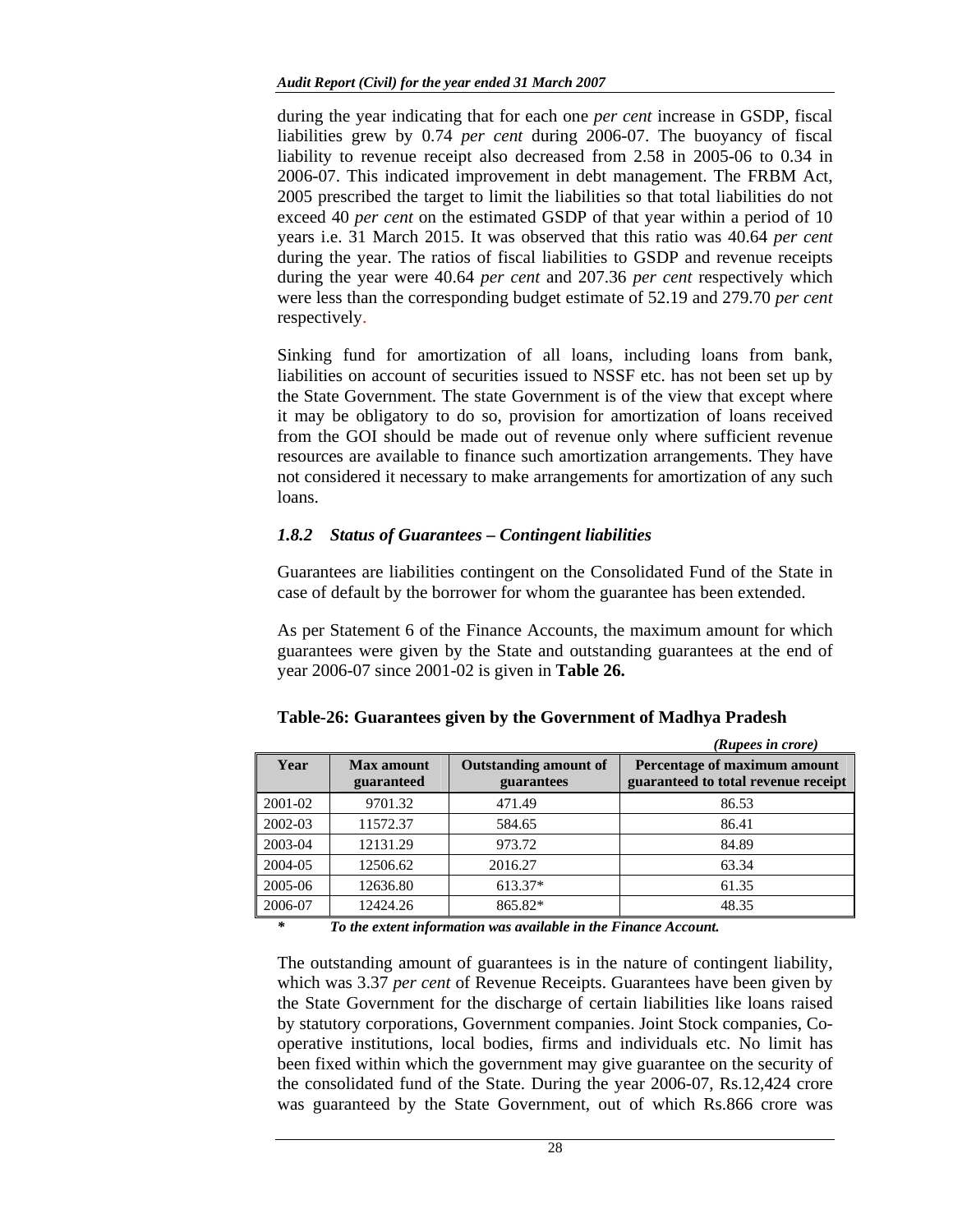outstanding at the end of the year. Out of Rs.866 crore outstanding guarantee, Rs.82 crore were outstanding on account of interest. The State Government has constituted a Guarantee Redemption Fund amounting to Rs.103.71 crore during 2005-06. At the end of year 2006-07, there was closing balance of Rs.205.31 crore under Fund and Investment Account. The FRBM Act, 2005 prescribes the fiscal target to limit annual incremental guarantees so as to ensure that the total guarantees do not exceed 80 *per cent* of the total revenue receipts in the year proceeding the current year. The outstanding amount of Rs.866 crore guaranteed by the State Government during 2006-07 was 4.20 *per cent* of total revenue receipt in the year preceding the current year. If the contingent liability on account of outstanding amount of guarantee Rs.866 crore are not met by the borrowers it will be a liability on the consolidated fund of State and the fiscal liability would thus increase to that extent. In that case, the debt GSDP ratio would marginally increase to 41.30 *per cent*.

## **1.9 Debt Sustainability**

The debt sustainability is defined as the ability of the State to maintain a constant debt-GDP ratio over a period of time and also embodies the concern about the ability to service its debt. Sustainability of debt therefore also refers to sufficiency of liquid assets to meet current or committed obligations and the capacity to keep balance between costs of additional borrowings with returns from such borrowings. It means that rise in fiscal deficit should match with the increase in capacity to service the debt. A prior condition for debt sustainability is the debt stabilization in terms of debt/GSDP ratio.

## *1.9.1 Debt Stabilization*

A necessary condition for stability states that if the rate of growth of economy exceeds the interest rate or cost of public borrowings, the debt-GDP ratio is likely to be stable provided primary balances are either zero or positive or are moderately negative. Given the rate spread (GSDP growth rate – interest rate) and quantum spread (Debt rate spread), debt sustainability condition states that if quantum spread together with primary deficit is zero, debt-GSDP ratio would be constant or debt would stabilize eventually. On the other hand, if primary deficit together with quantum spread turns out to be negative, debt-GSDP ratio would be rising and in case it is positive, debt-GSDP ratio would eventually be falling. Trends in fiscal variables indicating the progress towards the debt stabilization are indicated in **Table 27.** 

|                                | 2001-02 | 2002-03   | 2003-04   | 2004-05   | 2005-06   | 2006-07   |
|--------------------------------|---------|-----------|-----------|-----------|-----------|-----------|
| <b>Average Interest Rate</b>   | 9.19    | 8.81      | 9.41      | 8.96      | 7.33      | 7.86      |
| <b>GSDP Growth</b>             | 10.46   | $(-)0.45$ | 18.36     | 6.49      | 8.19      | 11.26     |
| Interest spread                | 1.27    | $(-)9.26$ | 8.95      | $(-)2.47$ | 0.86      | 3.40      |
| <b>Outstanding Liabilities</b> | 22548   | 26487     | 30340     | 37525     | 44235     | 49173     |
| (Rupees in crore)              |         |           |           |           |           |           |
| <b>Quantum Spread</b>          | 286     | $(-)2453$ | 2715      | $(-)927$  | 380       | 1672      |
| (Rupees in crore)              |         |           |           |           |           |           |
| Primary Deficit(-)/Surplus(+)  | (-)1391 | $(-)1560$ | $(-)4117$ | $(-)2831$ | $(-)1149$ | $(+)1274$ |
| (Rupees in crore)              |         |           |           |           |           |           |

**Table-27: Debt Sustainability–Interest Rate and GSDP Growth (in** *per cent***)**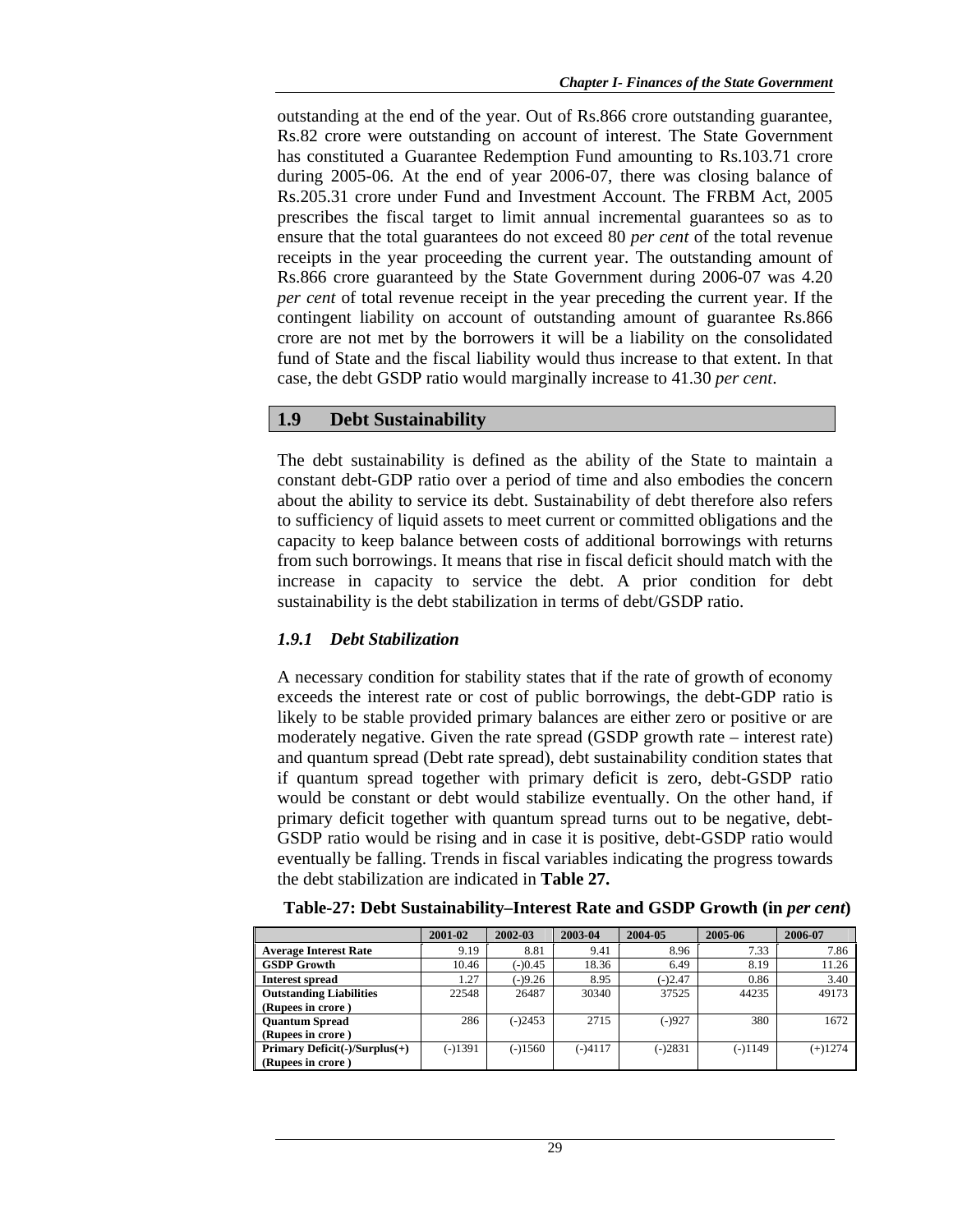An analysis of primary deficit vis-à-vis quantum spread revealed that their sums turns out to be negative in each year of the period 2001-06 indicating rising debt-GSDP ratio during the period. But in 2006-07, the State has improved and achieved primary surplus of Rs.1274 crore, as a result primary surplus vis-à-vis quantum spread turns out to positive which indicated the declining trend in debt-GSDP ratio which if continued would improve the debt sustainability of the State.

# *1.9.2 Sufficiency of Non-debt Receipts*

Another indicator for debt stability and its sustainability is the adequacy of incremental non-debt receipts of the State to cover the incremental interest liabilities and incremental primary expenditure. The debt sustainability could be significantly facilitated if the incremental non-debt receipts could meet the incremental interest burden and the incremental primary expenditure. **Table-28** indicates the resource gap as defined for the period 2002-07.

|         |                                    | (2.4)                                |                                    |                                    |                     |
|---------|------------------------------------|--------------------------------------|------------------------------------|------------------------------------|---------------------|
| Period  | <b>Non-Debt</b><br><b>Receipts</b> | <b>Primary</b><br><b>Expenditure</b> | <b>Interest</b><br><b>Payments</b> | <b>Total</b><br><b>Expenditure</b> | <b>Resource Gap</b> |
| 1       | $\overline{2}$                     | 3                                    | 4                                  | $5(3+4)$                           | $6(2-5)$            |
| 2001-02 | $(-)53$                            | 210                                  | $(-)157$                           | 53                                 | $(-)106$            |
| 2002-03 | 635                                | 804                                  | 248                                | 1052                               | $(-)417$            |
| 2003-04 | 891                                | 3448                                 | 704                                | 4152                               | $(-)3261$           |
| 2004-05 | 5451                               | 4185                                 | 455                                | 4640                               | 811                 |
| 2005-06 | 3653                               | 1971                                 | $(-)239$                           | 1732                               | 1921                |
| 2006-07 | 2282                               | $(-)141$                             | 607                                | 466                                | 1816                |

**Table 28: Incremental non-debt receipts and Total Expenditure** 

**(Rupees in crore)** 

The persistent negative resource gap indicates the non-sustainability of debt while the positive resource gap strengthens the capacity of the State to sustain the debt. During the first three years (2001-04), the incremental non debt receipts were not enough to meet the incremental requirements of the primary expenditure resulting in negative resource gap on account of fiscal activities transacted during the year. In subsequent three years (2004-07), non debt receipts increased sharply and met not only the additional requirement on primary account but after meeting the incremental interest liabilities resulted in a positive resource gap indicating towards the increasing capacity of the State to sustain the debt in the medium to long run.

# *1.9.3 Net availability of funds*

The debt sustainability of the State also depends on (i) the ratio of the debt redemption (Principal + Interest Payments) to total debt receipts and (ii) application of available borrowed funds. The ratio of debt redemption to debt receipts indicates the extent to which the debt receipts are used in debt redemption indicating the net availability of borrowed funds. The solution to the government debt problem lies in application of borrowed funds, i.e. these are (a) not being used for financing revenue expenditure; and (b) being used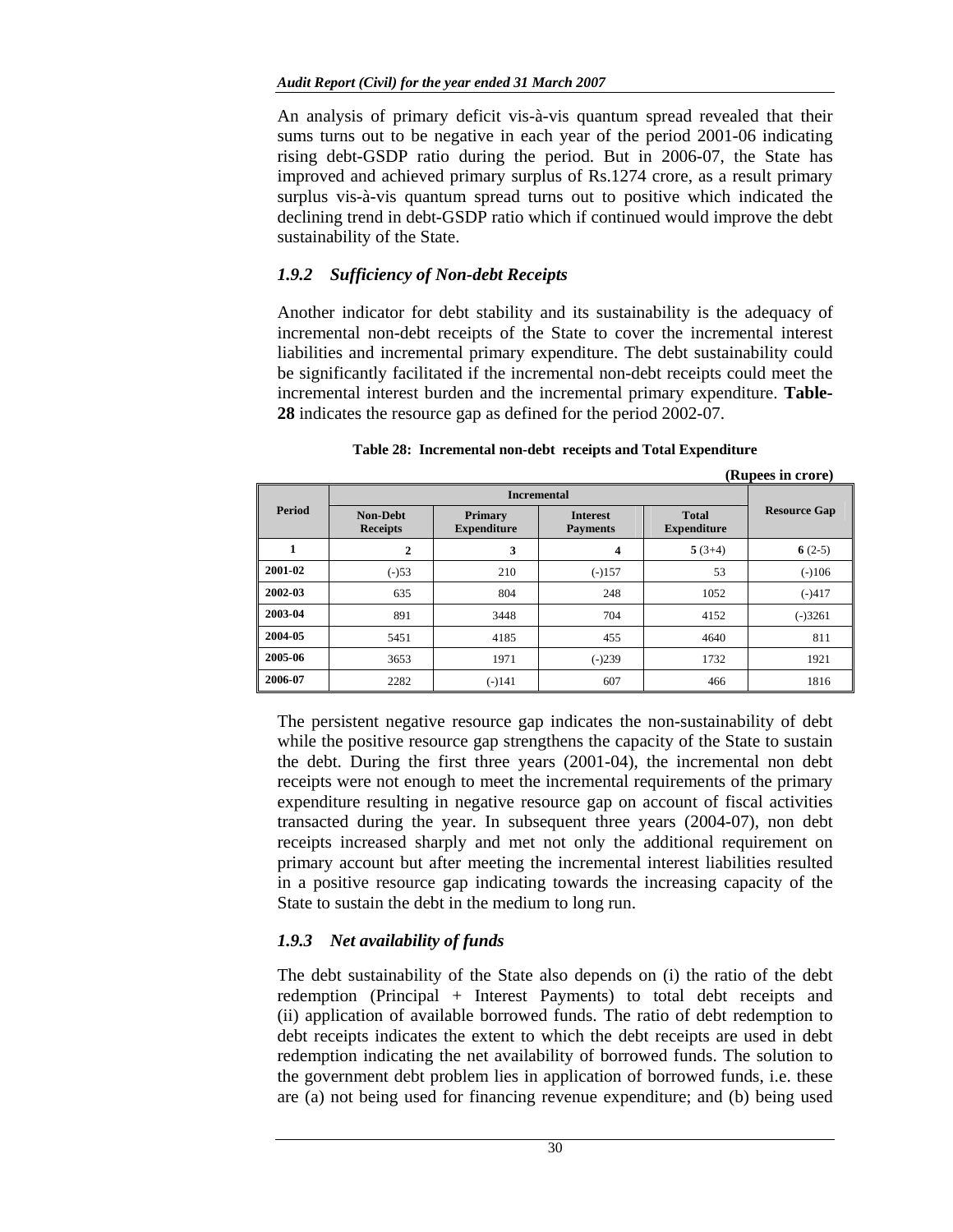efficiently and productively for capital expenditure which either provides returns directly or results in increased productivity of the economy in general which may result in increase in government revenue.

**Table-29** below gives the position of the receipt and repayment of internal debt and other fiscal liabilities of the State as well as the net availability of the borrowed funds over the last six years.

|                                    |         |          |           |           | (Rupees in crore) |           |  |  |
|------------------------------------|---------|----------|-----------|-----------|-------------------|-----------|--|--|
|                                    | 2001-02 | 2002-03  | 2003-04   | 2004-05   | 2005-06           | 2006-07   |  |  |
| <b>Internal Debt</b>               |         |          |           |           |                   |           |  |  |
| Receipt                            | 1830    | 3169     | 7949      | 6968      | 4867              | 4172      |  |  |
| Repayment (Principal + Interest)   | 906     | 1105     | 1857      | 3061      | 2806              | 3699      |  |  |
| Net Fund Available                 | 924     | 2064     | 6092      | 3907      | 2061              | 473       |  |  |
| Net Fund Available (per cent)      | 50      | 65       | 77        | 56        | 42                | 11        |  |  |
| <b>Loans and Advances from GOI</b> |         |          |           |           |                   |           |  |  |
| Receipt                            | 1451    | 1780     | 1723      | 1881      | 294               | 431       |  |  |
| Repayment (Principal + Interest)   | 1368    | 2468     | 3158      | 3052      | 1115              | 1460      |  |  |
| Net Fund Available                 | 83      | $(-)688$ | $(-)1435$ | $(-)1171$ | $(-)821$          | $(-1029)$ |  |  |
| Net Fund Available (per cent)      | 6       | $(-)39$  | $(-)83$   | $(-)62$   | $(-)279$          | $(-)239$  |  |  |
| Other obligations                  |         |          |           |           |                   |           |  |  |
| Receipt                            | 3863    | 4752     | 5122      | 5698      | 5904              | 6475      |  |  |
| Repayment (Principal + Interest)   | 3195    | 4777     | 5720      | 5364      | 5615              | 5818      |  |  |
| Net Fund Available                 | 668     | $(-)25$  | $(-)598$  | 334       | 289               | 657       |  |  |
| Net Fund Available (per cent)      | 17      | $(-)1$   | $(-)12$   | 6         | 5                 | 10        |  |  |
| <b>Total liabilities</b>           |         |          |           |           |                   |           |  |  |
| Receipt                            | 7144    | 9701     | 14794     | 14547     | 11065             | 11078     |  |  |
| Repayment (Principal + Interest)   | 5469    | 8350     | 10735     | 11477     | 9536              | 10977     |  |  |
| Net Fund Available                 | 1675    | 1351     | 4059      | 3070      | 1529              | 101       |  |  |
| Net Fund Available (per cent)      | 23      | 14       | 27        | 21        | 14                | 1         |  |  |

**Table-29: Net Availability of Borrowed Funds** 

The net funds available on account of internal debt and loans and advances from Government of India after providing for the interest and repayments and other obligations decreased from 14 *per cent* in 2005-06 to one *per cent* in 2006-07 mainly due to more repayment (including interest) of Loans and Advances from GOI than the receipt.

Out of receipt of Rs.4,172 crore under Internal Debt, the State Government raised market loans of Rs.1,420 crore during the year at an average interest rate of 8.30 *per cent* per annum and Rs.2,120.93 crore from National Small Savings Fund at the rate of 9.5 *per cent* per annum*.* The State Government borrowed Rs.431 crore at the rate of 9 *per cent* per annum from Government of India. The receipt of Loans and Advances from Government of India has increased from Rs.294 crore in 2005-06 to Rs.431 crore in 2006-07 due to more receipt of Block Loans (Rs.137.55 crore) under "Loan for State/Union Territories Plan Scheme". Similarly, the repayment has increased from Rs.1,115 crore in 2005-06 to Rs.1,460 crore which include debt relief of Rs.726 crore and payment of interest (Rs.717 crore) in 2006-07 under the same head as above. Repayments of internal debt (Rs.3,699 crore) and Loans and advances from GOI (Rs.1,460 crore) include payment of interest of Rs.3,427 crore (66 *per cent*) and debt relief of Rs.726 crore (14 *per cent*) with only Rs.1,006 crore (20 *per cent*) for repayment of principal debt. This indicated that most of the amount of repayment was utilized for payment of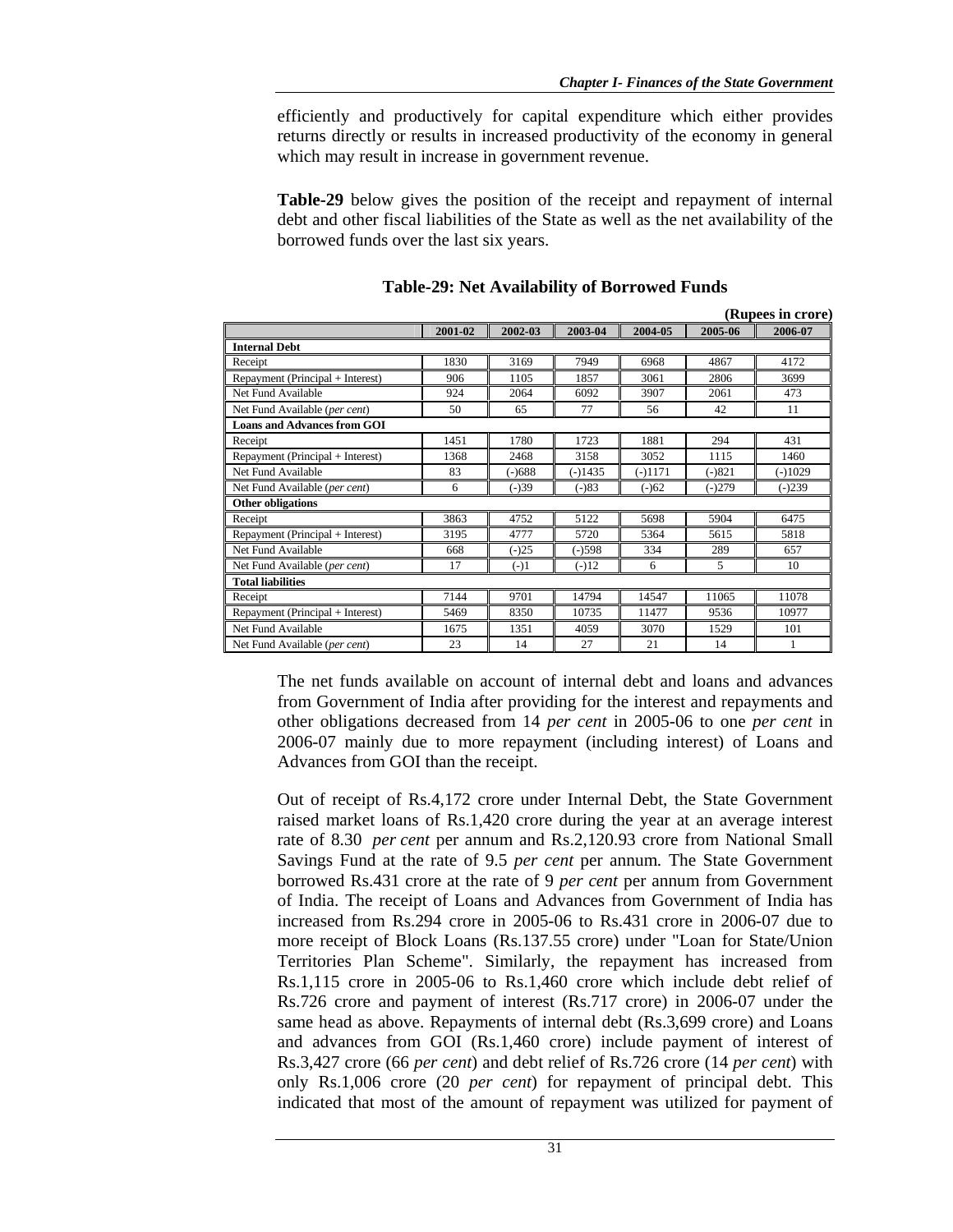interest. As on 31 March 2007, 34 *per cent* of the existing market loans of the State Government carried an interest rate exceeding 10 *per cent*.

## **1.10 Management of deficits**

The deficit in the Government accounts represents the gap between its receipts and expenditure. The nature of deficit is an indicator of the prudence of fiscal management of the Government. Further, the ways in which the deficit is financed and the resources so raised are applied are important pointers to the fiscal health. The trends in fiscal parameters depicting the position of fiscal equilibrium in the State are presented in **Table 30.** 

## **Table-30: Fiscal Imbalances: Basic Parameters**

| <b>Parameters</b>                                               | 2001-02    | 2002-03    | 2003-04   | 2004-05    | 2005-06   | 2006-07   |
|-----------------------------------------------------------------|------------|------------|-----------|------------|-----------|-----------|
| Revenue deficit (-)/ Revenue<br>Surplus $(+)$ (Rupees in crore) | $(-)$ 3158 | $(-) 1169$ | $(-)4476$ | $(+)$ 1717 | $(+) 34$  | $(+)3331$ |
| <b>Fiscal deficit (Rupees in crore)</b>                         | $(-)3645$  | $(-)4062$  | (-)7323   | (-)6492    | (-)4571   | $(-)2755$ |
| Primary deficit $(-)/\text{Surplus}(+)$                         | $(-)1391$  | $(-)1560$  | $(-)4117$ | $(-)2831$  | $(-)1149$ | $(+)1274$ |
| (Rupees in crore)                                               |            |            |           |            |           |           |
| <b>RD/GSDP</b> (per cent)                                       | 3.64       | 1.35       | 4.38      | $1.58*$    | $0.03*$   | $2.54*$   |
| FD/GSDP (per cent)                                              | 4.20       | 4.70       | 7.16      | 5.96       | 3.88      | 2.10      |
| PD/GSDP (per cent)                                              | 1.60       | 1.81       | 4.03      | 2.60       | 0.98      | $0.97**$  |
| <b>RD/FD</b> (per cent)                                         | 86.64      | 28.78      | 61.12     | <b>NA</b>  | <b>NA</b> | NA        |

*Figure pertains to RS/GSDP.* 

*\*\* Figure pertains to PS/GSDP.* 



# *1.10.1 Trends in Deficits*

The revenue deficit of the State indicates the excess of its revenue expenditure over revenue receipts. The State had a revenue surplus during 2004-05 to 2006-07. The revenue surplus of Rs.34 crore during 2005-06 increased to Rs.3,331 crore during 2006-07. An increase of 24.75 *per cent* (Rs.5,097 crore) in revenue receipts during 2006-07 in comparison to that of 8.75 *per cent*  (Rs.1,800 crore) in revenue expenditure over 2005-06 resulted in rise in revenue surplus during 2006-07. The higher rate of growth of revenue receipts was largely on account of increase of Rs.1,747 crore (27.6 *per cent*) in central tax transfers and Rs.1,541 crore (52.5 *per cent*) in grants-in-aid from Central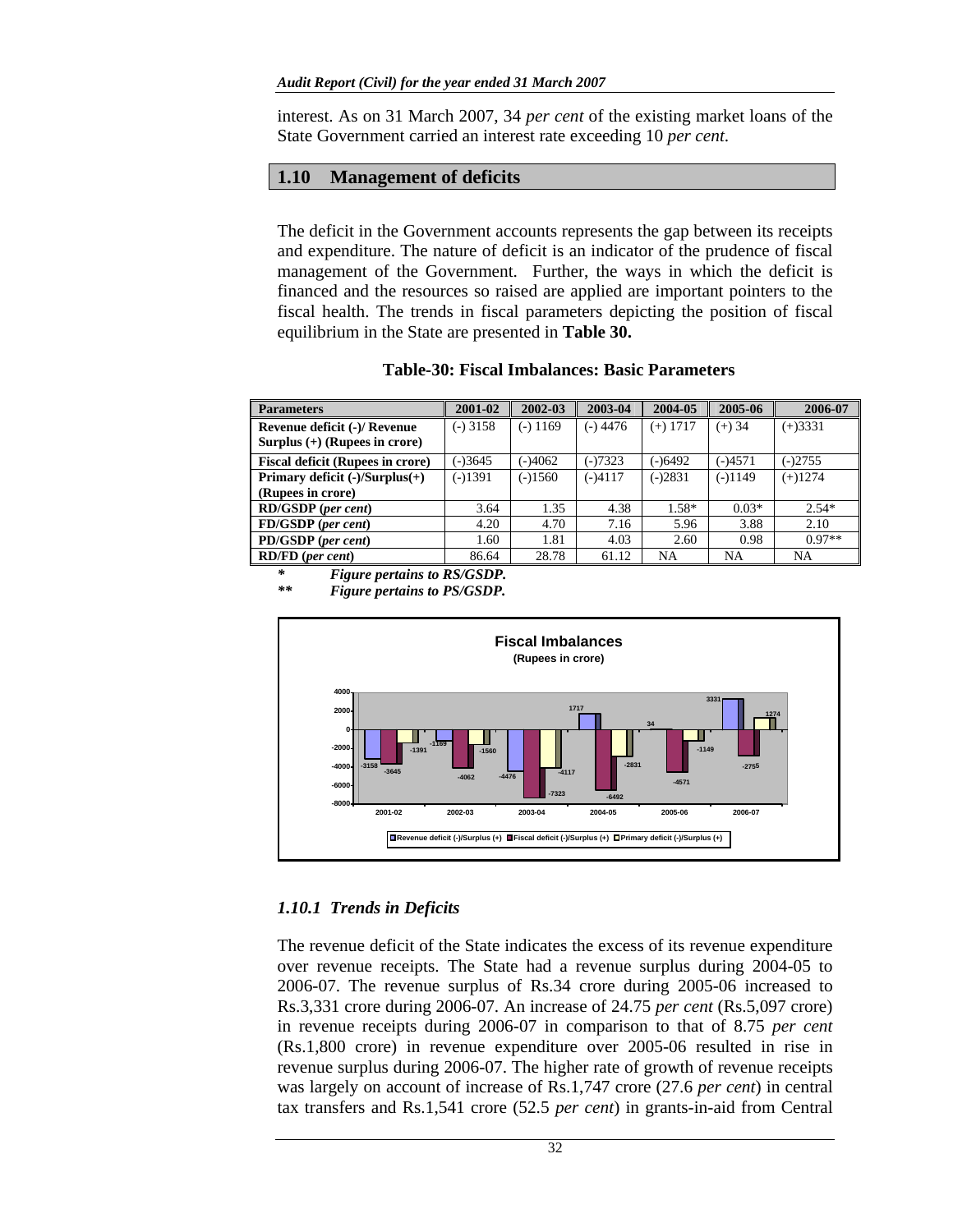Government over the level of 2005-06 along with an increase of Rs.1,358 crore (14.9 *per cent*) in own taxes. Besides, a contra entry of debt waiver of Rs.726.12 crore as receipts under Miscellaneous General services also provided a cushion to revenue receipts during the year. A lower growth of revenue expenditure was mainly due to sharp fall in non plan revenue expenditure in Power sector as compared to previous year.

The fiscal deficit which represents the total borrowing of the Government and its total resources gap decreased consistently from Rs.7,323 crore in 2003-04 to Rs.2,755 crore in 2006-07. Despite an increase of Rs.3,297 crore in revenue surplus during the year, fiscal deficit declined by Rs.1,816 crore mainly on account of a sharp decline in non-debt capital receipts (Rs.2,815 crore) as well as in capital expenditure on power projects (Rs.2,151 crore) during 2006-07 relative to the previous year. Given the decline in fiscal deficit (Rs.1,816 crore) and increase in interest payments (Rs.607 crore), primary deficit of Rs.1,149 crore in 2005-06 converted into primary surplus of Rs.1,274 crore in 2006-07.

# *1.10.2 Quality of Deficit/Surplus*

The ratio of RD to FD and the decomposition of Primary deficit<sup>7</sup> into primary revenue deficit $^8$  and capital expenditure (including loans and advances) would indicate the quality of deficit in the States' finances. The ratio of revenue deficit to fiscal deficit indicates the extent to which borrowed funds were used for current consumption. The ratio of RD to FD which declined from 87 *per cent* in 2001-02 to 61 *per cent* in 2003-04 and thereafter the revenue account turned into surplus. This trajectory shows a consistent improvement in the quality of the deficit and the borrowed funds were used in activities resulting in expansion in the asset backup of the State.

The bifurcation of factors resulting into primary deficit or surplus of the State during the period 2001-07 reveals (**Table-31**) that the State has experienced the primary revenue surplus throughout this period except in 2003-04 but it increased significantly from Rs.684 crore in 2001-02 to Rs.7,397 crore in 2006-07. In other words, non-debt receipts of the State were enough to meet the primary expenditure<sup>9</sup> requirements in the revenue account, rather left some receipts to meet the expenditure under the capital account. The State experienced the primary deficit when total non-debt receipts fell short of the total primary expenditure during 2001-06. But in 2006-07 the State achieved primary surplus which indicates that the State has met its primary expenditure requirement out of its non-debt receipts.

 $\overline{a}$ 7 *Primary deficit defined as the fiscal deficit net of interest payments indicates the extent of deficit which is an outcome of the fiscal transactions of the State during the course of the year.* <sup>8</sup>

*Primary revenue deficit defined as gap between non interest revenue expenditure of the State and its non-debt receipts indicates the extent to which the non-debt receipts of the State are able to meet the primary expenditure incurred under revenue*   $account.$ 

*Primary expenditure of the State defined as the total expenditure net of the interest payments indicates the expenditure incurred on the transactions undertaken during the year.*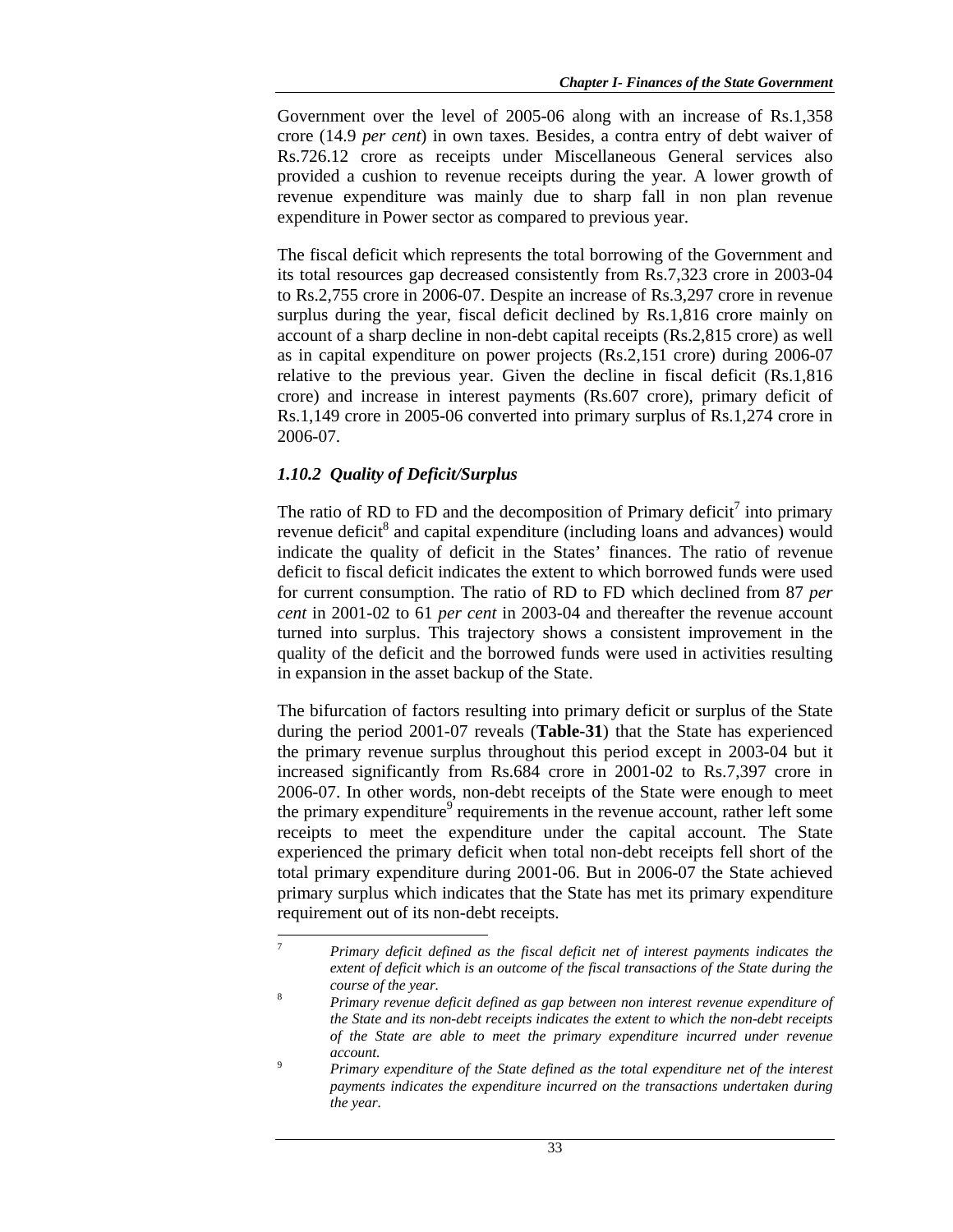|         |                      |                                       |                        |                                     |                               | (Rupees in crore)                                       |                                                |  |  |
|---------|----------------------|---------------------------------------|------------------------|-------------------------------------|-------------------------------|---------------------------------------------------------|------------------------------------------------|--|--|
| Year    | Non-debt<br>receipts | <b>Primary revenue</b><br>expenditure | Capital<br>expenditure | <b>Loans</b> and<br><b>Advances</b> | Primary<br><b>Expenditure</b> | <b>Primary Revenue</b><br>deficit $(-)$ / surplus $(+)$ | <b>Primary deficit</b><br>$(-)$ /surplus $(+)$ |  |  |
|         |                      |                                       | 4                      |                                     | $6(3+4+5)$                    | $7(2-3)$                                                | $8(2-6)$                                       |  |  |
| 2001-02 | 12.799               | 12.115                                | 1.476                  | 599                                 | 14.190                        | 684                                                     | $(-)1,391$                                     |  |  |
| 2002-03 | 13.434               | 12.058                                | 2.455                  | 481                                 | 14.994                        | 1.376                                                   | $(-)1,560$                                     |  |  |
| 2003-04 | 14.325               | 15.559                                | 2.679                  | 204                                 | 18.442                        | $(-)1,234$                                              | $(-)4,117$                                     |  |  |
| 2004-05 | 19.796               | 14.365                                | 4.951                  | 3.311                               | 22.627                        | 5.431                                                   | $(-)2,831$                                     |  |  |
| 2005-06 | 23,449               | 17.141                                | 6.623                  | 834                                 | 24,598                        | 6.308                                                   | $(-)1,149$                                     |  |  |
| 2006-07 | 25,731               | 18.334                                | 5.170                  | 953                                 | 24.457                        | 7.397                                                   | 1.274                                          |  |  |

#### **Table-31: Primary deficit/surplus-Bifurcation of factors**

## **1.11 Fiscal Ratios**

The finances of a State should be sustainable, flexible and non-vulnerable. **Table-32** below presents a summarized position of Government finances over 2001-07, with reference to certain key indicators that help to assess the adequacy and effectiveness of available resources and their applications, highlights areas of concern and captures its important facets.

| <b>Fiscal Indicators</b>                              | 2001-02   | 2002-03    | 2003-04   | 2004-05   | 2005-06   | 2006-07   |
|-------------------------------------------------------|-----------|------------|-----------|-----------|-----------|-----------|
| I<br><b>Resource Mobilisation</b>                     |           |            |           |           |           |           |
| Revenue Receipt/GSDP                                  | 12.92     | 15.50      | 13.97     | 18.13     | 17.48     | 19.60     |
| Revenue Buoyancy                                      | $(-)1.21$ | $(-)43.22$ | 0.37      | 5.88      | 0.53      | 2.20      |
| Own Tax/GSDP                                          | 5.39      | 7.14       | 6.64      | 7.14      | 7.74      | 7.99      |
| $\mathbf{I}$<br><b>Expenditure Management</b>         |           |            |           |           |           |           |
| Total Expenditure/GSDP                                | 18.95     | 20.25      | 21.17     | 24.14     | 23.78     | 21.73     |
| Revenue Receipts/Total Expenditure                    | 68.18     | 76.54      | 66.01     | 75.10     | 73.51     | 90.20     |
| Revenue Expenditure/Total Expenditure                 | 87.38     | 83.22      | 86.68     | 68.57     | 73.39     | 78.51     |
| Salary & Wage expenditure on Social and               | NA        | NA         | NA        | NA        | 20.13     | 19.42     |
| Economic Services / Revenue Expenditure               |           |            |           |           |           |           |
| Non-Salary & Wage expenditure on Social and           | NA        | NA         | NA        | NA        | 37.50     | 36.27     |
| Economic Services / Revenue Expenditure               |           |            |           |           |           |           |
| Capital Expenditure/Total Expenditure                 | 8.95      | 14.03      | 12.38     | 18.83     | 23.64     | 18.15     |
| Capital Expenditure on Social and Economic            | 8.81      | 13.82      | 12.20     | 18.27     | 23.20     | 17.90     |
| Services/Total Expenditure.                           |           |            |           |           |           |           |
| Buoyancy of TE with RR                                | $(-)0.03$ | 0.33       | 3.54      | 0.56      | 1.52      | 0.07      |
| Buoyancy of RE with RR                                | $(-)0.32$ | 0.07       | 4.31      | $(-)0.10$ | 3.25      | 0.35      |
| III<br><b>Management of Fiscal Imbalances</b>         |           |            |           |           |           |           |
| Revenue deficit $(-)/$ surplus $(+)$ (Rs in crore)    | $(-)3158$ | $(-)1169$  | $(-)4476$ | $(+)1717$ | $(+)34$   | $(+)3331$ |
| Fiscal deficit(-)/surplus(-) (Rs in crore)            | $(-)3645$ | $(-)4062$  | $(-)7323$ | $(-)6492$ | $(-)4571$ | $(-)2755$ |
| Primary Deficit $(-)/$ surplus $(+)$ (Rs in crore)    | $(-)1391$ | $(-)1560$  | $(-)4117$ | $(-)2831$ | $(-)1149$ | $(+)1274$ |
| Revenue Deficit/Fiscal Deficit                        | 86.64     | 28.78      | 61.12     | NA        | NA        | NA        |
| IV<br><b>Management of Fiscal Liabilities</b>         |           |            |           |           |           |           |
| <b>Fiscal Liabilities/GSDP</b>                        | 30.52     | 35.11      | 36.69     | 40.62     | 41.74     | 40.64     |
| <b>Fiscal Liabilities/RR</b>                          | 236.26    | 226.57     | 262.61    | 224.05    | 238.74    | 207.36    |
| Buoyancy of FL with RR                                | $(-)1.38$ | 0.75       | 3.53      | 0.47      | 2.58      | 0.34      |
| Buoyancy of FL with Own Receipts                      | $(-)1.19$ | 0.60       | 3.94      | 0.37      | $(-)1.50$ | 0.52      |
| Primary deficit vis-à-vis quantum spread              | $(-)1105$ | $(-)4013$  | $(-)1402$ | $(-)3758$ | $(-)769$  | $(+)2946$ |
| Net Funds Available                                   | 23        | 14         | 27        | 21        | 14        | 1         |
| $\mathbf{V}$<br><b>Other Fiscal Health Indicators</b> |           |            |           |           |           |           |
| Return on Investment                                  | 0.10      | 0.24       | 0.48      | 0.06      | 0.08      | 0.18      |
| Balance from Current Revenue(Rs in crore)             | $(-)1811$ | 791        | $(-)3057$ | 2909      | 2081      | 5294      |
| Financial Assets/Liabilities <sup>10</sup>            | 0.71      | 0.71       | 0.65      | 0.75      | 0.77      | 0.85      |

**Table-32: Indicators of Fiscal Health (in** *per cent***)**

The ratio of revenue receipts and states own taxes to GSDP indicates the adequacy of the resources. The buoyancy of the revenue receipts especially of

 $10$ *10 Assets and some of the liabilities are yet to be apportioned and transferred to Chhattisgarh.*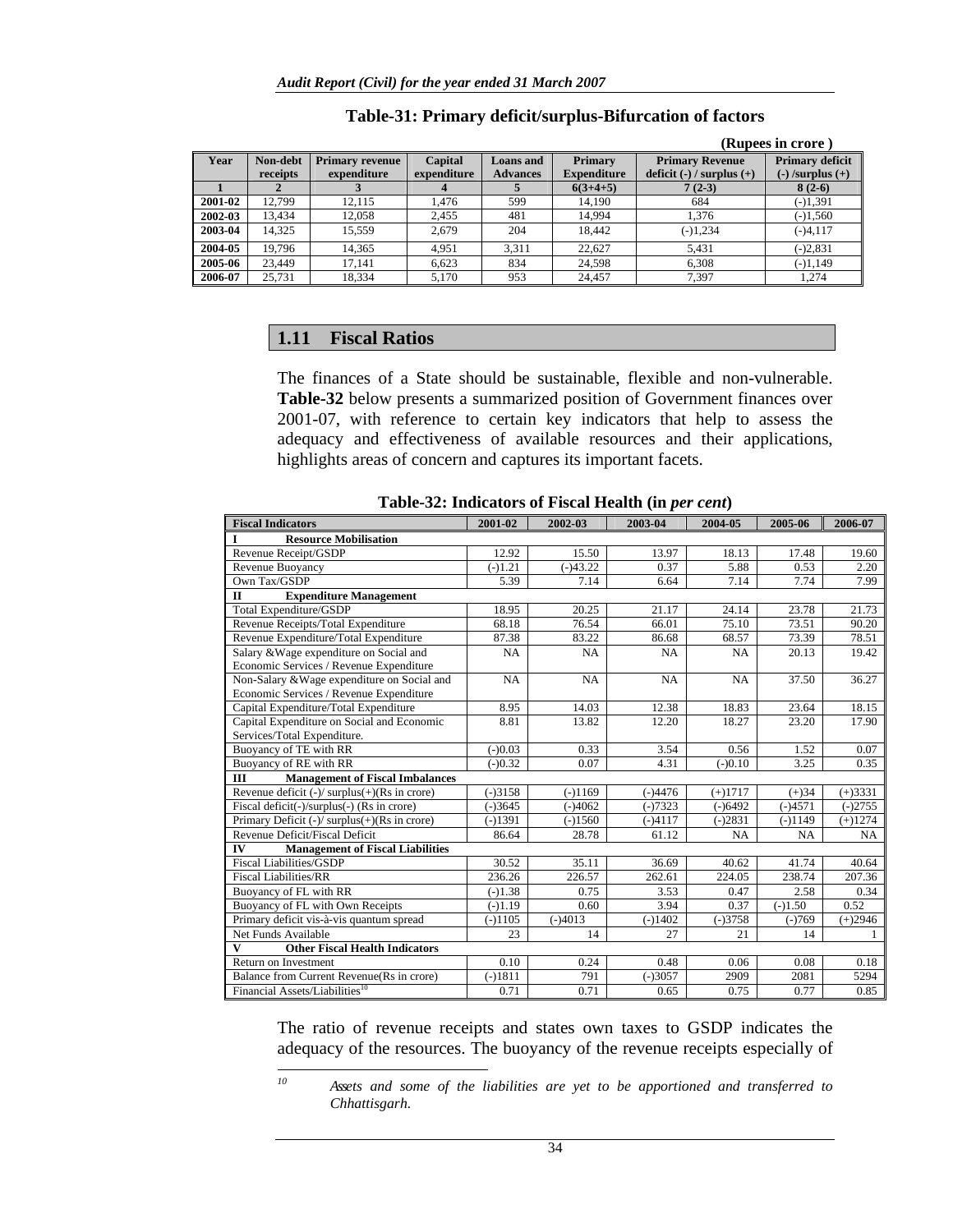State's own resources indicates States access to resources with an enlargement of base in terms of GSDP. The ratio of total revenue receipts as well as of State's own taxes to GSDP had indicated an increasing trend during the period 2001-07 with a marginal dip in 2003-04.

Various ratios concerning the expenditure management of state indicate quality of its expenditure and sustainability of these in relation to its resource mobilization efforts. While the ratio of revenue expenditure to total expenditure declined from 87 *per cent* in 2001-02 to 79 *per cent* in 2006-07 with wide inter year variations but it continues to share the dominant portion of the total expenditure of the State Government. The capital expenditure relative to total expenditure had indicated a consistent improvement especially it rose sharply during the last three years (2004-07) with wide variations due to government's investment in power sector in various forms during these years. Increasing reliance on revenue receipts to finance the total expenditure which increased to 90 *per cent* during 2006-07 indicates decreasing dependence on borrowed funds and improvement in fiscal deficit. This is also reflected by the decreasing trend in fiscal liabilities to revenue receipts ratio during the period 2001-07.

The continued prevalence of revenue surplus during the last three years (2004- 07), a turnaround in primary account with surplus in 2006-07 and a consistent decline in fiscal deficit since 2003-04 are the pointers towards an improvement in fiscal position of the state. The Balance from Current Revenue (BCR) which became positive during 2004-07 indicating ample funds were available for creation of assets and to meet the plan requirements of the State.

# **1.12 Conclusion**

The key fiscal parameters – revenue, fiscal and primary deficits - reveal a significant improvement in the fiscal situation of the State during 2006-07 over the previous year. The revenue surplus of Rs.3,331 crore in 2006-07 from the level of Rs.34 crore in the previous year however needs to be assessed in view of the fact that 64.5 *per cent* of incremental revenue receipts (Rs.5,097 crore) were contributed by increase of central transfers comprising of State's share in Union pool of taxes and duties (Rs.1,748 crore) and grants in aid from government of India (Rs.1,541 crore) in 2006-07 over the previous year. Moreover, of the total increase of Rs.1,808 crore in State's own resources, around 40 *per cent* was on account of contra entry of debt waiver booked as miscellaneous general receipts during the year. The expenditure pattern of the State reveals that the revenue expenditure as a *percent*age to total expenditure varied within a range of 79-87 *per cent* during the period 2001-07 leaving inadequate resources for expansion of services and creation of assets. Moreover, within the revenue expenditure, NPRE at Rs.16,911 crore in 2006- 07 was although marginally lower than the projection of the State in its MTFPS but remained significantly higher than the normative assessment of Rs.14,173 crore made by TFC for the year. Further, three components – salary expenditure, pension liabilities and interest payments – constitute about  $2/3<sup>rd</sup>$ of the NPRE during 2006-07. These trends in expenditure indicate the need for